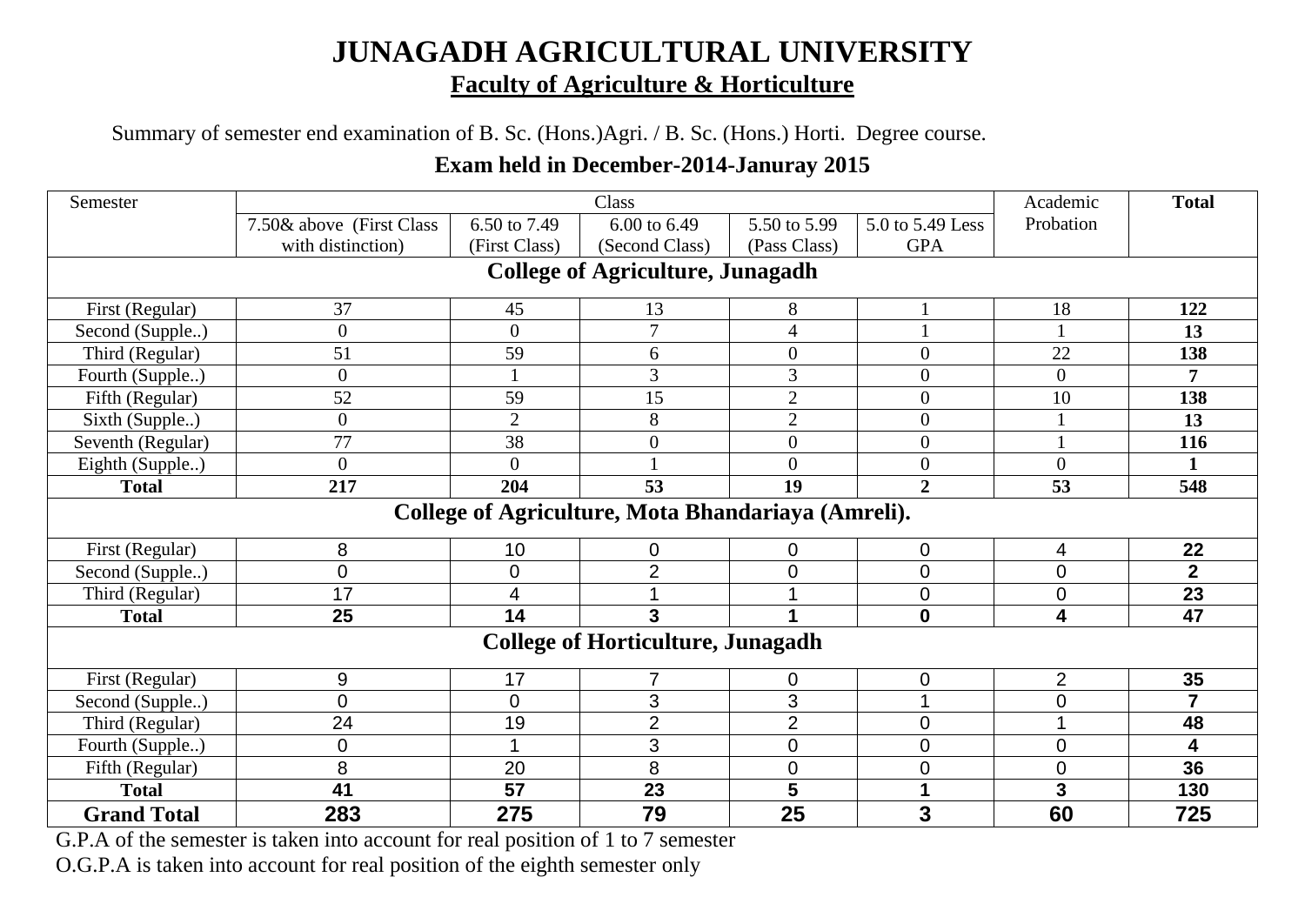### **JUNAGADH AGRICULTURAL UNIVERSITY, JUNAGADH FACULTY OF AGRICULTURE NOTIFICATION OF RESULT**

The result of **First Semester (New Regular)** of **B.Sc. (Hons.) Agri.** degree course examination conducted by the Junagadh Agricultural University in the month of **December-2014** at College of Agriculture, JAU, Junagadh is declared as under.

|                    | Name                             |                                      | <b>G.P.A.</b>       | C.G.P.A.            |                                                            |
|--------------------|----------------------------------|--------------------------------------|---------------------|---------------------|------------------------------------------------------------|
| <b>Seat</b><br>No. |                                  | <b>Registration</b><br><b>Number</b> | obtained<br>(10.00) | obtained<br>(10.00) | <b>REMARKS</b>                                             |
|                    |                                  |                                      | <b>basis</b>        | basis               |                                                            |
|                    | <b>Ajay Patel</b>                | J1-00969-2014                        | 8.49                | 8.49                | Promoted to second semester                                |
| $\overline{2}$     | Amala Francis                    | J1-00970-2014                        | 8.88                | 8.88                | Promoted to second semester                                |
| $\overline{3}$     | Anjana Anujan                    | J1-00971-2014                        | 8.64                | 8.64                | Promoted to second semester                                |
| $\overline{4}$     | Balar Vidyut Sureshbhai          | J1-00972-2014                        | 7.69                | 7.69                | Promoted to second semester                                |
| 5                  | Baraiya Mahipal Arjanbhai        | J1-00973-2014                        | 6.45                | 6.45                | Promoted to second semester                                |
| 6                  | Bavliya Amarshibhai Mansangbhai  | J1-00974-2014                        | 7.12                | 7.12                | Promoted to second semester                                |
| $\overline{7}$     | Bhalani Drashti Arvindbhai       | J1-00975-2014                        | 7.79                | 7.79                | Promoted to second semester                                |
| 8                  | Bhensadadiya Parth Atulbhai      | J1-00976-2014                        | 6.54                | 6.54                | Promoted to second semester                                |
| 9                  | Bhola Sadhanaben Punjabhai       | J1-00977-2014                        | 8.01                | 8.01                | Promoted to second semester                                |
| 10                 | Bhuva Raj Bharatbhai             | J1-00978-2014                        | 7.62                | 7.62                | Promoted to second semester                                |
| 11                 | Bubadiya Subhashbhai Viramabhai  | J1-00979-2014                        | 6.35                | 6.35                | Promoted to second semester                                |
| 12                 | Busa Darshika Vasantbhai         | J1-00980-2014                        | 7.91                | 7.91                | Promoted to second semester                                |
| 13                 | Chaudhari Amrutakumari Rasikbhai | J1-00981-2014                        | 6.10                | 6.10                | 1. Promoted to second semester                             |
|                    |                                  |                                      |                     |                     | 2. On academic probation to clear the course(s) Maths.1.1  |
|                    |                                  |                                      |                     |                     | by second trial                                            |
| 14                 | Chavda Divyeshkumar Harsukhlal   | J1-00982-2014                        | 7.52                | 7.52                | Promoted to second semester                                |
| 15                 | Chavda Vivek Arvindbhai          | J1-00983-2014                        | 5.28                | 5.28                | 1. Promoted to second semester                             |
|                    |                                  |                                      |                     |                     | 2. On academic probation to clear the course(s)            |
|                    |                                  |                                      |                     |                     | Pl.Path.1.1, Maths.1.1 by second trial                     |
| 16                 | Chothani Mayur Vinubhai          | J1-00984-2014                        | 0.00                | 0.00                | 1. Not promoted to second semester                         |
|                    |                                  |                                      |                     |                     | 2. On academic probation to clear the course(s) Agron.1.1, |
|                    |                                  |                                      |                     |                     | Agron.1.2, Ag.Chem.1.1, Pl.Path.1.1, Hort.1.1,             |
|                    |                                  |                                      |                     |                     | PBG.1.1, Maths.1.1, Ag.Stat.1.1 and Eng.1.1 by second      |
|                    |                                  |                                      |                     |                     | trial                                                      |
| 17                 | Dalsaniya Adarshkumar Bhudarbhai | J1-00985-2014                        | 6.88                | 6.88                | Promoted to second semester                                |
| 18                 | Dalsaniya Hetal Mansukhbhai      | J1-00986-2014                        | 7.31                | 7.31                | Promoted to second semester                                |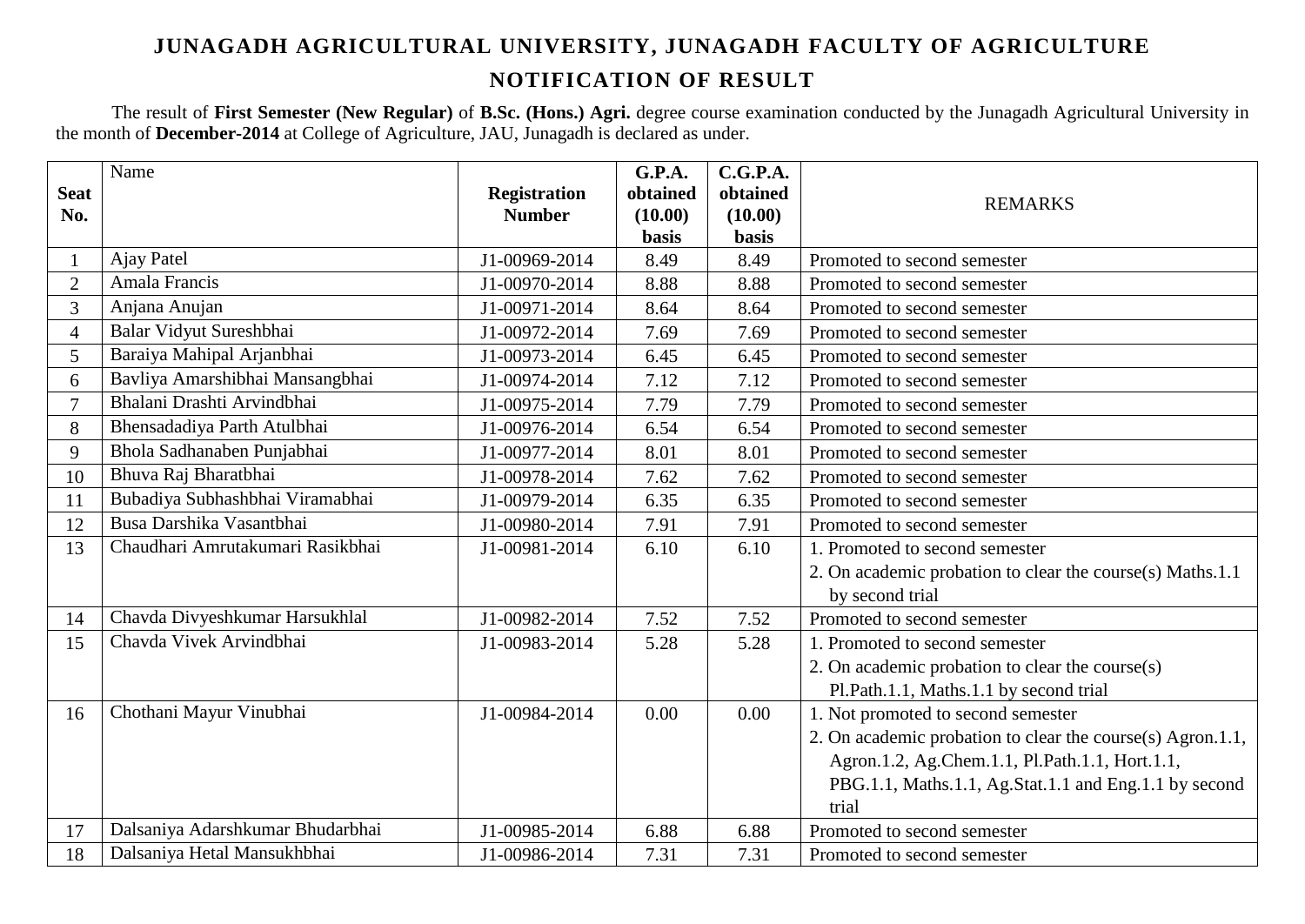| 19 | Dangar Neeta Kesurbhai           | J1-00987-2014 | 7.22 | 7.22 | Promoted to second semester                                |
|----|----------------------------------|---------------|------|------|------------------------------------------------------------|
| 20 | Dobariya Vaishali Kishorbhai     | J1-00988-2014 | 6.64 | 6.64 | Promoted to second semester                                |
| 21 | Dodiya Karansinh Dineshbhai      | J1-00989-2014 | 5.68 | 5.68 | 1. Promoted to second semester                             |
|    |                                  |               |      |      | 2. On academic probation to clear the course(s) PBG.1.1    |
|    |                                  |               |      |      | and Maths.1.1 by second trial                              |
| 22 | Dudhatra Avani Rameshbhai        | J1-00990-2014 | 6.63 | 6.63 | Promoted to second semester                                |
| 23 | Faladu Prakrutiben Harsukhbhai   | J1-00991-2014 | 6.45 | 6.45 | Promoted to second semester                                |
| 24 | Faldu Mansiben Rajeshkumar       | J1-00992-2014 | 7.09 | 7.09 | Promoted to second semester                                |
| 25 | Gajera Komalben Chunibhai        | J1-00993-2014 | 7.82 | 7.82 | Promoted to second semester                                |
| 26 | Gamit Mittalkumari Kantilal      | J1-00994-2014 | 5.95 | 5.95 | 1. Promoted to second semester                             |
|    |                                  |               |      |      | 2. On academic probation to clear the course(s) Maths.1.1  |
|    |                                  |               |      |      | by second trial                                            |
| 27 | Ganvit Yashkumar Ratilal         | J1-00995-2014 | 0.00 | 0.00 | 1. Not promoted to second semester                         |
|    |                                  |               |      |      | 2. On academic probation to clear the course(s) Agron.1.1, |
|    |                                  |               |      |      | Agron.1.2, Ag.Chem.1.1, Pl.Path.1.1, Hort.1.1,             |
|    |                                  |               |      |      | PBG.1.1, Maths.1.1, Ag.Stat.1.1 and Eng.1.1 by second      |
|    |                                  |               |      |      | trial                                                      |
| 28 | Gauswami Jyotiben Jitendragiri   | J1-00996-2014 | 7.44 | 7.44 | Promoted to second semester                                |
| 29 | Ghadiya Niranjankumar Sureshbhai | J1-00997-2014 | 7.62 | 7.62 | Promoted to second semester                                |
| 30 | Ghodasara Shyam Pravinbhai       | J1-00998-2014 | 6.22 | 6.22 | Promoted to second semester                                |
| 31 | Hadvani Kinjal Girishbhai        | J1-00999-2014 | 7.64 | 7.64 | Promoted to second semester                                |
| 32 | Hepin Kotadiya                   | J1-01000-2014 | 7.15 | 7.15 | Promoted to second semester                                |
| 33 | Hirani Prasham Jayantibhai       | J1-01001-2014 | 7.17 | 7.17 | Promoted to second semester                                |
| 34 | Ishita Rupapara                  | J1-01002-2014 | 8.59 | 8.59 | Promoted to second semester                                |
| 35 | Jadav Bhagirathsinh Arjanbhai    | J1-01003-2014 | 6.15 | 6.15 | Promoted to second semester                                |
| 36 | Jadav Darshanaben Ramsingbhai    | J1-01004-2014 | 6.79 | 6.79 | Promoted to second semester                                |
| 37 | Jadav Jasmitaben Dhansukhbhai    | J1-01005-2014 | 5.07 | 5.07 | 1. Promoted to second semester                             |
|    |                                  |               |      |      | 2. On academic probation to clear the course(s) Agron.1.2, |
|    |                                  |               |      |      | Hort.1.1 and Maths.1.1 by second trial                     |
| 38 | Jadeja Harshrajsinh Krusnsinh    | J1-01006-2014 | 5.73 | 5.73 | Promoted to second semester                                |
| 39 | Jadeja Yashpalsinh Bahadursinh   | J1-01007-2014 | 7.43 | 7.43 | Promoted to second semester                                |
| 40 | Jalu Swati Naranbhai             | J1-01008-2014 | 7.25 | 7.25 | Promoted to second semester                                |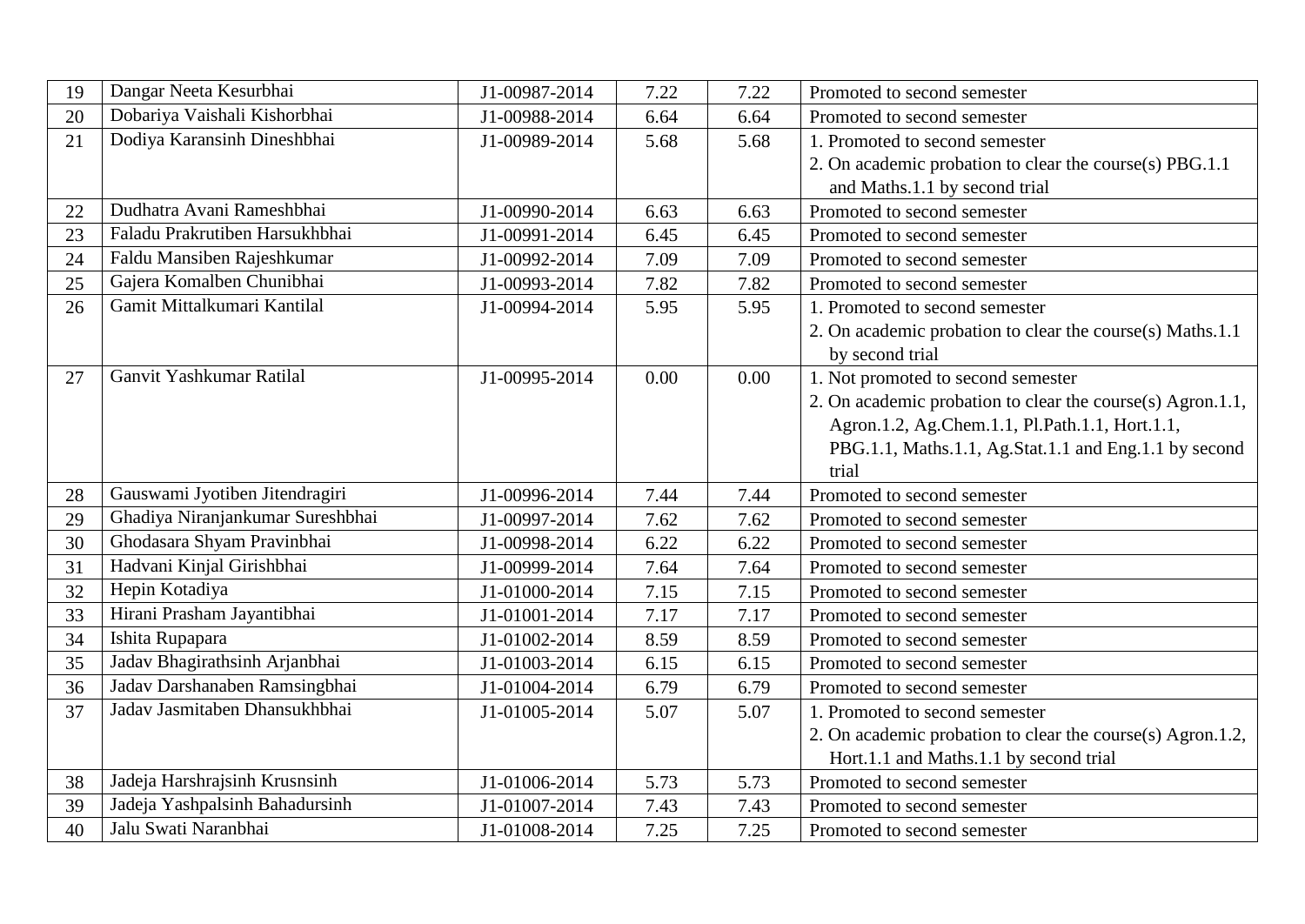| 41 | Jani Charmi Pareshkumar            | J1-01009-2014 | 8.52 | 8.52 | Promoted to second semester                                |
|----|------------------------------------|---------------|------|------|------------------------------------------------------------|
| 42 | Juneja Saruk Kasambhai             | J1-01010-2014 | 4.77 | 4.77 | 1. Not promoted to second semester                         |
|    |                                    |               |      |      | 2. On academic probation to clear the course(s) Agron.1.1, |
|    |                                    |               |      |      | Agron.1.2, Pl.Path.1.1, Hort.1.1 and PBG.1.1 by second     |
|    |                                    |               |      |      | trial                                                      |
| 43 | Kachhad Mehulbhai Gabharubhai      | J1-01011-2014 | 6.89 | 6.89 | Promoted to second semester                                |
| 44 | Kalola Keyur Arvindbhai            | J1-01012-2014 | 7.17 | 7.17 | Promoted to second semester                                |
| 45 | Kamaliya Kinjalben Dhanjibhai      | J1-01013-2014 | 7.43 | 7.43 | Promoted to second semester                                |
| 46 | Kansagara Sandeep Shankarbhai      | J1-01014-2014 | 4.10 | 4.10 | 1. Not promoted to second semester                         |
|    |                                    |               |      |      | 2. On academic probation to clear the course(s) Agron.1.1, |
|    |                                    |               |      |      | Agron.1.2, Pl.Path.1.1, Hort.1.1, PBG.1.1 and              |
|    |                                    |               |      |      | Maths.1.1 by second trial                                  |
| 47 | Karamata Jalpaben Ramabhai         | J1-01015-2014 | 7.20 | 7.20 | Promoted to second semester                                |
| 48 | Karamta Nirav Babubhai             | J1-01016-2014 | 6.70 | 6.70 | Promoted to second semester                                |
| 49 | Kerai Hitesh Mansukh               | J1-01017-2014 | 7.29 | 7.29 | Promoted to second semester                                |
| 50 | Khambhala Kishan Arajanbhai        | J1-01018-2014 | 6.40 | 6.40 | Promoted to second semester                                |
| 51 | Khambhla Rama Rinabhai             | J1-01019-2014 | 5.28 | 5.28 | 1. Promoted to second semester                             |
|    |                                    |               |      |      | 2. On academic probation to clear the course(s) Maths.1.1  |
|    |                                    |               |      |      | and Ag.Stat.1.1 by second trial                            |
| 52 | Lagdhir Sahdev Manjibhai           | J1-01020-2014 | 7.52 | 7.52 | Promoted to second semester                                |
| 53 | Lakhnotra Nitaben Karshanbhai      | J1-01021-2014 | 7.81 | 7.81 | Promoted to second semester                                |
| 54 | Lalani Sayroj Rahimbhai            | J1-01022-2014 | 7.95 | 7.95 | Promoted to second semester                                |
| 55 | Malaviya Khushaliben Mukundchandra | J1-01023-2014 | 5.25 | 5.25 | 1. Promoted to second semester                             |
|    |                                    |               |      |      | 2. On academic probation to clear the course(s) Agron.1.2  |
|    |                                    |               |      |      | and Maths.1.1 by second trial                              |
| 56 | Marakna Nisha Mansukhbhai          | J1-01024-2014 | 6.98 | 6.98 | Promoted to second semester                                |
| 57 | Mariya Denny                       | J1-01025-2014 | 9.15 | 9.15 | Promoted to second semester                                |
| 58 | Mer Abhay Manajibhai               | J1-01026-2014 | 5.79 | 5.79 | Promoted to second semester                                |
| 59 | Mokariya Lakhan Karshanbhai        | J1-01028-2014 | 5.93 | 5.93 | Promoted to second semester                                |
| 60 | Monika Vagh                        | J1-01029-2014 | 8.28 | 8.28 | Promoted to second semester                                |
| 61 | Mori Hardik Ashvinbhai             | J1-01030-2014 | 7.40 | 7.40 | Promoted to second semester                                |
| 62 | Muchhadiya Poojaben Merambhai      | J1-01031-2014 | 5.75 | 5.75 | Promoted to second semester                                |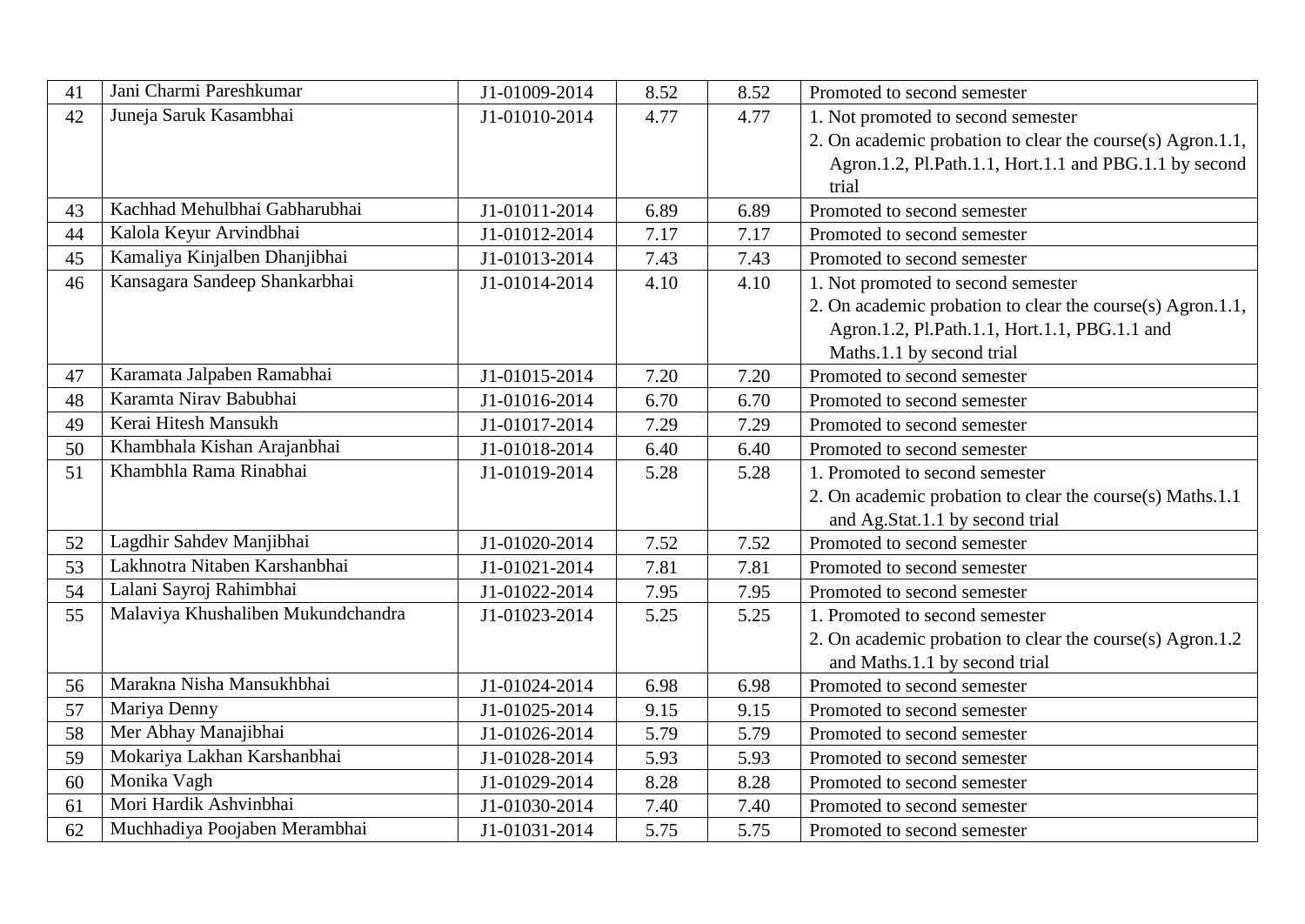| 63 | Mushar Radhika Rambhai          | J1-01032-2014 | 7.96 | 7.96 | Promoted to second semester                               |
|----|---------------------------------|---------------|------|------|-----------------------------------------------------------|
| 64 | Nakum Kripal Vinubhai           | J1-01033-2014 | 6.69 | 6.69 | Promoted to second semester                               |
| 65 | Odedara Geetaben Nebhabhai      | J1-01034-2014 | 5.95 | 5.95 | Promoted to second semester                               |
| 66 | Oza Hely Navinchandra           | J1-01035-2014 | 8.00 | 8.00 | Promoted to second semester                               |
| 67 | Padaliya Dhaval Nareshbhai      | J1-01036-2014 | 6.52 | 6.52 | Promoted to second semester                               |
| 68 | Padhiyar Kishankumar Rajeshbhai | J1-01037-2014 | 6.52 | 6.52 | Promoted to second semester                               |
| 69 | Pandya Mansi Nalinbhai          | J1-01038-2014 | 7.69 | 7.69 | Promoted to second semester                               |
| 70 | Parikh Pragnesh Rameshkumar     | J1-01039-2014 | 5.31 | 5.31 | 1. Promoted to second semester                            |
|    |                                 |               |      |      | 2. On academic probation to clear the course(s) Agron.1.2 |
|    |                                 |               |      |      | and Maths.1.1 by second trial                             |
| 71 | Parmar Dhirajkumar Champakbhai  | J1-01040-2014 | 5.85 | 5.85 | Promoted to second semester                               |
| 72 | Parmar Pratixa Rajabhai         | J1-01041-2014 | 7.07 | 7.07 | Promoted to second semester                               |
| 73 | Parthkumar Bhimani              | J1-01042-2014 | 8.04 | 8.04 | Promoted to second semester                               |
| 74 | Patel Divyeshkumar Tulsidas     | J1-01043-2014 | 6.09 | 6.09 | Promoted to second semester                               |
| 75 | Patel Hardik Bipinbhai          | J1-01044-2014 | 5.38 | 5.38 | 1. Promoted to second semester                            |
|    |                                 |               |      |      | 2. On academic probation to clear the course(s) Maths.1.1 |
|    |                                 |               |      |      | by second trial                                           |
| 76 | Patel Khushbuben Nareshbhai     | J1-01045-2014 | 6.78 | 6.78 | Promoted to second semester                               |
| 77 | Patel Pratik Maheshbhai         | J1-01046-2014 | 8.02 | 8.02 | Promoted to second semester                               |
| 78 | Patel Ravi Mukeshbhai           | J1-01047-2014 | 8.42 | 8.42 | Promoted to second semester                               |
| 79 | Pateliya Rahulbhai              | J1-01048-2014 | 6.41 | 6.41 | Promoted to second semester                               |
| 80 | Patoliya Hinal Pravinbhai       | J1-01049-2014 | 6.50 | 6.50 | Promoted to second semester                               |
| 81 | Rajnikant Beladiya              | J1-01050-2014 | 7.31 | 7.31 | Promoted to second semester                               |
| 82 | Ram Mayurkumar Lakhmanbhai      | J1-01051-2014 | 6.40 | 6.40 | Promoted to second semester                               |
| 83 | Ramoliya Chirag Pravinbhai      | J1-01052-2014 | 7.64 | 7.64 | Promoted to second semester                               |
| 84 | Rathod Alpesh Vijaybhai         | J1-01053-2014 | 6.81 | 6.81 | Promoted to second semester                               |
| 85 | Rathod Anand Damjibhai          | J1-01054-2014 | 7.03 | 7.03 | Promoted to second semester                               |
| 86 | Rathod Divyesh Dilipbhai        | J1-01055-2014 | 7.66 | 7.66 | Promoted to second semester                               |
| 87 | Sabhad Hasmukhbhai Vijanandbhai | J1-01056-2014 | 7.08 | 7.08 | Promoted to second semester                               |
| 88 | Savani Khyati Rasikbhai         | J1-01057-2014 | 6.85 | 6.85 | Promoted to second semester                               |
| 89 | Shubham Srivastava              | J1-01058-2014 | 8.64 | 8.64 | Promoted to second semester                               |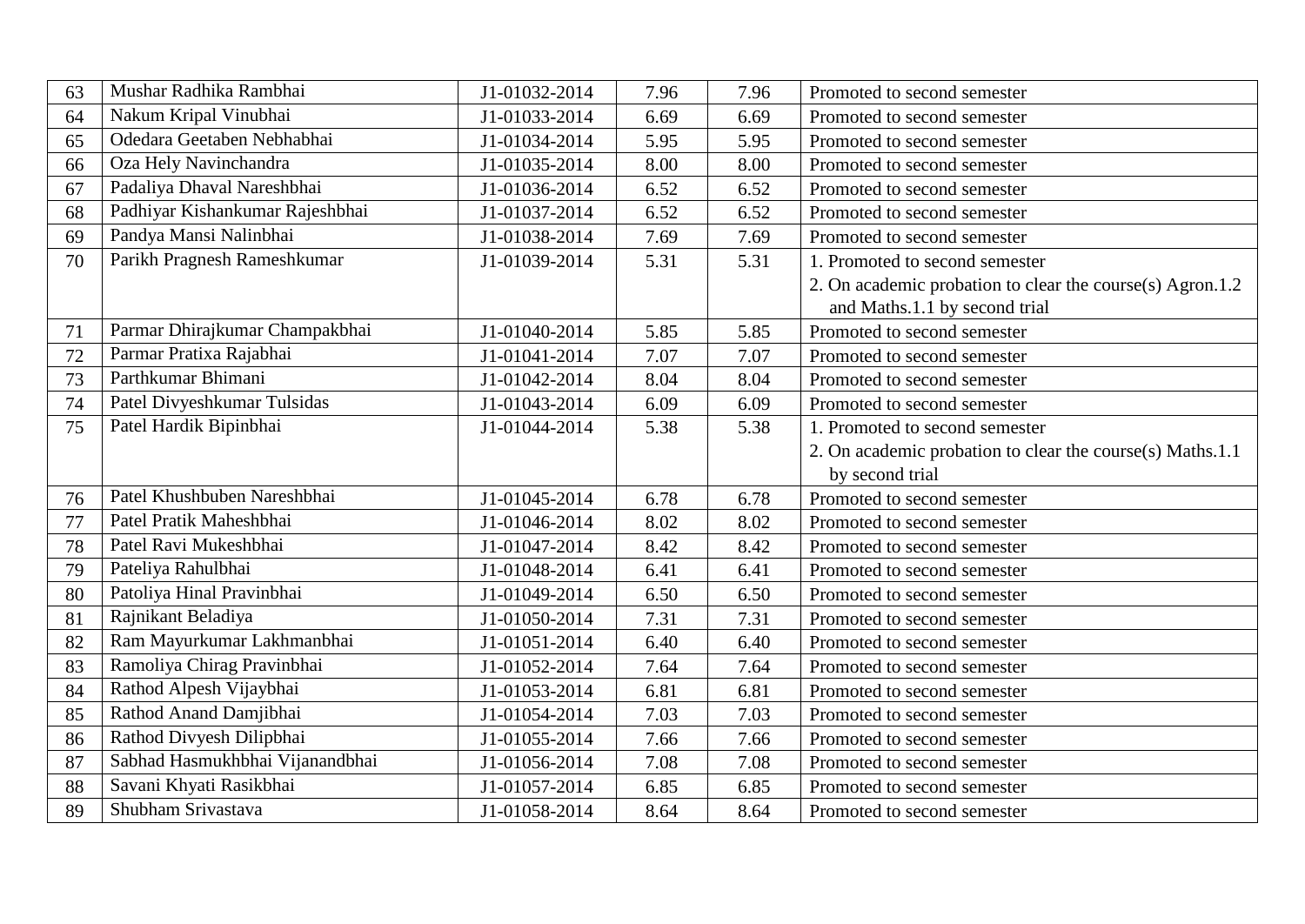| 90  | Sindhal Bansi Laxmanbhai          | J1-01059-2014 | 5.18 | 5.18 | 1. Promoted to second semester                            |
|-----|-----------------------------------|---------------|------|------|-----------------------------------------------------------|
|     |                                   |               |      |      | 2. On academic probation to clear the course(s)           |
|     |                                   |               |      |      | Pl.Path.1.1, PBG.1.1 and Maths.1.1 by second trial        |
| 91  | Sojitra Harshilkumar Piyushbhai   | J1-01060-2014 | 6.35 | 6.35 | Promoted to second semester                               |
| 92  | Sojitra Nidhee Pravinbhai         | J1-01061-2014 | 6.87 | 6.87 | Promoted to second semester                               |
| 93  | Sorathia Tanviben Dharmendrabhai  | J1-01062-2014 | 6.28 | 6.28 | Promoted to second semester                               |
| 94  | Sumit Kumar                       | J1-01063-2014 | 8.14 | 8.14 | Promoted to second semester                               |
| 95  | Talavia Shrutiben Mahendrakumar   | J1-01064-2014 | 7.65 | 7.65 | Promoted to second semester                               |
| 96  | Talaviya Bansiben Kishorbhai      | J1-01065-2014 | 7.85 | 7.85 | Promoted to second semester                               |
| 97  | Talaviya Gayatri Kantilal         | J1-01066-2014 | 7.40 | 7.40 | Promoted to second semester                               |
| 98  | Thamarasseril Nikhil Savio        | J1-01067-2014 | 8.82 | 8.82 | Promoted to second semester                               |
| 99  | Tilara Denish Pravinbhai          | J1-01068-2014 | 7.11 | 7.11 | Promoted to second semester                               |
| 100 | Undhad Kishan Maheshbhai          | J1-01069-2014 | 6.82 | 6.82 | Promoted to second semester                               |
| 101 | Vadalia Hardik Mansukhbhai        | J1-01070-2014 | 6.31 | 6.31 | Promoted to second semester                               |
| 102 | Vadaviya Bhavik Jagdishbhai       | J1-01071-2014 | 5.96 | 5.96 | Promoted to second semester                               |
| 103 | Vadher Pratik Amrutlal            | J1-01072-2014 | 7.18 | 7.18 | Promoted to second semester                               |
| 104 | Vadher Priteeben Ukabhai          | J1-01073-2014 | 7.99 | 7.99 | Promoted to second semester                               |
| 105 | Vadukar Vijaykumar Narsingbhai    | J1-01074-2014 | 8.40 | 8.40 | Promoted to second semester                               |
| 106 | Vaghela Hardikkumar Prakashbhai   | J1-01075-2014 | 6.56 | 6.56 | 1. Promoted to second semester                            |
|     |                                   |               |      |      | 2. On academic probation to clear the course(s) Maths.1.1 |
|     |                                   |               |      |      | by second trial                                           |
| 107 | Vaishnani Abhay Sureshbhai        | J1-01076-2014 | 7.26 | 7.26 | Promoted to second semester                               |
| 108 | Vaishnav Nikhilkumar Suryakant    | J1-01077-2014 | 6.93 | 6.93 | Promoted to second semester                               |
| 109 | Vaja Digvijay Kanubhai            | J1-01078-2014 | 7.43 | 7.43 | Promoted to second semester                               |
| 110 | Vaja Rajdip Punjabhai             | J1-01079-2014 | 7.27 | 7.27 | Promoted to second semester                               |
| 111 | Vala Radhikaben Punjabhai         | J1-01080-2014 | 7.56 | 7.56 | Promoted to second semester                               |
| 112 | Vekariya Dhara Jethalal           | J1-01081-2014 | 6.63 | 6.63 | Promoted to second semester                               |
| 113 | Vekariya Prashantbhai Rameshkumar | J1-01082-2014 | 7.45 | 7.45 | Promoted to second semester                               |
| 114 | Viramagama Anjali Maganbhai       | J1-01083-2014 | 7.12 | 7.12 | Promoted to second semester                               |
| 115 | Virani Dhruvil Mukeshbhai         | J1-01084-2014 | 6.02 | 6.02 | Promoted to second semester                               |
| 116 | Virani Jaydip Kishorbhai          | J1-01085-2014 | 7.80 | 7.80 | Promoted to second semester                               |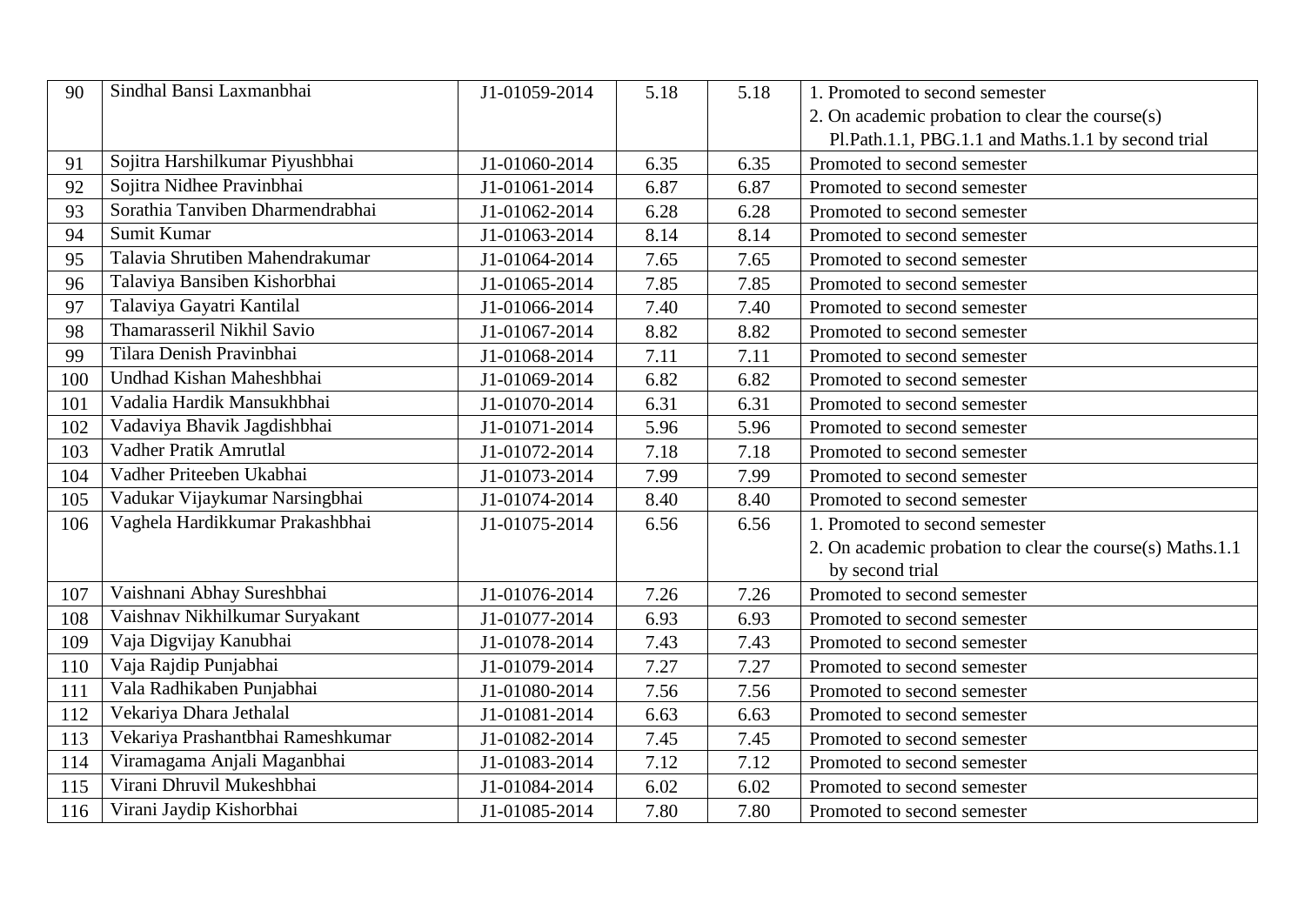| 117 | Vyas Jay Chandrakant             | J1-01086-2014 | 5.41 | 5.41 | 1. Promoted to second semester                            |
|-----|----------------------------------|---------------|------|------|-----------------------------------------------------------|
|     |                                  |               |      |      | 2. On academic probation to clear the course(s) Agron.1.2 |
|     |                                  |               |      |      | and Maths.1.1 by second trial                             |
|     | <b>First Semester (New Part)</b> |               |      |      |                                                           |
| 118 | Hirapara Kevalkumar Vallabhbhai  | J1-00837-2013 | 8.40 | 8.40 | Promoted to second semester                               |
| 119 | Kucha Rakeshbhai Chhaganbhai     | J1-00855-2013 | 5.47 | 5.47 | 1. Not promoted to second semester                        |
|     |                                  |               |      |      | 2. On academic probation to clear the course $(s)$        |
|     |                                  |               |      |      | Pl.Path.1.1 by fourth & final trial                       |
| 120 | Pateliya Jaydipsinh Gemabhai     | J1-00882-2013 | 5.32 | 5.32 | Promoted to second semester                               |
| 121 | Rathava Durgeshkumar Rameshbhai  | J1-00888-2013 | 5.10 | 5.10 | 1. Not promoted to second semester                        |
|     |                                  |               |      |      | 2. On academic probation to clear the course $(s)$        |
|     |                                  |               |      |      | Pl.Path.1.1 by fourth & final trial                       |
| 122 | Taviyad Taralkumar Kantilal      | J1-00787-2012 | 5.73 | 5.73 | Promoted to second semester                               |

No. JAU / REG / EXAM / T-2 /741-44 / 2015 Date: 21/02/2015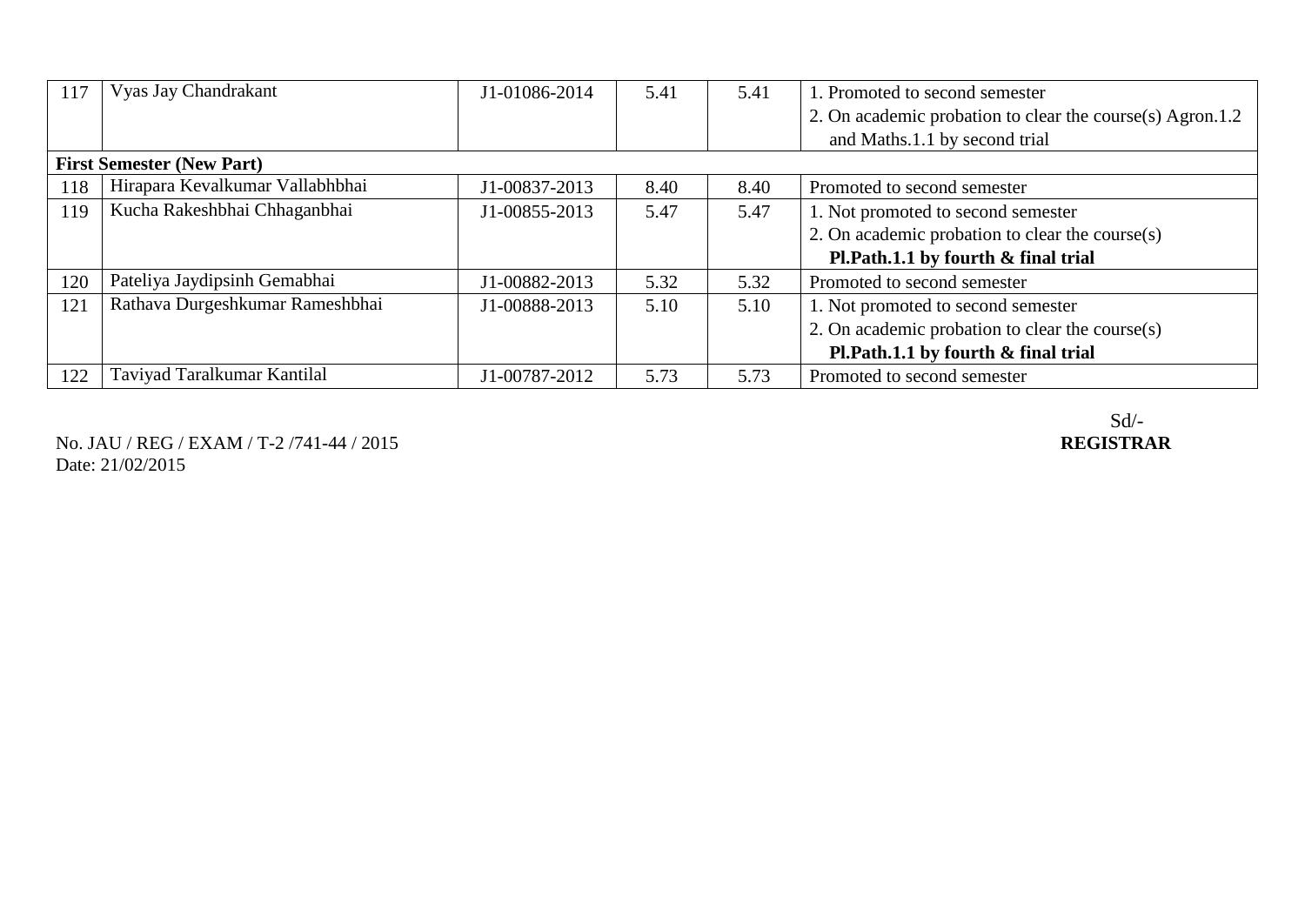**Seat**  Next Registration<br>No. **Name** Registration **Registration Number G.P.A. obtained (10.00) basis C.G.P.A. obtained (10.00) basis REMARKS** 1 | Faridoon Fazli | J1-00830-2013 | 5.85 | 5.87 | Promoted to fourth semeste 2 Jasani Dharmik Kanjibhai J1-00843-2013 6.45 6.31 Promoted to fourth semeste 3 Pargi Ashokkumar Lalsinh J1-00873-2013 5.71 5.71 Promoted to fourth semeste 4 Pargi Jigneshbhai Ravjibhai J1-00636-2011 5.39 5.38 Promoted to fourth semeste 5 Parmar Karankumar Hiralal J1-00874-2013 6.42 6.38 Promoted to fourth semeste 6 Patel Hetalkumari Chhabilbhai J1-00879-2013 6.22 6.47 Promoted to fourth semeste 7 Patil Sandipkumar Lalabhai J1-00771-2012 5.77 5.72 Promoted to fourth semeste 8 Rathod Rajsinh Bhupatbhai 11-00890-2013 6.39 6.25 Promoted to fourth semeste 9 Rathva Rohiniben Navalsingbhai J1-00891-2013 5.69 5.72 Promoted to fourth semeste 10 Roshan Kumar Singh 11-00893-2013 6.02 6.17 Promoted to fourth semeste 11 Sariya Nareshkumar Babubhai J1-00897-2013 6.19 6.24 Promoted to fourth semeste 12 Taral Naineshkumar Shankarlal J1-00908-2013 4.29 4.97 1. Not promoted to fourth semester 2. On academic probation to clear the course(s) Ag.Econ.2.1 and Ag.Stat.2.2 by third trial 3. He has also to clear the course(s) Agron.3.4, Agron.3.5, PBG.3.3, Hort.3.2, Pl.Phy.3.1, Ag.Extn.3.1, Ag.Ento.3.1, Pl.Path.3.2, Ag.Econ.3.2 and Ag.Engg.3.2 of third semester by second trial 13 Thesia Ravikumar Pravinbhai J1-00788-2012 6.36 6.13 Promoted to fourth semeste

The result of **Second Semester (Supple.)** of **B.Sc. (Hons.) Agri.** degree course examination conducted by the Junagadh Agricultural University in the month of **December-2014** at College of Agriculture, JAU, Junagadh is declared as under.

No. JAU / REG / EXAM / T-2 /745-48 / 2015 **REGISTRAR** Date: 21/02/2015

Sd/-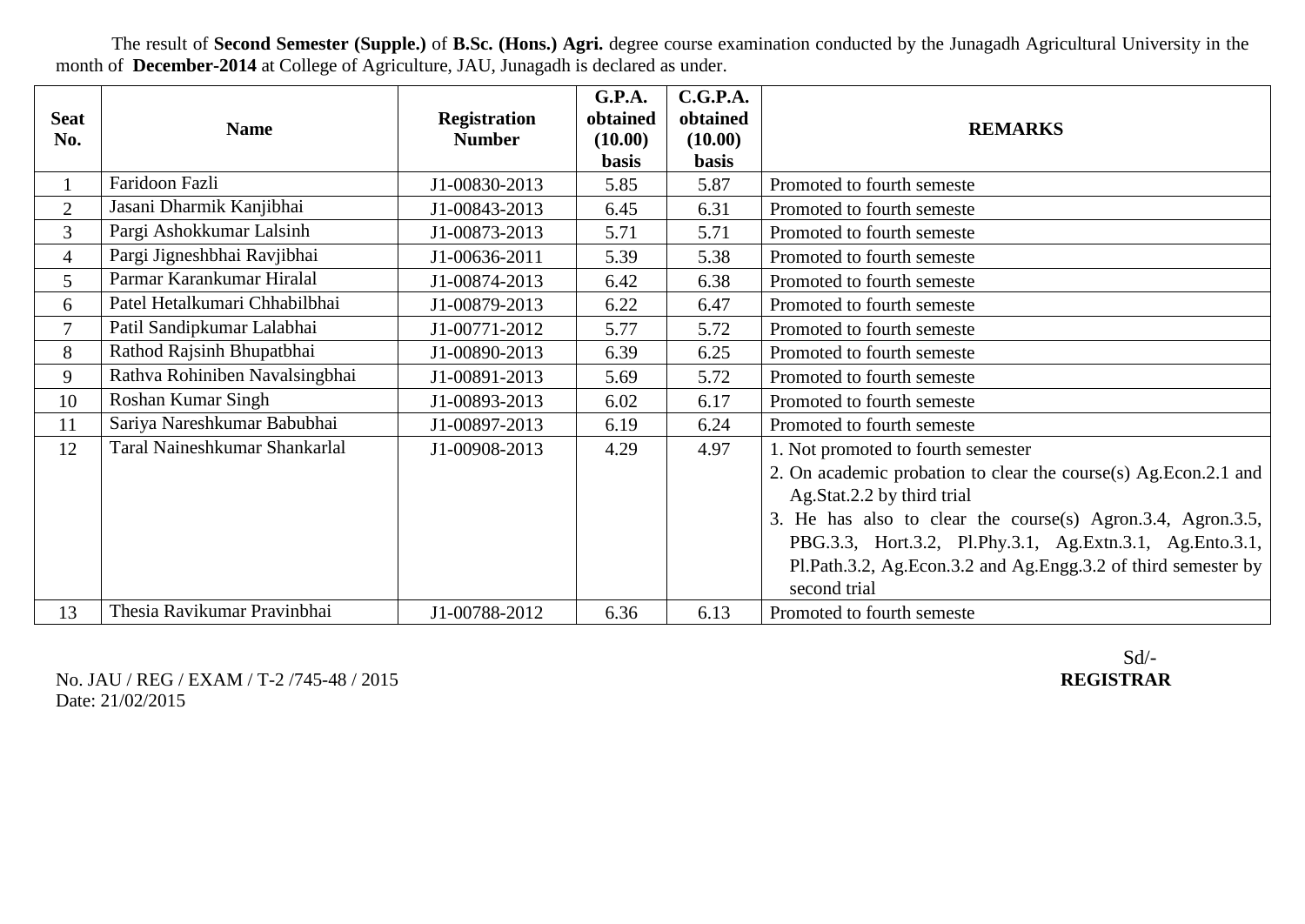The result of **Third Semester (Regular)** of **B.Sc. (Hons.) Agri.** degree course examination conducted by the Junagadh Agricultural University in the month of **December-2014** at College of Agriculture, JAU, Junagadh is declared as under.

| <b>Seat</b><br>No. | Name                             | <b>Registration Number</b> | G.P.A.<br>obtained<br>(10.00) | C.G.P.A.<br>obtained<br>(10.00) | <b>REMARKS</b>                                  |
|--------------------|----------------------------------|----------------------------|-------------------------------|---------------------------------|-------------------------------------------------|
|                    |                                  |                            | basis                         | basis                           |                                                 |
| $\mathbf{1}$       | Aghera Vivekkumar Jayantilal     | J1-00799-2013              | 7.85                          | 7.74                            | Promoted to fourth semester                     |
| $\overline{2}$     | Ajudiya Mehulkumar Harsukhbhai   | J1-00800-2013              | 7.66                          | 7.67                            | Promoted to fourth semester                     |
| 3                  | Alpeshkumar Barad                | J1-00801-2013              | 8.63                          | 8.53                            | Promoted to fourth semester                     |
| $\overline{4}$     | Amaliyar Ramsinh Lakshamanbhai   | JD1-0039-2014              | 6.32                          | 6.32                            | Promoted to fourth semester                     |
| 5                  | Ambaliya Nathubhai Devshibhai    | J1-00802-2013              | 7.35                          | 7.33                            | Promoted to fourth semester                     |
| 6                  | Asodariya Sapnaben Mansukhbhai   | J1-00803-2013              | 8.27                          | 8.29                            | Promoted to fourth semester                     |
| $\overline{7}$     | Atul Makvana                     | J1-00804-2013              | 7.82                          | 7.82                            | Promoted to fourth semester                     |
| 8                  | Bandhiya Gopal Naranbhai         | JD1-0040-2014              | 7.30                          | 7.30                            | Promoted to fourth semester                     |
| 9                  | Bansiben Bathani                 | J1-00806-2013              | 8.41                          | 8.43                            | Promoted to fourth semester                     |
| 10                 | Barad Neetaben Kanabhai          | J1-00807-2013              | 7.50                          | 7.48                            | Promoted to fourth semester                     |
| 11                 | Bathani Siddharth Bharatbhai     | J1-00808-2013              | 8.29                          | 8.26                            | Promoted to fourth semester                     |
| 12                 | Bavaliya Ankitaben Hamirbhai     | J1-00809-2013              | 7.37                          | 7.54                            | Promoted to fourth semester                     |
| 13                 | Bavishi Sagarkumar Hareshbhai    | J1-00810-2013              | 6.90                          | 6.80                            | Promoted to fourth semester                     |
| 14                 | Bhagariya Dixeetkumar Arvindbhai | J1-00811-2013              | 6.39                          | 6.31                            | Promoted to fourth semester                     |
| 15                 | Bhalu Avani Vinodbhai            | J1-00812-2013              | 7.75                          | 7.72                            | Promoted to fourth semester                     |
| 16                 | Bharadava Archana Vijaybhai      | J1-00813-2013              | 7.54                          | 7.48                            | Promoted to fourth semester                     |
| 17                 | Bhimani Poojaben Chaturbhai      | J1-00816-2013              | 6.68                          | 6.79                            | Promoted to fourth semester                     |
| 18                 | Bhoi Ketankumar Ghanshyambhai    | JD1-0041-2014              | 6.24                          | 6.24                            | 1. Promoted to fourth semester                  |
|                    |                                  |                            |                               |                                 | 2. On academic probation to clear the course(s) |
|                    |                                  |                            |                               |                                 | PBG.3.3 by second trial                         |
| 19                 | <b>Bhut Nishant Himmatbhai</b>   | J1-00817-2013              | 6.81                          | 6.63                            | Promoted to fourth semester                     |
| 20                 | <b>Bhut Rushabh Prafulbhai</b>   | J1-00818-2013              | 6.90                          | 6.51                            | Promoted to fourth semester                     |
| 21                 | Bhuva Jaykumar Vivekbhai         | J1-00819-2013              | 7.13                          | 6.99                            | Promoted to fourth semester                     |
| 22                 | Borsaniya Mayankkumar Haridas    | J1-00820-2013              | 7.12                          | 7.00                            | Promoted to fourth semester                     |
| 23                 | Changela Priyanka Subhashbhai    | J1-00821-2013              | 7.67                          | 7.56                            | Promoted to fourth semester                     |
| 24                 | Chaudhari Swatikumari Gumanbhai  | JD1-0042-2014              | 5.51                          | 5.51                            | 1. Promoted to fourth semester                  |
|                    |                                  |                            |                               |                                 | 2. On academic probation to clear the course(s) |
|                    |                                  |                            |                               |                                 | PBG.3.3 by second trial                         |
| 25                 | Chavada Zarana Pravinbhai        | J1-00822-2013              | 7.24                          | 7.35                            | Promoted to fourth semester                     |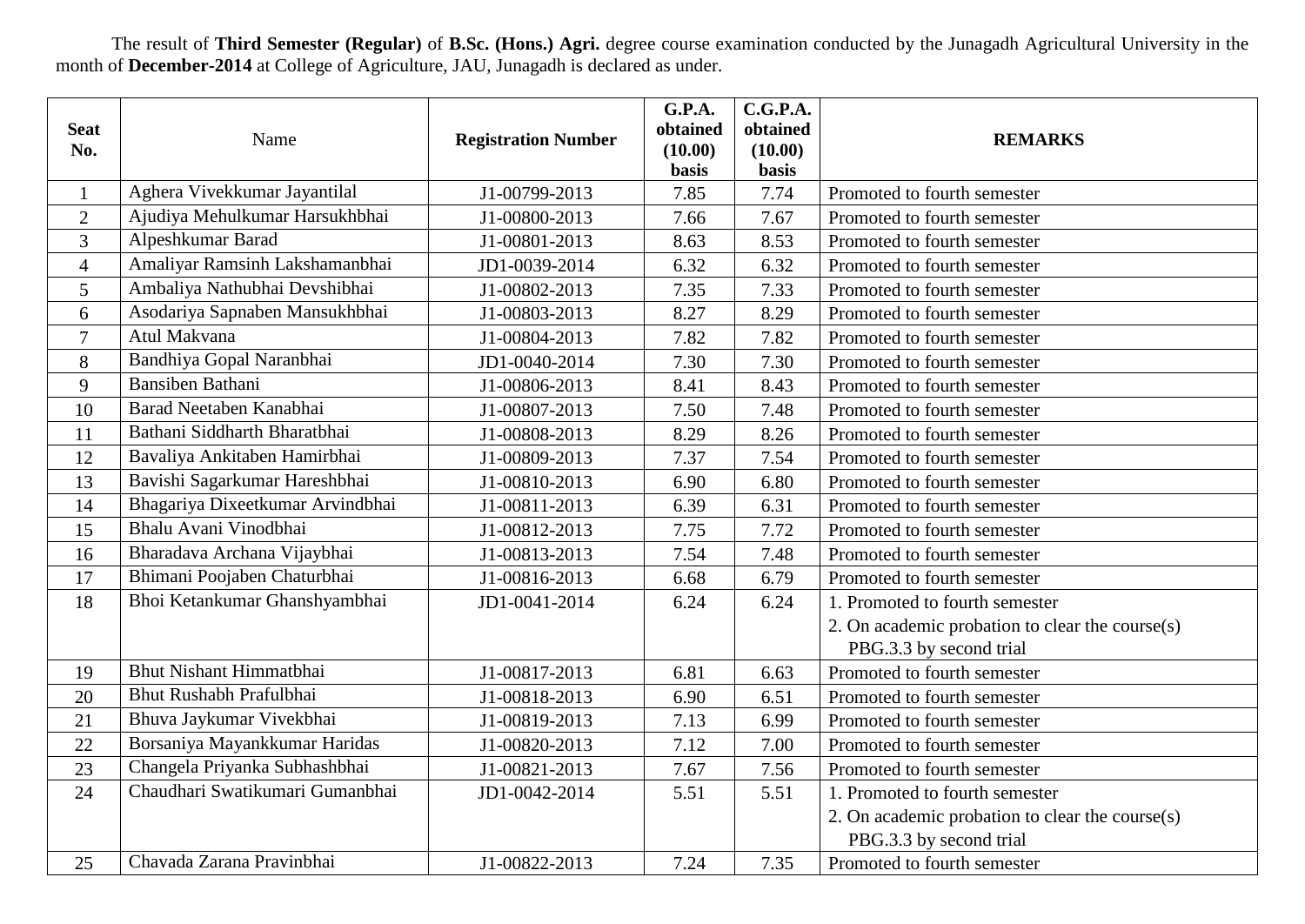| 26 | Chavda Bharat Naranbhai               | J1-00823-2013 | 7.09 | 7.08 | Promoted to fourth semester                     |
|----|---------------------------------------|---------------|------|------|-------------------------------------------------|
| 27 | Chavda Reenaben Parbatbhai            | J1-00824-2013 | 6.31 | 5.92 | Promoted to fourth semester                     |
| 28 | Chavda Shivangi Bipinkumar            | J1-00825-2013 | 7.32 | 7.47 | Promoted to fourth semester                     |
| 29 | Chavda Sohil Naranbhai                | 3010113019    | 6.24 | 6.56 | Promoted to fourth semester                     |
| 30 | Chikhaliya Jaydip Pragjibhai          | JD1-0043-2014 | 6.93 | 6.93 | Promoted to fourth semester                     |
| 31 | Dal Asifhusen Bodubhai                | JD1-0044-2014 | 7.67 | 7.67 | Promoted to fourth semester                     |
| 32 | Dankhra Minal Laxmanbhai              | J1-00826-2013 | 8.35 | 8.48 | Promoted to fourth semester                     |
| 33 | Delvadiya Harshkumar Mansukhbhai      | J1-00827-2013 | 7.80 | 7.37 | Promoted to fourth semester                     |
| 34 | Dervaliya Balvantbhai Chhaganbhai     | J1-00828-2013 | 7.30 | 7.54 | Promoted to fourth semester                     |
| 35 | Dobariya Bhadreshkumar<br>Harsukhbhai | JD1-0045-2014 | 7.25 | 7.25 | Promoted to fourth semester                     |
| 36 | Dobariya Binita Gopalbhai             | J1-00829-2013 | 8.37 | 8.42 | Promoted to fourth semester                     |
| 37 | Faridoon Fazli                        | J1-00830-2013 | 5.48 | 5.74 | 1. Promoted to fourth semester                  |
|    |                                       |               |      |      | 2. On academic probation to clear the course(s) |
|    |                                       |               |      |      | PBG.3.3 by second trial                         |
| 38 | Gajera Chintankumar Hareshbhai        | JD1-0046-2014 | 7.18 | 7.18 | Promoted to fourth semester                     |
| 39 | Galchar Sagar Naranbhai               | J1-00832-2013 | 6.75 | 6.41 | Promoted to fourth semester                     |
| 40 | Ganvit Sohilkumar Babubhai            | JD1-0047-2014 | 5.41 | 5.41 | 1. Promoted to fourth semester                  |
|    |                                       |               |      |      | 2. On academic probation to clear the course(s) |
|    |                                       |               |      |      | Agron.3.5 and PBG.3.3 by second trial           |
| 41 | Ghaghara Ankitaben Gopalbhai          | J1-00833-2013 | 8.44 | 8.25 | Promoted to fourth semester                     |
| 42 | Ghetiya Nisha Girdharlal              | J1-00834-2013 | 8.35 | 8.19 | Promoted to fourth semester                     |
| 43 | Gujjar Pravin Nagjibhai               | JD1-0048-2014 | 6.96 | 6.96 | Promoted to fourth semester                     |
| 44 | Hadiya Kiran Bhavanbhai               | J1-00835-2013 | 8.16 | 7.96 | Promoted to fourth semester                     |
| 45 | Hetalben Ramani                       | J1-00836-2013 | 8.09 | 8.09 | Promoted to fourth semester                     |
| 46 | Hirpara Amita Bhagavanjibhai          | J1-00838-2013 | 7.87 | 7.47 | Promoted to fourth semester                     |
| 47 | Hirpara Bhadresh Girdharbhai          | J1-00839-2013 | 8.10 | 7.75 | Promoted to fourth semester                     |
| 48 | Hridya. T.G                           | J1-00840-2013 | 8.10 | 8.32 | Promoted to fourth semester                     |
| 49 | Humbal Nehali Bhagavanjibhai          | J1-00841-2013 | 7.72 | 7.50 | Promoted to fourth semester                     |
| 50 | Jadeja Shaktirajsinh Balvantsinh      | J1-00842-2013 | 8.26 | 8.21 | Promoted to fourth semester                     |
| 51 | Jasani Dharmik Kanjibhai              | J1-00843-2013 | 6.31 | 6.31 | Promoted to fourth semester                     |
| 52 | Jetpariya Chandresh Kantilal          | J1-00844-2013 | 6.56 | 6.53 | Promoted to fourth semester                     |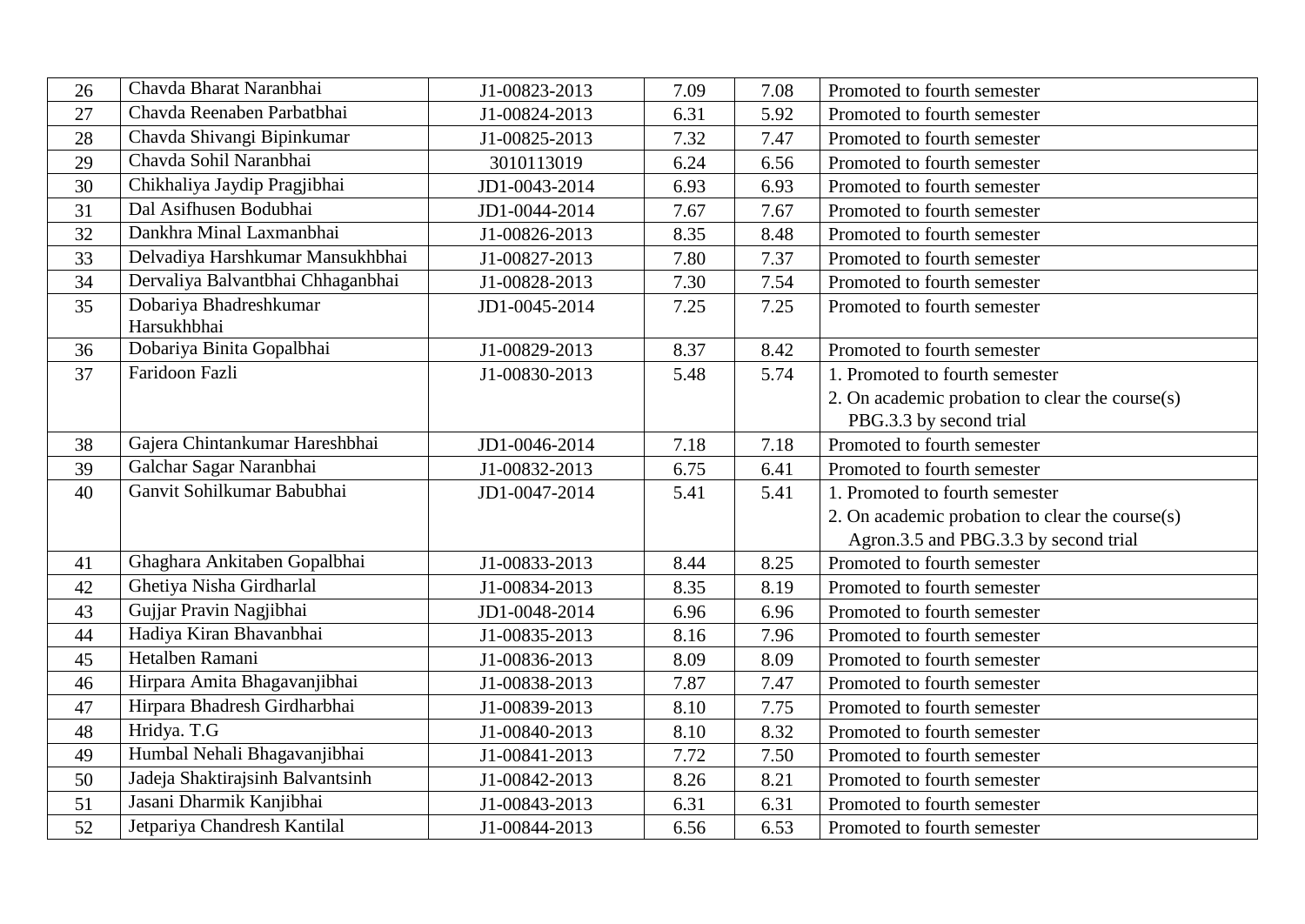| 53 | Junjiya Sonalben Soningbhai     | J1-00845-2013 | 6.85 | 6.64 | Promoted to fourth semester                     |
|----|---------------------------------|---------------|------|------|-------------------------------------------------|
| 54 | Kabariya Vivek Chaturbhai       | J1-00846-2013 | 6.73 | 6.78 | Promoted to fourth semester                     |
| 55 | Kakkad Deep Mukeshbhai          | J1-00847-2013 | 7.44 | 7.34 | Promoted to fourth semester                     |
| 56 | Kalariya Sonaliben Mahendrabhai | J1-00848-2013 | 7.18 | 7.50 | Promoted to fourth semester                     |
| 57 | Kapadiya Mehulkumar Dilipbhai   | J1-00850-2013 | 7.53 | 7.27 | Promoted to fourth semester                     |
| 58 | Karamta Sarman Rama             | JD1-0049-2014 | 6.95 | 6.95 | Promoted to fourth semester                     |
| 59 | Kasundra Keyur Chandulal        | J1-00851-2013 | 7.20 | 7.22 | Promoted to fourth semester                     |
| 60 | Khunt Krimpal Ratilal           | J1-00852-2013 | 7.77 | 7.45 | Promoted to fourth semester                     |
| 61 | Korat Hiteshvariben Vijaybhai   | J1-00853-2013 | 8.20 | 8.07 | Promoted to fourth semester                     |
| 62 | Korat Nirav Mansukhbhai         | J1-00854-2013 | 8.27 | 8.26 | Promoted to fourth semester                     |
| 63 | Lakha Wasim Isabhai             | J1-00856-2013 | 6.35 | 6.39 | 1. Promoted to fourth semester                  |
|    |                                 |               |      |      | 2. On academic probation to clear the course(s) |
|    |                                 |               |      |      | PBG.3.3 by second trial                         |
| 64 | Makadia Meeraben Manojkumar     | J1-00857-2013 | 7.31 | 7.24 | Promoted to fourth semester                     |
| 65 | Makavana Sagar Bhagvanjibhai    | JD1-0050-2014 | 6.83 | 6.83 | Promoted to fourth semester                     |
| 66 | Makwana Nayankumar Dilipbhai    | J1-00858-2013 | 7.23 | 7.35 | Promoted to fourth semester                     |
| 67 | Malam Kuldeep Vaidebhai         | J1-00859-2013 | 7.83 | 7.68 | Promoted to fourth semester                     |
| 68 | Malam Mayuri Jamanadas          | J1-00860-2013 | 8.13 | 8.19 | Promoted to fourth semester                     |
| 69 | Marakana Hardikkumar Jentilal   | J1-00861-2013 | 8.56 | 8.37 | Promoted to fourth semester                     |
| 70 | Mayur Kumar Sonagara            | J1-00862-2013 | 8.56 | 8.58 | Promoted to fourth semester                     |
| 71 | Mevada Ravina Rameshbhai        | J1-00863-2013 | 7.01 | 6.98 | Promoted to fourth semester                     |
| 72 | Mohammad Omer Hamidi            | J1-00864-2013 | 6.70 | 6.45 | Promoted to fourth semester                     |
| 73 | Monika Ranva                    | J1-00865-2013 | 7.86 | 8.00 | Promoted to fourth semester                     |
| 74 | Nagani Charlskumar Mukeshbhai   | J1-00866-2013 | 7.79 | 7.53 | Promoted to fourth semester                     |
| 75 | Odedara Bharati Arajan          | J1-00867-2013 | 6.75 | 6.57 | Promoted to fourth semester                     |
| 76 | Odedra Vanitaben Lakhmanbhai    | J1-00868-2013 | 6.90 | 7.22 | Promoted to fourth semester                     |
| 77 | Paghadar Priyank Jamanbhai      | J1-00869-2013 | 8.29 | 8.26 | Promoted to fourth semester                     |
| 78 | Panara Chintankumar Dinesh      | J1-00870-2013 | 6.89 | 6.53 | Promoted to fourth semester                     |
| 79 | Pandya Yash Sanatkumar          | J1-00871-2013 | 7.16 | 7.24 | Promoted to fourth semester                     |
| 80 | Pansuriya Yashkumar Ashokbhai   | J1-00872-2013 | 7.83 | 7.82 | Promoted to fourth semester                     |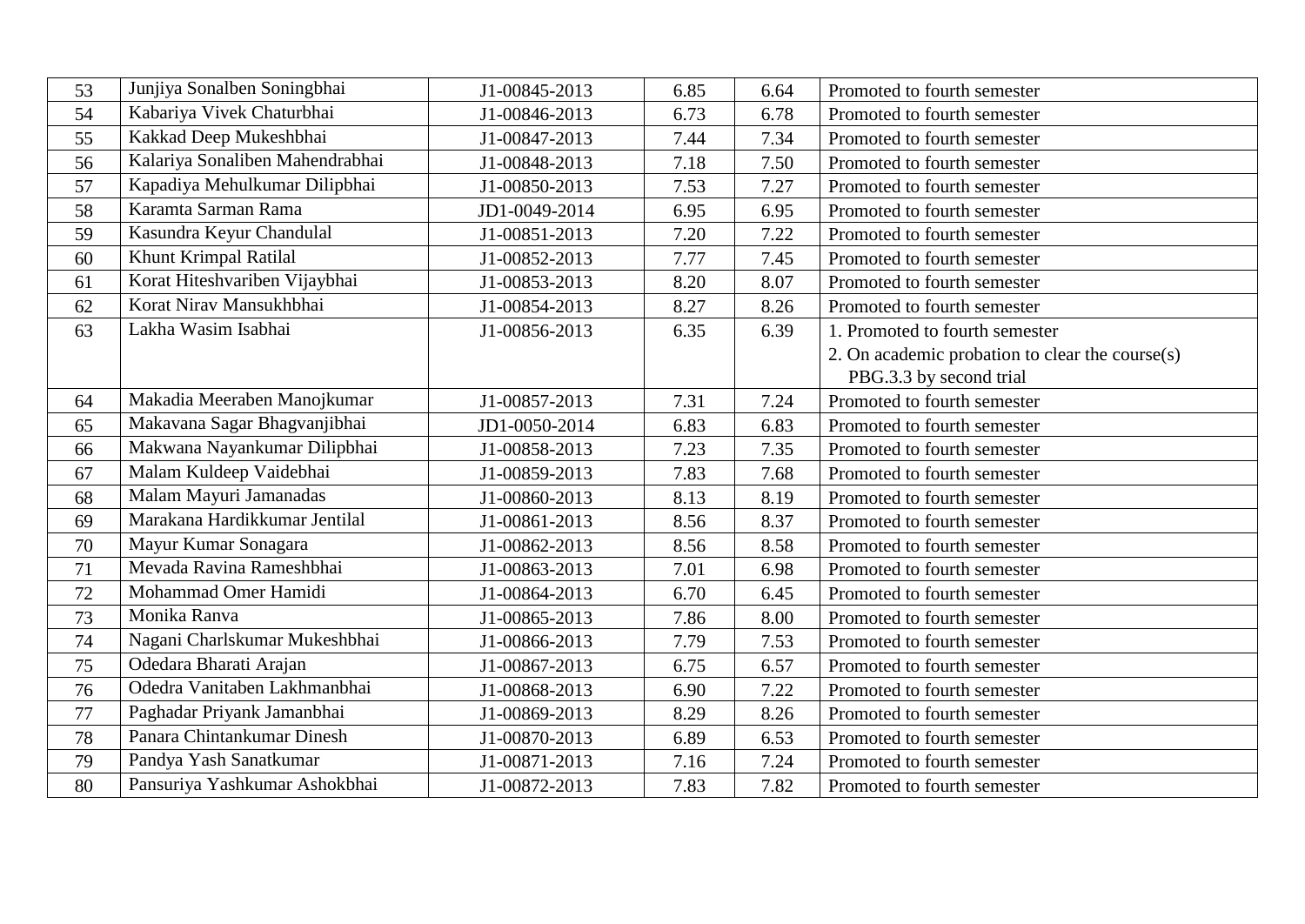| 81 | Pargi Ashokkumar Lalsinh       | J1-00873-2013 | 5.70 | 5.71 | 1. Promoted to fourth semester<br>2. On academic probation to clear the course $(s)$<br>Agron.3.5 and PBG.3.3 by second trial                           |
|----|--------------------------------|---------------|------|------|---------------------------------------------------------------------------------------------------------------------------------------------------------|
| 82 | Pargi Jigneshbhai Ravjibhai    | J1-00636-2011 | 4.81 | 5.18 | 1. Promoted to fourth semester<br>2. On academic probation to clear the course $(s)$<br>Agron.3.5, PBG.3.3, Hort.3.2 and Ag.Engg.3.2 by<br>second trial |
| 83 | Parmar Karankumar Hiralal      | J1-00874-2013 | 6.87 | 6.54 | Promoted to fourth semester                                                                                                                             |
| 84 | Parmar Mittalbahen Chaturbhai  | J1-00875-2013 | 7.27 | 6.95 | Promoted to fourth semester                                                                                                                             |
| 85 | Parmar Pratik Mansukhbhai      | J1-00876-2013 | 7.28 | 7.07 | Promoted to fourth semester                                                                                                                             |
| 86 | Parmar Shraddhaben Ramsingbhai | J1-00877-2013 | 7.19 | 6.90 | Promoted to fourth semester                                                                                                                             |
| 87 | Patel Divyaben Hareshbhai      | J1-00878-2013 | 7.68 | 7.58 | Promoted to fourth semester                                                                                                                             |
| 88 | Patel Harshkumar Bhagavatibhai | JD1-0051-2014 | 5.13 | 5.13 | 1. Promoted to fourth semester                                                                                                                          |
|    |                                |               |      |      | 2. On academic probation to clear the course(s)<br>PBG.3.3, Ag.Ento.3.1 and Ag.Engg.3.2 by second<br>trial                                              |
| 89 | Patel Hetalkumari Chhabilbhai  | J1-00879-2013 | 6.29 | 6.41 | 1. Promoted to fourth semester<br>2. On academic probation to clear the course(s)<br>PBG.3.3 by second trial                                            |
| 90 | Patel Jayprakash Vallabhbhai   | J1-00880-2013 | 6.43 | 6.13 | Promoted to fourth semester                                                                                                                             |
| 91 | Patel Vedangi Ashok            | J1-00881-2013 | 7.30 | 7.52 | Promoted to fourth semester                                                                                                                             |
| 92 | Patel Viralkumar Shankarbhai   | JD1-0052-2014 | 4.50 | 4.50 | 1. Promoted to fourth semester<br>2. On academic probation to clear the course(s)<br>PBG.3.3, Ag.Ento.3.1 and Ag.Engg.3.2 by second<br>trial            |
| 93 | Patil Sandipkumar Lalabhai     | J1-00771-2012 | 5.29 | 5.58 | 1. Promoted to fourth semester<br>2. On academic probation to clear the course(s)<br>Agron.3.5 and PBG.3.3 by second trial                              |
| 94 | Piprotar Pratik Vijaybhai      | J1-00883-2013 | 7.53 | 7.57 | Promoted to fourth semester                                                                                                                             |
| 95 | Pithiya Divyesh Jagmalbhai     | J1-00884-2013 | 7.03 | 6.90 | Promoted to fourth semester                                                                                                                             |
| 96 | Pithiya Kuldipkumar Ramnikbhai | J1-00885-2013 | 7.14 | 7.23 | Promoted to fourth semester                                                                                                                             |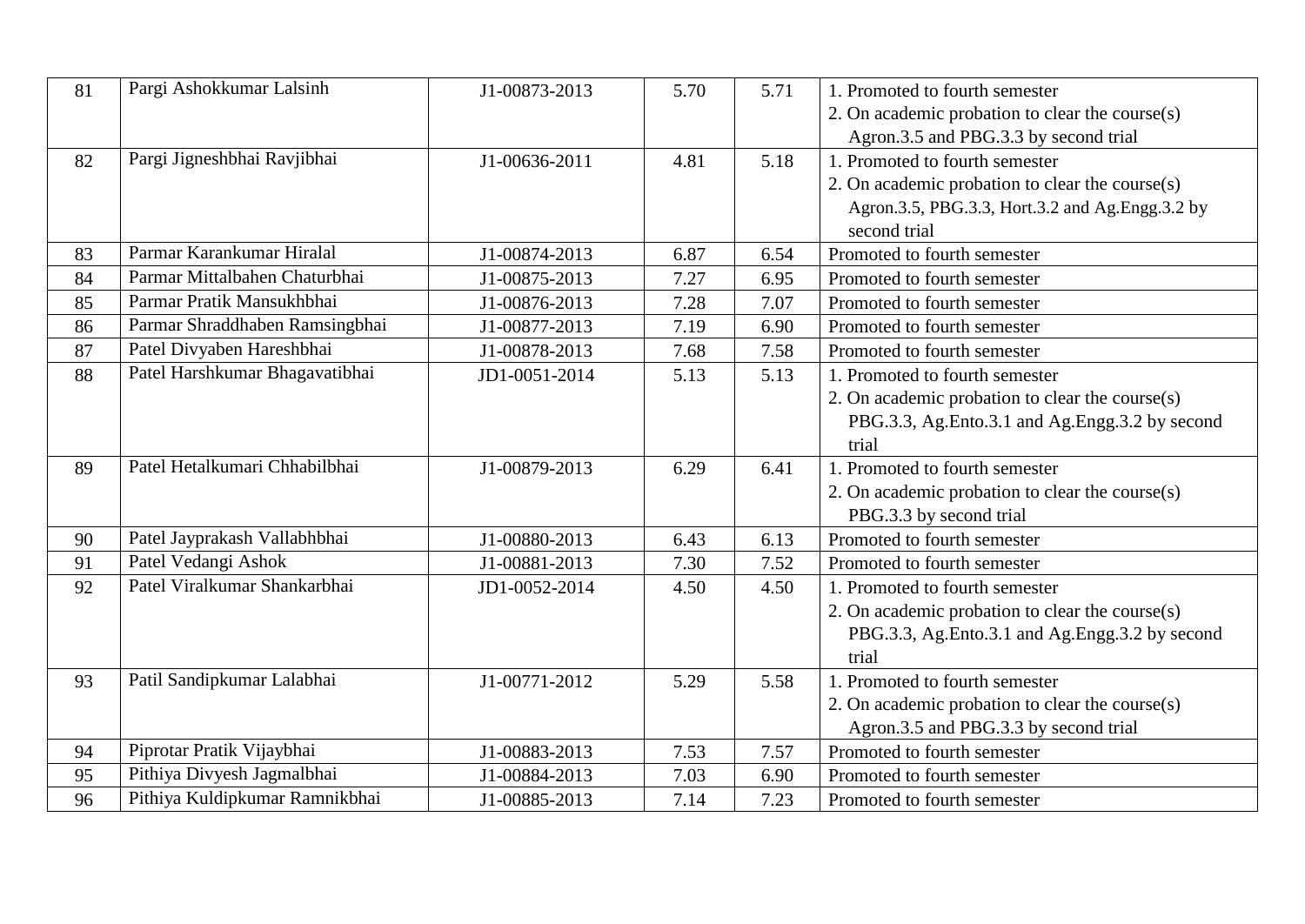| 97  | Pithiya Maheshkumar Maldebhai  | JD1-0053-2014 | 5.82 | 5.82 | 1. Promoted to fourth semester                                             |
|-----|--------------------------------|---------------|------|------|----------------------------------------------------------------------------|
|     |                                |               |      |      | 2. On academic probation to clear the course(s)<br>PBG.3.3 by second trial |
| 98  | Puchhadiya Komalben Maldebhai  | J1-00886-2013 | 7.57 | 7.19 | Promoted to fourth semester                                                |
| 99  | Pungera Rajdip Kanajibhai      | JD1-0054-2014 | 5.45 | 5.45 | 1. Promoted to fourth semester                                             |
|     |                                |               |      |      | 2. On academic probation to clear the course(s)                            |
|     |                                |               |      |      | PBG.3.3 and Ag.Engg.3.2 by second trial                                    |
| 100 | Ram Anandkumar Arjanbhai       | J1-00887-2013 | 7.70 | 7.77 | Promoted to fourth semester                                                |
| 101 | Rathava Sunilbhai Govindbhai   | J1-00889-2013 | 6.67 | 6.46 | Promoted to fourth semester                                                |
| 102 | Rathod Rajsinh Bhupatbhai      | J1-00890-2013 | 6.16 | 6.22 | 1. Promoted to fourth semester                                             |
|     |                                |               |      |      | 2. On academic probation to clear the course(s)                            |
|     |                                |               |      |      | PBG.3.3 by second trial                                                    |
| 103 | Rathva Rohiniben Navalsingbhai | J1-00891-2013 | 5.70 | 5.71 | 1. Promoted to fourth semester                                             |
|     |                                |               |      |      | 2. On academic probation to clear the course(s)                            |
|     |                                |               |      |      | PBG.3.3 by second trial                                                    |
| 104 | Ratiya Puja Bhimabhai          | J1-00892-2013 | 7.44 | 7.28 | Promoted to fourth semester                                                |
| 105 | Roshan Kumar Singh             | J1-00893-2013 | 5.73 | 6.02 | 1. Promoted to fourth semester                                             |
|     |                                |               |      |      | 2. On academic probation to clear the course(s)                            |
|     |                                |               |      |      | PBG.3.3 by second trial                                                    |
| 106 | Rupapara Mayuri Dipakbhai      | J1-00894-2013 | 7.76 | 7.74 | Promoted to fourth semester                                                |
| 107 | Sangani Jaydip Ravajibhai      | J1-00895-2013 | 7.20 | 6.95 | Promoted to fourth semester                                                |
| 108 | Sapra Rohitkumar Janabhai      | J1-00896-2013 | 6.55 | 6.21 | Promoted to fourth semester                                                |
| 109 | Sariya Nareshkumar Babubhai    | J1-00897-2013 | 6.36 | 6.28 | 1. Promoted to fourth semester                                             |
|     |                                |               |      |      | 2. On academic probation to clear the course(s)                            |
|     |                                |               |      |      | PBG.3.3 by second trial                                                    |
| 110 | Satasiya Bansikumar Ashokbhai  | J1-00898-2013 | 7.43 | 6.98 | Promoted to fourth semester                                                |
| 111 | Savaliya Ankur Vinodbhai       | J1-00899-2013 | 7.53 | 7.42 | Promoted to fourth semester                                                |
| 112 | Seta Sagar Narshibhai          | J1-00900-2013 | 7.85 | 7.68 | Promoted to fourth semester                                                |
| 113 | Sheladiya Hardik Vinubhai      | JD1-0055-2014 | 8.03 | 8.03 | Promoted to fourth semester                                                |
| 114 | Solanki Gautamkumar Veljibhai  | JD1-0056-2014 | 6.73 | 6.73 | Promoted to fourth semester                                                |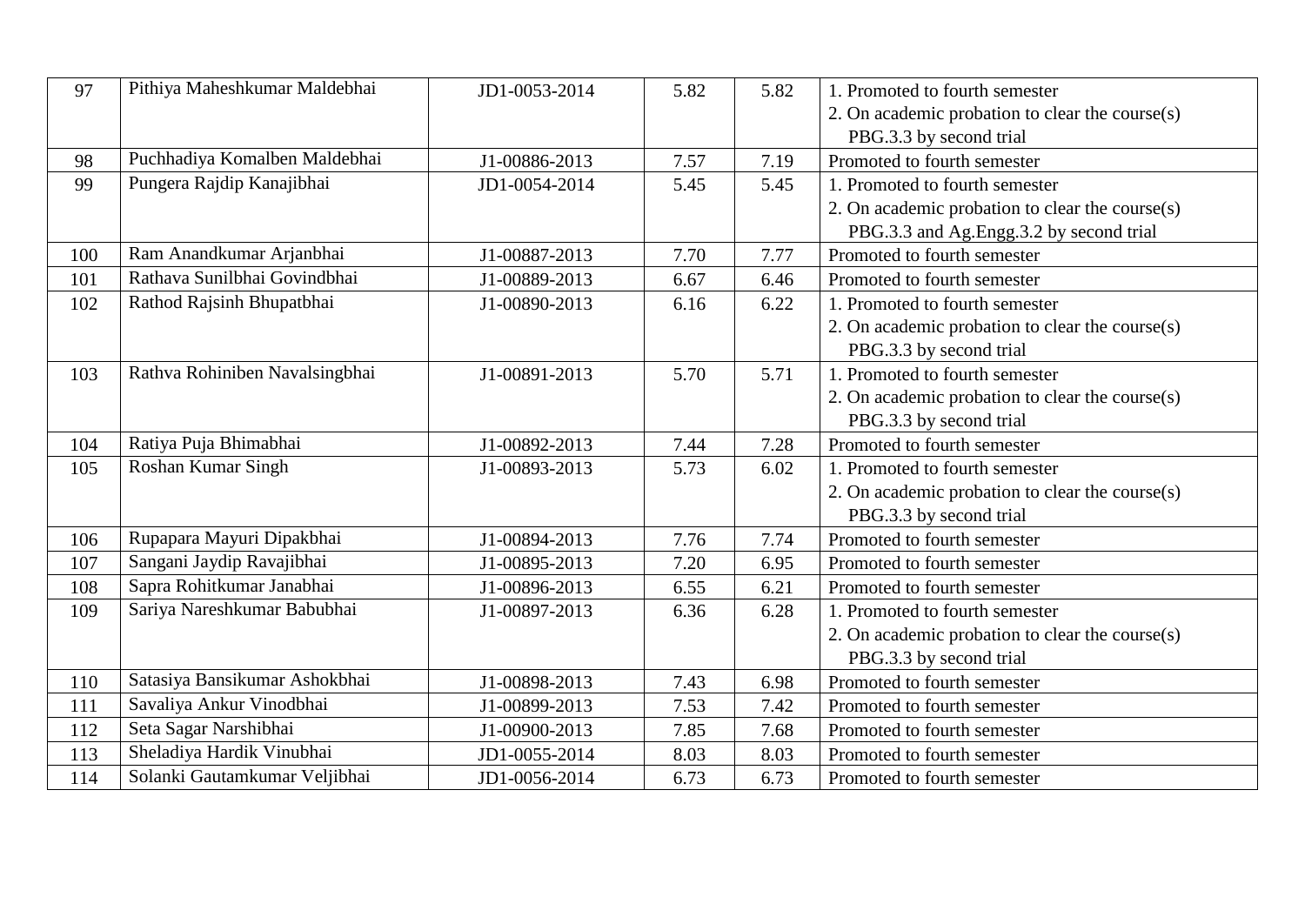| 115 | Solanki Kirankumar Dineshbhai        | J1-00901-2013 | 6.71 | 6.38 | 1. Promoted to fourth semester                         |
|-----|--------------------------------------|---------------|------|------|--------------------------------------------------------|
|     |                                      |               |      |      | 2. On academic probation to clear the course(s)        |
|     |                                      |               |      |      | PBG.3.3 by second trial                                |
| 116 | Solanki Sandhya Mavjibhai            | J1-00902-2013 | 6.95 | 7.15 | Promoted to fourth semester                            |
| 117 | Sruthy. M                            | J1-00903-2013 | 8.25 | 8.47 | Promoted to fourth semester                            |
| 118 | Suresh Kumar                         | J1-00904-2013 | 7.77 | 7.91 | Promoted to fourth semester                            |
| 119 | Sutariya Paras Bavchandbhai          | JD1-0057-2014 | 6.21 | 6.21 | 1. Promoted to fourth semester                         |
|     |                                      |               |      |      | 2. On academic probation to clear the course(s)        |
|     |                                      |               |      |      | PBG.3.3 by second trial                                |
| 120 | Suva Aravindbhai Khimabhai           | J1-00905-2013 | 7.25 | 7.17 | Promoted to fourth semester                            |
| 121 | Talaviya Harshangkumar Govindbhai    | J1-00906-2013 | 7.29 | 7.08 | Promoted to fourth semester                            |
| 122 | Tankodara Kalpeshkumar               | J1-00907-2013 | 7.26 | 7.02 | Promoted to fourth semester                            |
|     | Dineshkumar                          |               |      |      |                                                        |
| 123 | <b>Taral Naineshkumar Shankarlal</b> | J1-00908-2013 | 0.00 | 3.29 | 1. Not promoted to fourth semester                     |
|     |                                      |               |      |      | 2. On academic probation to clear the course(s)        |
|     |                                      |               |      |      | Agron.3.4, Agron.3.5, PBG.3.3, Hort.3.2, Pl.Phy.3.1,   |
|     |                                      |               |      |      | Ag.Extn.3.1, Ag.Ento.3.1, Pl.Path.3.2, Ag.Econ.3.2 and |
|     |                                      |               |      |      | Ag.Engg.3.2 by second trial                            |
|     |                                      |               |      |      | 3. He has also to clear the course(s) Ag.Econ.2.1 and  |
|     |                                      |               |      |      | Ag.Stat.2.2 of second semester by third trial          |
| 124 | Thakor Vinuji Valaji                 | J1-00909-2013 | 7.39 | 7.18 | Promoted to fourth semester                            |
| 125 | Thesia Ravikumar Pravinbhai          | J1-00788-2012 | 6.04 | 6.10 | 1. Promoted to fourth semester                         |
|     |                                      |               |      |      | 2. On academic probation to clear the course(s)        |
|     |                                      |               |      |      | PBG.3.3 by second trial                                |
| 126 | Thesiya Mayur Rajeshbhai             | J1-00910-2013 | 8.50 | 8.35 | Promoted to fourth semester                            |
| 127 | Trapasiya Akhsaykumar Pravinbhai     | J1-00911-2013 | 7.01 | 6.34 | Promoted to fourth semester                            |
| 128 | Trivedi Nikhil Pravinchandra         | J1-00912-2013 | 8.26 | 8.00 | Promoted to fourth semester                            |
| 129 | Vadhavana Sohankumar Bhaturbhai      | J1-00913-2013 | 8.94 | 8.85 | Promoted to fourth semester                            |
| 130 | Valiya Sanjaybhai Savajibhai         | J1-00914-2013 | 7.19 | 7.09 | Promoted to fourth semester                            |
| 131 | Vidya Mol.V                          | J1-00915-2013 | 8.45 | 8.52 | Promoted to fourth semester                            |
| 132 | Vijaykumar Damor                     | J1-00916-2013 | 7.49 | 7.34 | Promoted to fourth semester                            |
| 133 | Viramgama Dharaben Chhaganbhai       | J1-00917-2013 | 7.37 | 7.17 | Promoted to fourth semester                            |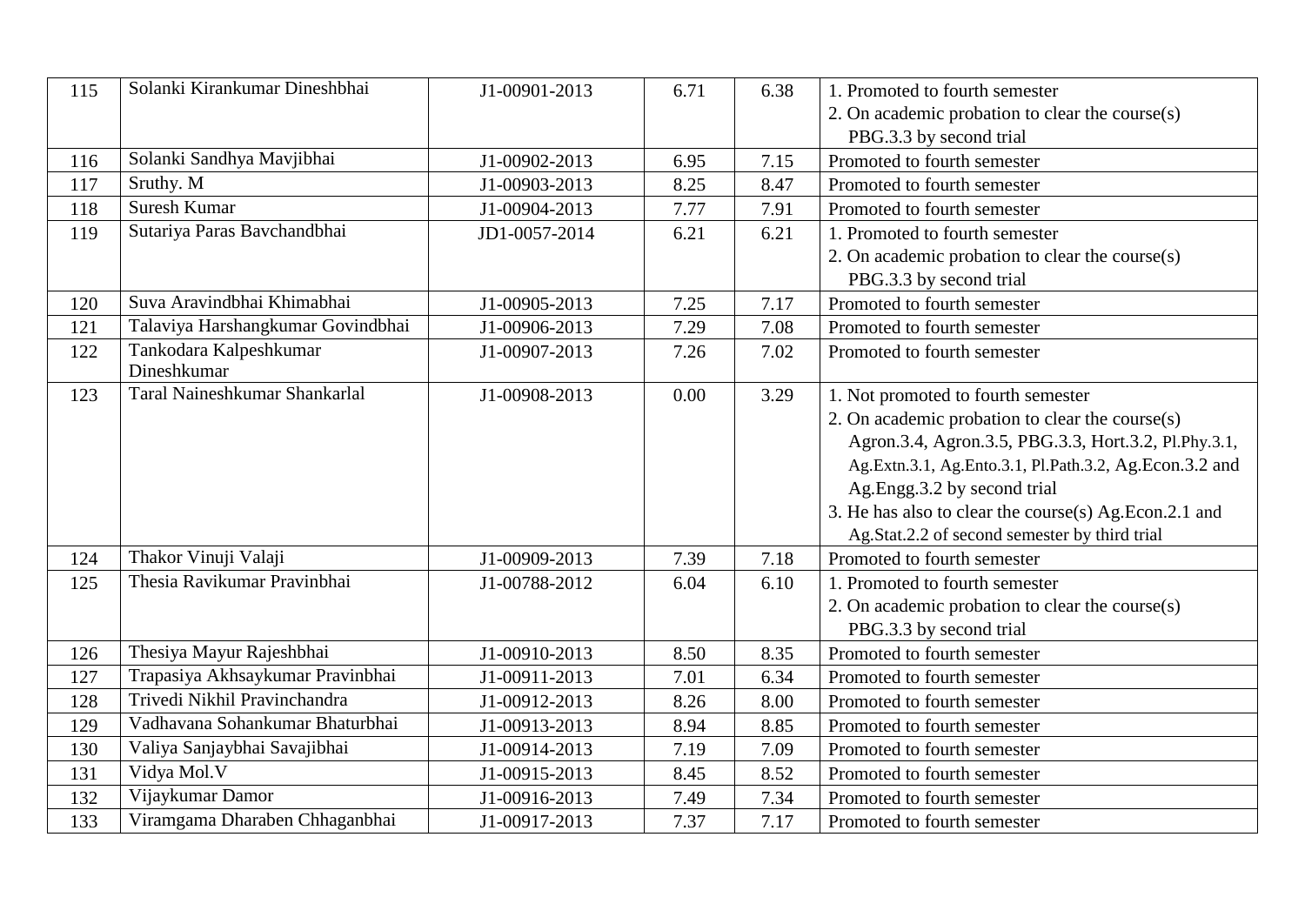| 134 | Virani Hetviben Bharatbhai     | J1-00918-2013       | 8.66 | 8.63 | Promoted to fourth semester                        |  |  |  |
|-----|--------------------------------|---------------------|------|------|----------------------------------------------------|--|--|--|
| 135 | Yogendra Singh                 | J1-00919-2013       | 7.44 | 7.52 | Promoted to fourth semester                        |  |  |  |
| 136 | Zala Dimpalben Mansinhbhai     | J1-00920-2013       | 7.00 | 7.00 | Promoted to fourth semester                        |  |  |  |
| 137 | Zora Sureshkumar Kalabhai      | JD1-0058-2014       | 7.33 | 7.33 | Promoted to fourth semester                        |  |  |  |
|     | <b>Third Semester (Part)</b>   |                     |      |      |                                                    |  |  |  |
| 138 | <b>BAMBHANIYA BHAVESHKUMAR</b> | $JD1 - 0021 - 2013$ | 4.87 | 4.87 | 1. Not promoted to fourth semester                 |  |  |  |
|     | PITHABHAI                      |                     |      |      | 2. On academic probation to clear the course $(s)$ |  |  |  |
|     |                                |                     |      |      | Agron.3.5, PBG.3.3 and Ag.Engg.3.2 by fourth $\&$  |  |  |  |
|     |                                |                     |      |      | final trial                                        |  |  |  |
|     |                                |                     |      |      | Sd                                                 |  |  |  |

#### No. JAU / REG / EXAM / T-2 /749-52/ 2015 **REGISTRAR** Date: 21/02/2015

The result of **Fourth Semester (Supple.)** of **B.Sc. (Hons.) Agri.** degree course examination conducted by the Junagadh Agricultural University in the month of **December-2014** at College of Agriculture, JAU, Junagadh is declared as under.

| <b>Seat</b><br>No. | Name                             | <b>Registration</b><br><b>Number</b> | G.P.A.<br>obtained<br>(10.00)<br><b>basis</b> | C.G.P.A.<br>obtained<br>(10.00)<br><b>basis</b> | <b>REMARKS</b>             |
|--------------------|----------------------------------|--------------------------------------|-----------------------------------------------|-------------------------------------------------|----------------------------|
|                    | Bambhaniya Pankajbhai Dheerubhai | J1-00689-2012                        | 6.22                                          | 5.95                                            | Promoted to sixth semester |
|                    | Bed Rahul Parabatbhai            | J1-00486-2010                        | 5.83                                          | 5.50                                            | Promoted to sixth semester |
|                    | Dhola Pradipkumar Harsurbhai     | J1-00413-2009                        | 6.17                                          | 5.63                                            | Promoted to sixth semester |
| 4                  | Naghera Prakash Ramasibhai       | J1-00755-2012                        | 5.98                                          | 5.85                                            | Promoted to sixth semester |
|                    | Satasiya Parth Ashvinbhai        | J1-00652-2011                        | 6.54                                          | 6.03                                            | Promoted to sixth semester |
| 6                  | Tank Parakramsinh Bhagvatsinh    | J1-00662-2011                        | 6.34                                          | 5.81                                            | Promoted to sixth semester |
|                    | Vasava Dhaval Manubhai           | J1-00670-2011                        | 5.97                                          | 5.80                                            | Promoted to sixth semester |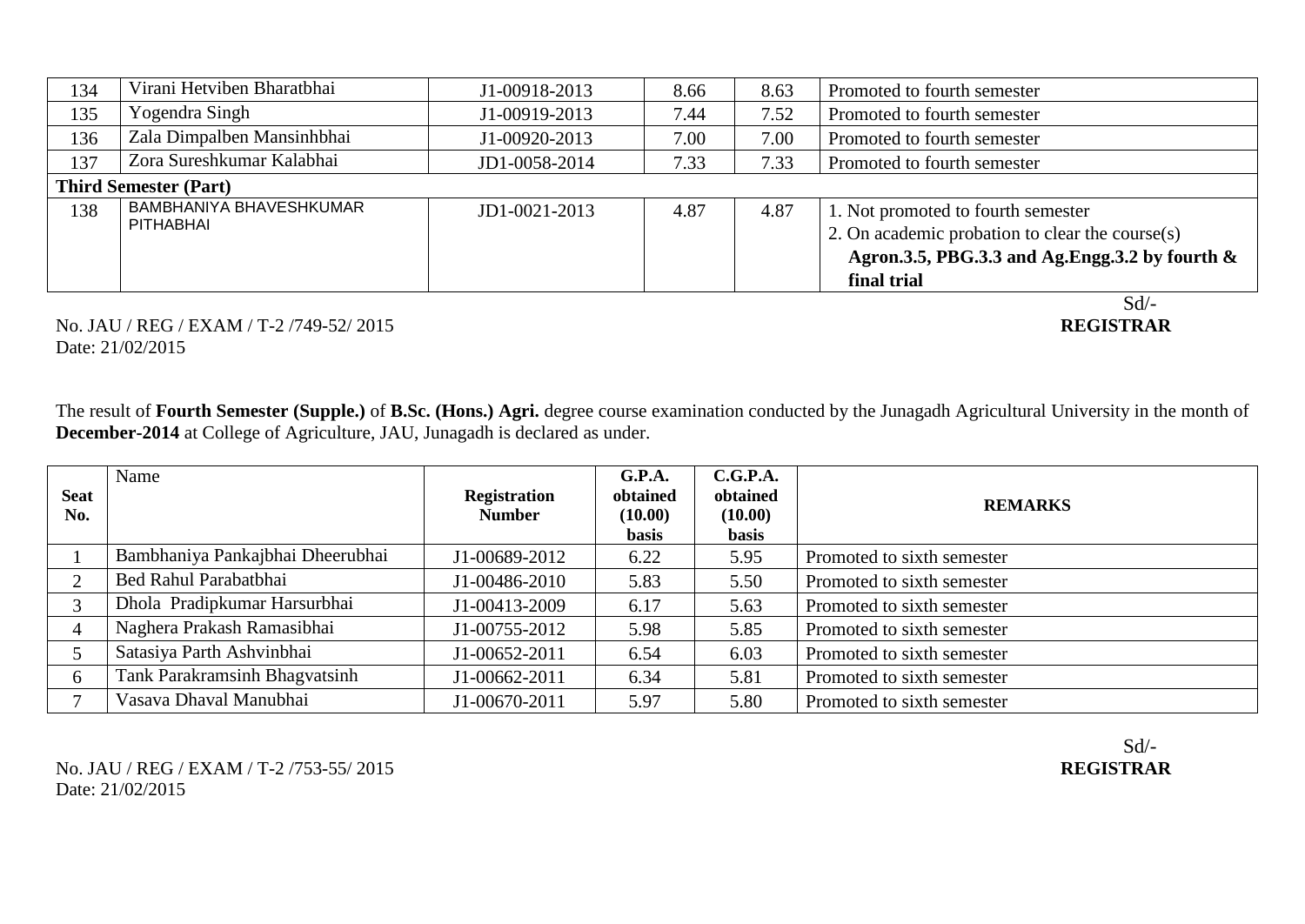The result of **Fifth Semester (Regular)** of **B.Sc. (Hons.) Agri.** degree course examination conducted by the Junagadh Agricultural University in the month of **December-2014** at College of Agriculture, JAU, Junagadh is declared as under.

| <b>Seat</b><br>No. | <b>Name</b>                      | <b>Registration Number</b> | G.P.A.<br>obtained<br>(10.00) | C.G.P.A.<br>obtained<br>(10.00) | <b>REMARKS</b>                                  |
|--------------------|----------------------------------|----------------------------|-------------------------------|---------------------------------|-------------------------------------------------|
|                    |                                  |                            | basis                         | basis                           |                                                 |
| $\mathbf{1}$       | Akabari Karan Rajeshbhai         | J1-00681-2012              | 7.43                          | 7.36                            | Promoted to sixth semester                      |
| $\overline{2}$     | Anjana Panera                    | J1-00682-2012              | 8.58                          | 8.61                            | Promoted to sixth semester                      |
| 3                  | Ansodariya Samir Narendrabhai    | J1-00683-2012              | 7.49                          | 7.17                            | Promoted to sixth semester                      |
| $\overline{4}$     | Apnesh Kumar Katara              | J1-00684-2012              | 7.34                          | 7.42                            | Promoted to sixth semester                      |
| 5                  | Aprajita Kesarwani               | J1-00685-2012              | 8.09                          | 8.16                            | Promoted to sixth semester                      |
| 6                  | <b>Atul Rathava</b>              | J1-00686-2012              | 7.99                          | 7.97                            | Promoted to sixth semester                      |
| $\overline{7}$     | Bajaniya Nidhiben Arjanbhai      | J1-00687-2012              | 7.76                          | 7.05                            | Promoted to sixth semester                      |
| 8                  | Baldaniya Manishbhai Jodhabhai   | J1-00688-2012              | 7.41                          | 6.89                            | Promoted to sixth semester                      |
| 9                  | Bambhaniya Pankajbhai Dheerubhai | J1-00689-2012              | 5.88                          | 5.94                            | 1. Promoted to sixth semester                   |
|                    |                                  |                            |                               |                                 | 2. On academic probation to clear the course(s) |
|                    |                                  |                            |                               |                                 | Ag.Ento.5.3 by second trial                     |
| 10                 | Barad Sachin Haribhai            | J1-00690-2012              | 7.05                          | 6.60                            | Promoted to sixth semester                      |
| 11                 | Baraiya Vipul Karshan            | J1-00691-2012              | 8.00                          | 7.55                            | Promoted to sixth semester                      |
| 12                 | Baria Vishalkumar Amarsinh       | J1-00692-2012              | 7.11                          | 6.87                            | Promoted to sixth semester                      |
| 13                 | Barsiya Rutuben Arvindbhai       | J1-00693-2012              | 8.43                          | 8.13                            | Promoted to sixth semester                      |
| 14                 | Bavaliya Hasmukhbhai Jemabhai    | J1-00694-2012              | 7.94                          | 7.85                            | Promoted to sixth semester                      |
| 15                 | Bavisa Rupaben Vinubhai          | J1-00695-2012              | 8.11                          | 7.88                            | Promoted to sixth semester                      |
| 16                 | Bed Rahul Parabatbhai            | J1-00486-2010              | 5.40                          | 5.48                            | 1. Promoted to sixth semester                   |
|                    |                                  |                            |                               |                                 | 2. On academic probation to clear the course(s) |
|                    |                                  |                            |                               |                                 | Ag.Econ.5.4 by second trial                     |
| 17                 | Bhalodia Brijesh Harsukhbhai     | J1-00696-2012              | 7.05                          | 6.83                            | Promoted to sixth semester                      |
| 18                 | Bhanderi Hiren Dheerajlal        | J1-00697-2012              | 7.08                          | 7.00                            | Promoted to sixth semester                      |
| 19                 | Bhoot Harikrushn Vallabhbhai     | J1-00698-2012              | 7.00                          | 6.79                            | Promoted to sixth semester                      |
| 20                 | Bhut Vishal Vasharambhai         | J1-00699-2012              | 7.02                          | 6.66                            | Promoted to sixth semester                      |
| 21                 | <b>Bhutiya Dinesh Jiva</b>       | JD1-0022-2013              | 6.81                          | 6.73                            | Promoted to sixth semester                      |
| 22                 | Borad Mayur Goradhanbhai         | JD1-0023-2013              | 7.07                          | 7.39                            | Promoted to sixth semester                      |
| 23                 | Chaudhari Ankitkumar Ashokbhai   | J1-00700-2012              | 7.92                          | 7.85                            | Promoted to sixth semester                      |
| 24                 | Chauhan Pratikkumar Sudhirbhai   | J1-00701-2012              | 7.39                          | 7.36                            | Promoted to sixth semester                      |
| 25                 | Chauhan Vivek Ashwinbhai         | J1-00702-2012              | 6.34                          | 6.26                            | Promoted to sixth semester                      |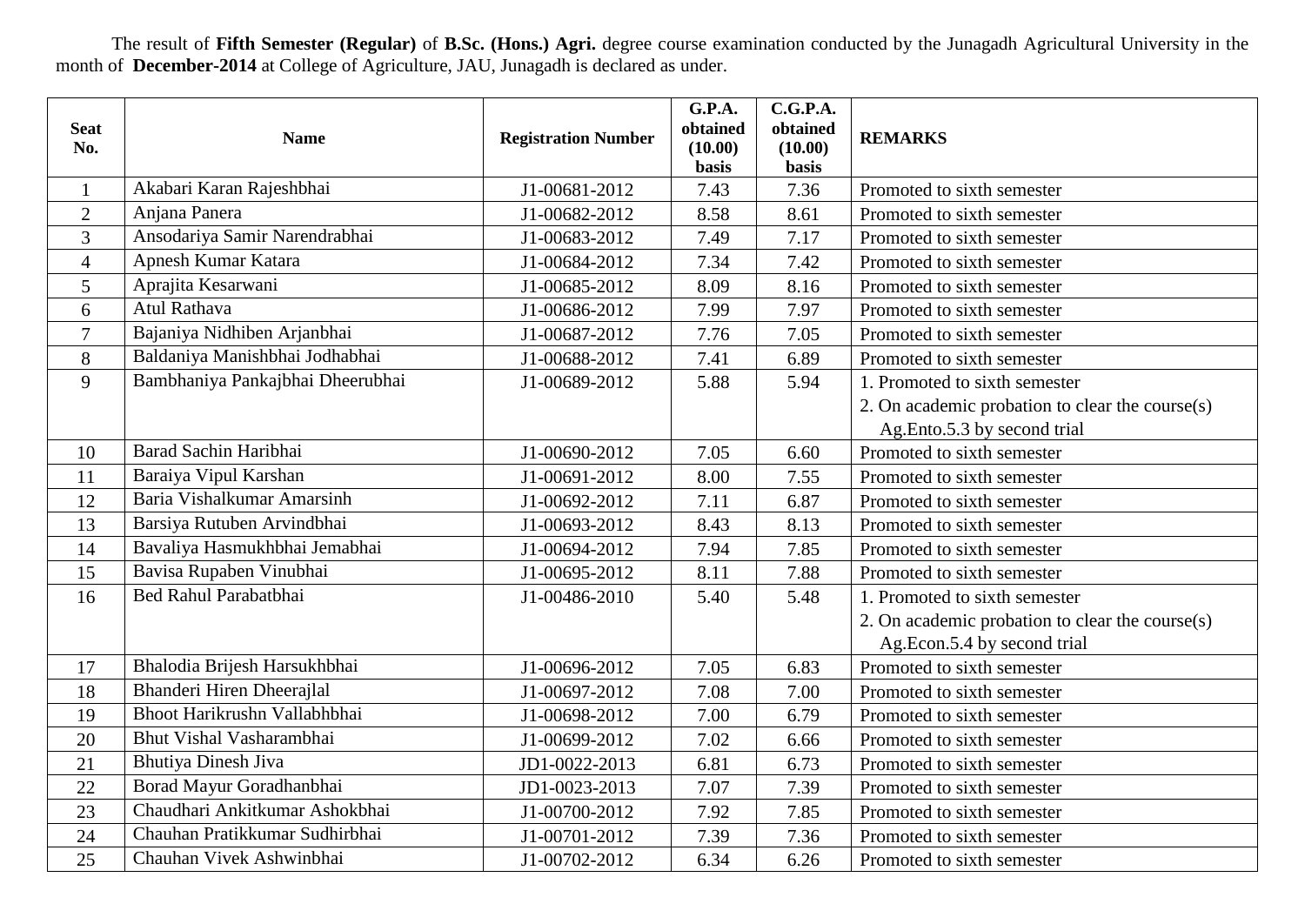| 26 | Chavda Nikunj Shivrambhai         | J1-00703-2012 | 8.10 | 7.73 | Promoted to sixth semester                      |
|----|-----------------------------------|---------------|------|------|-------------------------------------------------|
| 27 | Chovatia Keyur Gangdasbhai        | J1-00704-2012 | 7.39 | 7.10 | Promoted to sixth semester                      |
| 28 | Chovatiya Pragnesh Narendrabhai   | J1-00705-2012 | 7.35 | 7.40 | Promoted to sixth semester                      |
| 29 | Chovatiya Ronakkumar Pravinbhai   | J1-00706-2012 | 6.19 | 5.87 | Promoted to sixth semester                      |
| 30 | Damor Mayurkumar Premjibhai       | J1-00707-2012 | 7.16 | 7.06 | Promoted to sixth semester                      |
| 31 | Davara Monaliben Ashokbhai        | J1-00708-2012 | 7.53 | 7.36 | Promoted to sixth semester                      |
| 32 | Deep Kumar                        | J1-00709-2012 | 8.14 | 7.77 | Promoted to sixth semester                      |
| 33 | Delvadiya Indrajay Ratilal        | J1-00710-2012 | 8.36 | 7.95 | Promoted to sixth semester                      |
| 34 | Dhakel Bharatsinh Jivabhai        | JD1-0024-2013 | 6.87 | 6.79 | Promoted to sixth semester                      |
| 35 | <b>Dhaval Gohel</b>               | J1-00711-2012 | 8.25 | 8.11 | Promoted to sixth semester                      |
| 36 | Dhola Pradipkumar Harsurbhai      | J1-00413-2009 | 5.64 | 5.63 | 1. Promoted to sixth semester                   |
|    |                                   |               |      |      | 2. On academic probation to clear the course(s) |
|    |                                   |               |      |      | LPM.5.2 by second trial                         |
| 37 | Dholakia Hemang Prakashchandra    | J1-00712-2012 | 7.18 | 6.77 | Promoted to sixth semester                      |
| 38 | Dodiya Digvijaysinh Ashokbhai     | JD1-0025-2013 | 6.38 | 6.24 | Promoted to sixth semester                      |
| 39 | Donga Abhishek Shashikantbhai     | J1-00713-2012 | 7.68 | 7.38 | Promoted to sixth semester                      |
| 40 | Faldu Tarang Ashokbhai            | J1-00714-2012 | 7.67 | 7.76 | Promoted to sixth semester                      |
| 41 | Gadhiya Kavitaben Kanubhai        | J1-00715-2012 | 8.19 | 8.13 | Promoted to sixth semester                      |
| 42 | Gajera Foram Vitthalbhai          | J1-00716-2012 | 7.40 | 7.49 | Promoted to sixth semester                      |
| 43 | Gajera Vipulkumar Chandubhai      | J1-00717-2012 | 7.63 | 7.23 | Promoted to sixth semester                      |
| 44 | Ganvit Jigneshkumar Bhagubhai     | J1-00718-2012 | 7.53 | 7.11 | Promoted to sixth semester                      |
| 45 | Gediya Laljibhai Naranbhai        | J1-00719-2012 | 8.17 | 8.33 | Promoted to sixth semester                      |
| 46 | Ghetiya Krupaben Pravinbhai       | J1-00720-2012 | 7.59 | 7.66 | Promoted to sixth semester                      |
| 47 | Ghodasara Parimalbhai Mansukhbhai | JD1-0026-2013 | 7.74 | 7.78 | Promoted to sixth semester                      |
| 48 | Ginoya Aarti Vrajlal              | J1-00721-2012 | 7.70 | 7.62 | Promoted to sixth semester                      |
| 49 | Godhani Mitalben Rameshbhai       | J1-00722-2012 | 8.09 | 7.71 | Promoted to sixth semester                      |
| 50 | Gojiya Piyushkumar Haradasbhai    | JD1-0027-2013 | 6.86 | 6.63 | Promoted to sixth semester                      |
| 51 | Gondaliya Krupal Pravinbhai       | J1-00723-2012 | 7.04 | 6.73 | Promoted to sixth semester                      |
| 52 | Gothaliya Dikshita Rajeshbhai     | J1-00724-2012 | 8.10 | 8.22 | Promoted to sixth semester                      |
| 53 | Gothi Rajesh Dhirajlal            | J1-00725-2012 | 5.73 | 5.90 | 1. Promoted to sixth semester                   |
|    |                                   |               |      |      | 2. On academic probation to clear the course(s) |
|    |                                   |               |      |      | Ag.Ento.5.3 by second trial                     |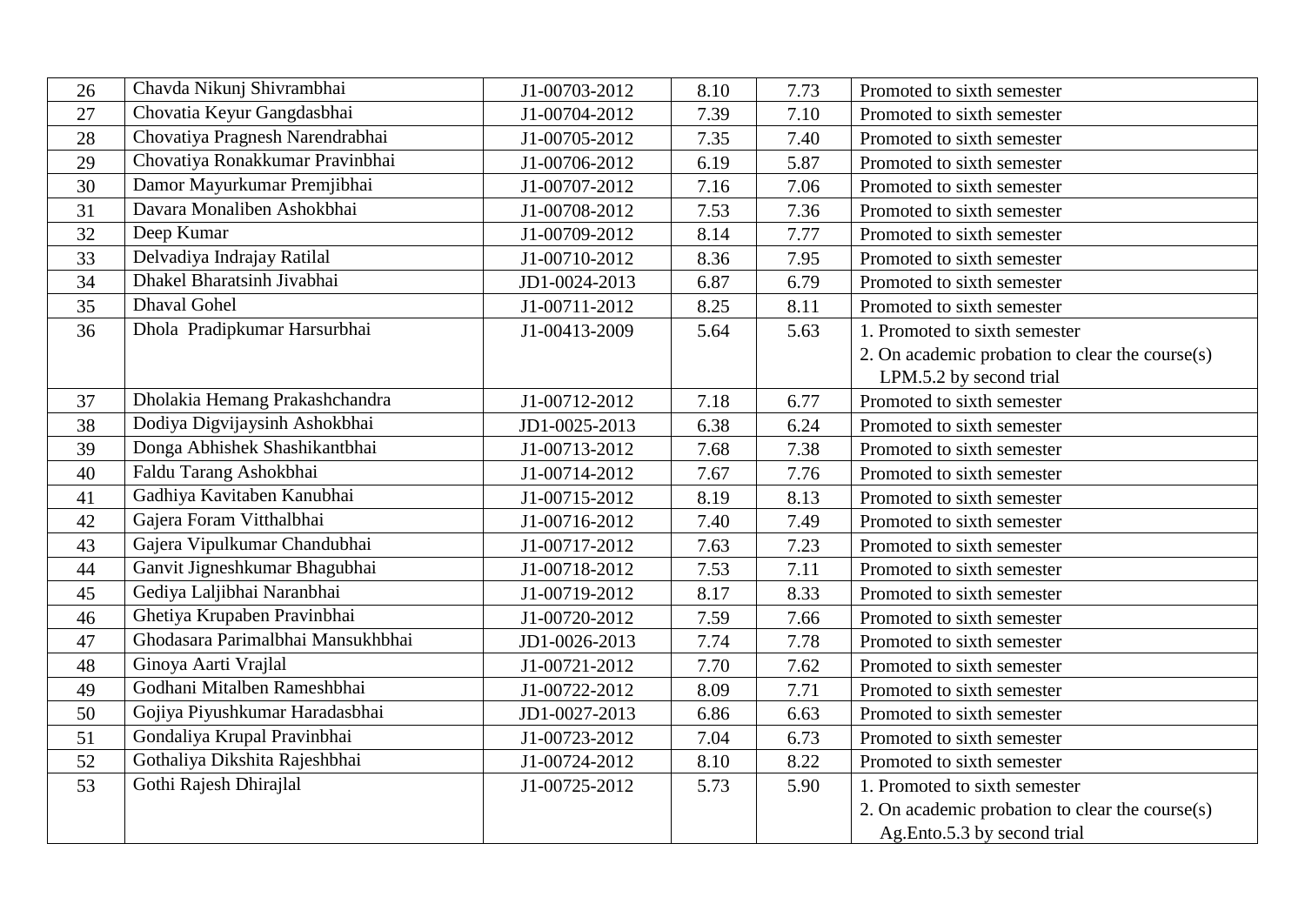| 54 | Hadavani Janakiben Kantibhai       | J1-00726-2012 | 8.30 | 8.24 | Promoted to sixth semester |
|----|------------------------------------|---------------|------|------|----------------------------|
| 55 | Hadiya Hardikkumar Hakabhai        | J1-00597-2011 | 6.03 | 5.79 | Promoted to sixth semester |
| 56 | Hapani Vivek Vasantbhai            | J1-00727-2012 | 6.74 | 6.72 | Promoted to sixth semester |
| 57 | Hingladiya Jigneshkumar Prabhubhai | J1-00728-2012 | 7.06 | 7.30 | Promoted to sixth semester |
| 58 | Hirani Nikunj Bharatbhai           | J1-00729-2012 | 8.01 | 7.95 | Promoted to sixth semester |
| 59 | Hirapara Monika Mansukhbhai        | J1-00730-2012 | 7.59 | 7.36 | Promoted to sixth semester |
| 60 | Jadav Aniruddhsinh Haribhai        | J1-00731-2012 | 7.23 | 6.88 | Promoted to sixth semester |
| 61 | Jadav Danabhai Arjanbhai           | J1-00732-2012 | 7.64 | 7.44 | Promoted to sixth semester |
| 62 | Jadeja Khushbuba Mahavirsinh       | J1-00733-2012 | 7.23 | 7.38 | Promoted to sixth semester |
| 63 | Jadeja Vihal Karshanbhai           | J1-00734-2012 | 6.55 | 6.35 | Promoted to sixth semester |
| 64 | Jivani Harshal Kishorbhai          | J1-00735-2012 | 8.15 | 8.02 | Promoted to sixth semester |
| 65 | Joshi Bhartiben Mahashankarbhai    | J1-00736-2012 | 7.90 | 7.96 | Promoted to sixth semester |
| 66 | Jotangiya Kartikkumar Shambhubhai  | JD1-0029-2013 | 7.51 | 7.71 | Promoted to sixth semester |
| 67 | Kachhadiya Ketan Dhirubhai         | J1-00607-2011 | 6.57 | 6.54 | Promoted to sixth semester |
| 68 | Kachhadiya Tarun Batukbhai         | J1-00737-2012 | 6.96 | 6.80 | Promoted to sixth semester |
| 69 | Kachhot Laxman Miyatbhai           | JD1-0030-2013 | 6.13 | 6.22 | Promoted to sixth semester |
| 70 | Kamani Kishan Bhikhabhai           | J1-00738-2012 | 7.41 | 7.53 | Promoted to sixth semester |
| 71 | Kamriya Rasik Rameshbhai           | JD1-0031-2013 | 6.24 | 6.48 | Promoted to sixth semester |
| 72 | Kandoriya Arasi Naran              | JD1-0032-2013 | 6.71 | 6.84 | Promoted to sixth semester |
| 73 | Kaneria Prashant Bharatbhai        | J1-00739-2012 | 7.67 | 7.87 | Promoted to sixth semester |
| 74 | Kantariya Ghanshyambhai Kalabhai   | J1-00740-2012 | 6.80 | 6.67 | Promoted to sixth semester |
| 75 | Kapuriya Tushar Dineshbhai         | J1-00741-2012 | 7.50 | 7.43 | Promoted to sixth semester |
| 76 | Karangiya Sanjay Hebhabhai         | JD1-0033-2013 | 7.26 | 7.14 | Promoted to sixth semester |
| 77 | Kathrotiya Krunal Vinubhai         | J1-00616-2011 | 6.85 | 6.49 | Promoted to sixth semester |
| 78 | Kher Bharat Rashingbhai            | JD1-0034-2013 | 6.00 | 6.09 | Promoted to sixth semester |
| 79 | Km Sonam Rani Agrahari             | J1-00746-2012 | 8.12 | 8.11 | Promoted to sixth semester |
| 80 | Kotak Jigar Narendrabhai           | J1-00747-2012 | 7.50 | 7.51 | Promoted to sixth semester |
| 81 | Kucha Hareshkumar Chhaganbhai      | J1-00748-2012 | 7.09 | 6.93 | Promoted to sixth semester |
| 82 | Lakhanotra Pankajbhai Bhimabhai    | JD1-0035-2013 | 6.44 | 6.58 | Promoted to sixth semester |
| 83 | Lakhlani Manshiben Maheshkumar     | J1-00749-2012 | 8.24 | 7.92 | Promoted to sixth semester |
| 84 | Luna Khimanand Samrabhai           | J1-00750-2012 | 7.07 | 6.70 | Promoted to sixth semester |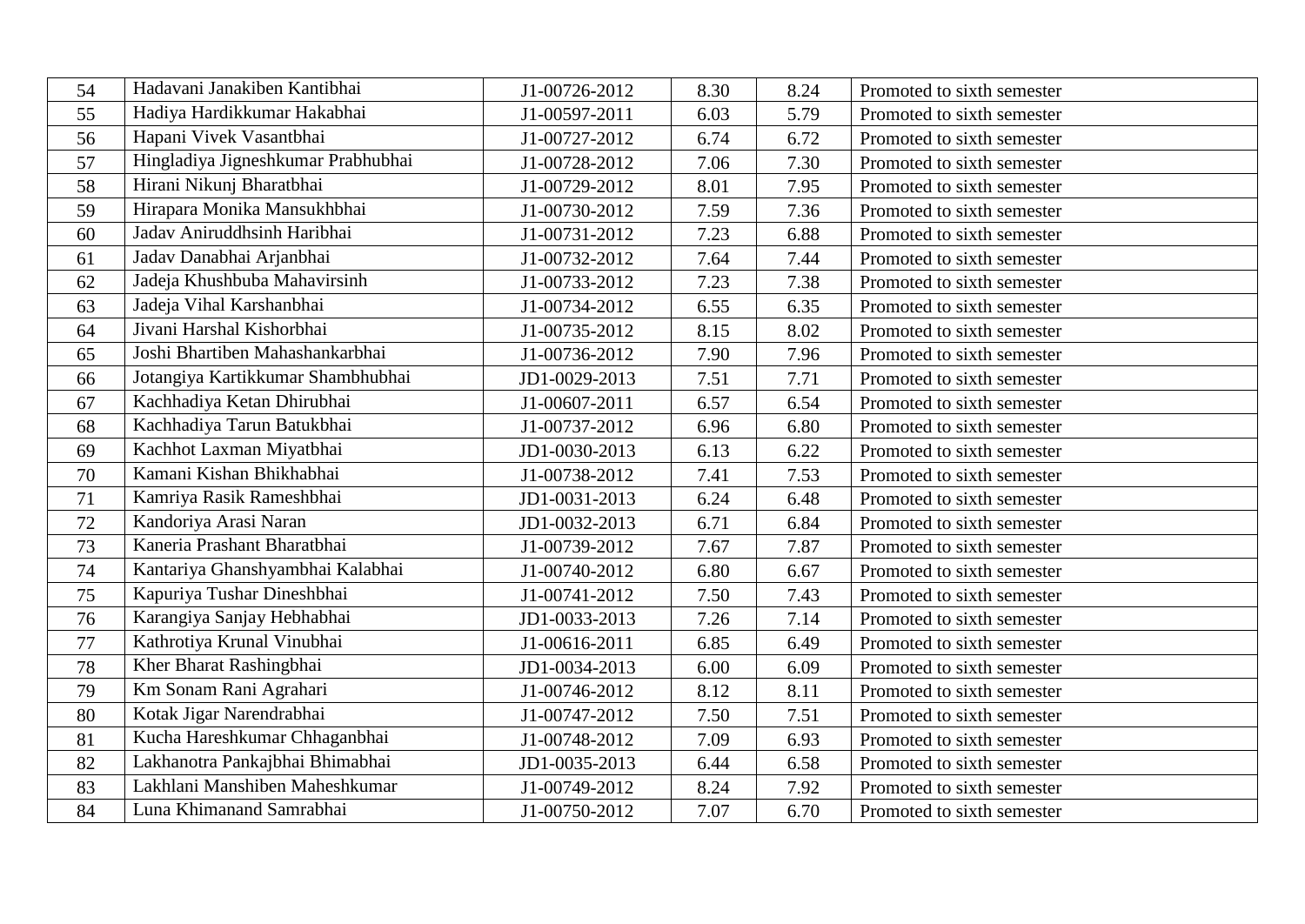| 85  | Lunagariya Nidhi Pravinbhai    | J1-00751-2012 | 7.68 | 7.67 | Promoted to sixth semester                      |
|-----|--------------------------------|---------------|------|------|-------------------------------------------------|
| 86  | Maru Milankumar Govindbhai     | J1-00529-2010 | 6.11 | 6.24 | Promoted to sixth semester                      |
| 87  | Marvaniya Bhargav Gordhanbhai  | J1-00752-2012 | 6.27 | 6.86 | 1. Promoted to sixth semester                   |
|     |                                |               |      |      | 2. On academic probation to clear the course(s) |
|     |                                |               |      |      | Ag.Ento.5.3 by second trial                     |
| 88  | Monika Jilowa                  | J1-00753-2012 | 7.87 | 7.95 | Promoted to sixth semester                      |
| 89  | Ms. Meenu Meena                | J1-00754-2012 | 7.33 | 7.37 | Promoted to sixth semester                      |
| 90  | Naghera Prakash Ramasibhai     | J1-00755-2012 | 5.68 | 5.81 | 1. Promoted to sixth semester                   |
|     |                                |               |      |      | 2. On academic probation to clear the course(s) |
|     |                                |               |      |      | Ag.Ento.5.3 by second trial                     |
| 91  | Nakum Sanjaybhai Dahyabhai     | J1-00756-2012 | 7.18 | 6.83 | Promoted to sixth semester                      |
| 92  | Padaliya Shivam Rameshbhai     | J1-00758-2012 | 7.89 | 7.67 | Promoted to sixth semester                      |
| 93  | Padavi Saraswati Rameshbhai    | J1-00759-2012 | 5.98 | 6.17 | 1. Promoted to sixth semester                   |
|     |                                |               |      |      | 2. On academic probation to clear the course(s) |
|     |                                |               |      |      | Ag.Econ.5.4 by second trial                     |
| 94  | Padmani Sumitkumar Gordhanbhai | J1-00760-2012 | 7.23 | 7.17 | Promoted to sixth semester                      |
| 95  | Parmar Bhavanaben Ramsinh      | J1-00761-2012 | 6.65 | 6.78 | Promoted to sixth semester                      |
| 96  | Parmar Hiteshkumar Dalsukhbhai | J1-00762-2012 | 7.48 | 6.87 | Promoted to sixth semester                      |
| 97  | Parmar Jayketu Ashvinbhai      | J1-00639-2011 | 6.30 | 6.10 | Promoted to sixth semester                      |
| 98  | Parmar Vinod Karshanbhai       | J1-00764-2012 | 7.40 | 6.89 | Promoted to sixth semester                      |
| 99  | Patat Rakesh Dharnatbhai       | J1-00765-2012 | 6.52 | 6.43 | Promoted to sixth semester                      |
| 100 | Patel Divya Sunilkumar         | J1-00766-2012 | 8.07 | 7.92 | Promoted to sixth semester                      |
| 101 | Patel Hetalben Jesingbhai      | J1-00767-2012 | 6.95 | 6.67 | Promoted to sixth semester                      |
| 102 | Patel Himalay Rajeshbhai       | J1-00768-2012 | 8.29 | 8.31 | Promoted to sixth semester                      |
| 103 | Patel Hiralkumar Narottambhai  | J1-00769-2012 | 6.15 | 6.50 | Promoted to sixth semester                      |
| 104 | Pateliya Anilkumar Bhagvanbhai | J1-00770-2012 | 6.91 | 6.89 | Promoted to sixth semester                      |
| 105 | Popaliya Madhavi Jagdishbhai   | J1-00772-2012 | 7.97 | 7.98 | Promoted to sixth semester                      |
| 106 | Popaniya Mitalben Dudabhai     | J1-00773-2012 | 7.28 | 7.27 | Promoted to sixth semester                      |
| 107 | Poshiya Prima Girdharbhai      | J1-00774-2012 | 7.74 | 7.62 | Promoted to sixth semester                      |
| 108 | Prakashsinh Rathava            | J1-00775-2012 | 7.88 | 8.03 | Promoted to sixth semester                      |
| 109 | Purohit Harsh Bharatkumar      | J1-00776-2012 | 6.43 | 6.43 | Promoted to sixth semester                      |
| 110 | Raiyani Vipul Nitinbhai        | J1-00777-2012 | 7.79 | 7.43 | Promoted to sixth semester                      |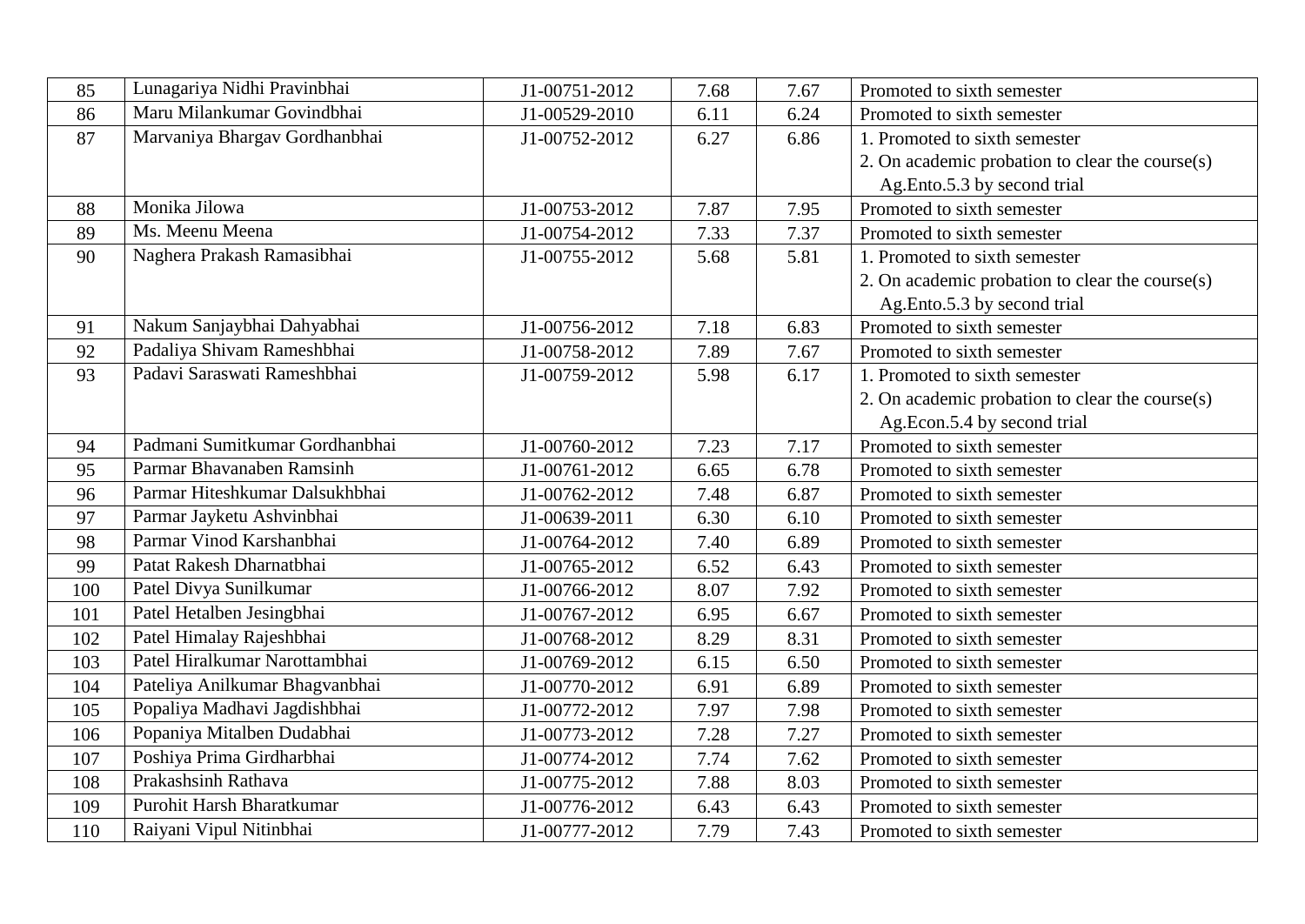| 111 | Rathod Atulkumar Rameshbhai        | J1-00778-2012 | 7.01 | 6.83 | Promoted to sixth semester                         |
|-----|------------------------------------|---------------|------|------|----------------------------------------------------|
| 112 | Rathod Maheshkumar Bhagvanbhai     | S1-00697-2012 | 6.69 | 6.45 | Promoted to sixth semester                         |
| 113 | Ribadiya Truptiben Rajeshbhai      | J1-00780-2012 | 7.77 | 7.54 | Promoted to sixth semester                         |
| 114 | Rupapara Bhavinkumar Rameshbhai    | J1-00781-2012 | 7.72 | 7.78 | Promoted to sixth semester                         |
| 115 | Satasiya Parth Ashvinbhai          | J1-00652-2011 | 6.63 | 6.16 | Promoted to sixth semester                         |
| 116 | Savaliya Hitesh Bhikhubhai         | J1-00782-2012 | 7.28 | 6.84 | Promoted to sixth semester                         |
| 117 | Shekhada Maulik Rameshbhai         | J1-00783-2012 | 7.86 | 7.74 | Promoted to sixth semester                         |
| 118 | Sisara Maheshbhai Narsinhbhai      | J1-00658-2011 | 6.17 | 5.76 | 1. Promoted to sixth semester                      |
|     |                                    |               |      |      | 2. On academic probation to clear the course(s)    |
|     |                                    |               |      |      | Ag.Ento.5.3 by second trial                        |
| 119 | Solanki Kevalbhai Dilipsinh        | J1-00785-2012 | 6.76 | 6.48 | Promoted to sixth semester                         |
| 120 | Surbhi Kansagara                   | J1-00786-2012 | 7.37 | 7.53 | Promoted to sixth semester                         |
| 121 | Tank Parakramsinh Bhagvatsinh      | J1-00662-2011 | 5.82 | 5.81 | Promoted to sixth semester                         |
| 122 | Taral Bipinkumar Kantilal          | J1-00555-2010 | 5.02 | 5.43 | 1. Promoted to sixth semester                      |
|     |                                    |               |      |      | 2. On academic probation to clear the course(s)    |
|     |                                    |               |      |      | Ag.Ento.5.3 and Ag.Econ.5.4 by second trial        |
| 123 | Trivedi Sandhyaben Kiritkumar      | J1-00789-2012 | 7.24 | 7.03 | Promoted to sixth semester                         |
| 124 | Usadadiya Kristalben Narendrakumar | J1-00790-2012 | 7.23 | 7.41 | Promoted to sixth semester                         |
| 125 | Vadaliya Bhumikaben Mansukhbhai    | J1-00791-2012 | 8.12 | 8.09 | Promoted to sixth semester                         |
| 126 | Vadhel Mukeshkumar Babubhai        | J1-00792-2012 | 6.37 | 6.32 | Promoted to sixth semester                         |
| 127 | Vadher Vishalkumar Balubhai        | JD1-0036-2013 | 6.87 | 6.76 | Promoted to sixth semester                         |
| 128 | Vaghasiya Krupali Parsotambhai     | J1-00793-2012 | 7.83 | 7.66 | Promoted to sixth semester                         |
| 129 | Vaja Abdulmunaf Shafi              | J1-00794-2012 | 7.39 | 6.78 | Promoted to sixth semester                         |
| 130 | Vaja Ashvinkumar Arashibhai        | JD1-0037-2013 | 6.57 | 6.78 | Promoted to sixth semester                         |
| 131 | Varmora Gaurav Dhirajlal           | 01-00741-2011 | 7.17 | 6.47 | Promoted to sixth semester                         |
| 132 | Vasava Dhaval Manubhai             | J1-00670-2011 | 5.74 | 5.78 | 1. Promoted to sixth semester                      |
|     |                                    |               |      |      | 2. On academic probation to clear the course $(s)$ |
|     |                                    |               |      |      | LPM.5.2 by second trial                            |
| 133 | Vekariya Chiragkumar Chandulal     | J1-00672-2011 | 5.67 | 5.66 | Promoted to sixth semester                         |
| 134 | Vithani Abhishek Kishorbhai        | JD1-0038-2013 | 6.27 | 6.24 | Promoted to sixth semester                         |
| 135 | Vithlani Abhi Sunilbhai            | J1-00795-2012 | 6.47 | 6.33 | Promoted to sixth semester                         |
| 136 | Vora Kinjal Vinodrai               | J1-00796-2012 | 6.64 | 6.34 | Promoted to sixth semester                         |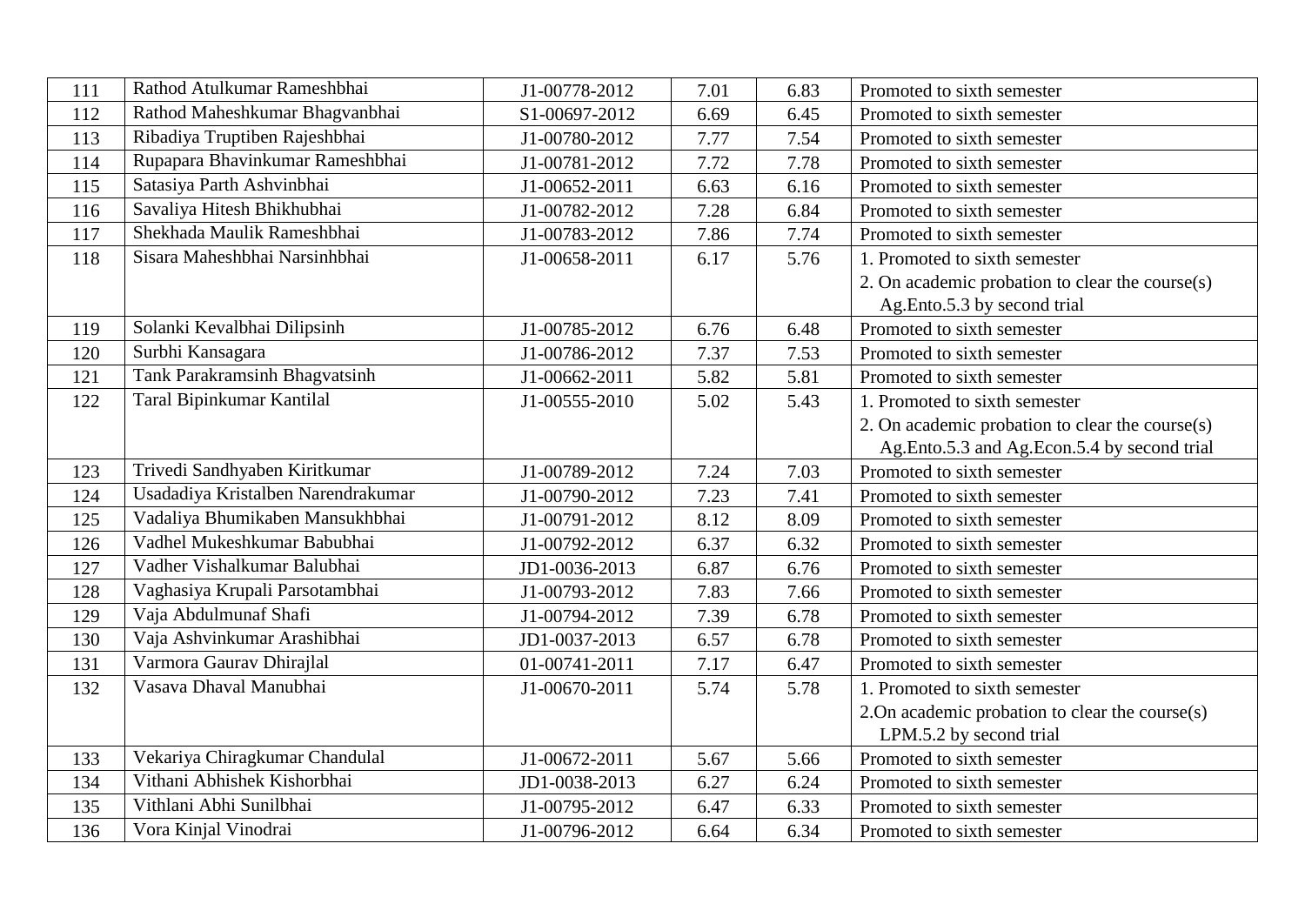| 1.2 <sub>5</sub>  | $\cdots$<br>shantkum.<br>Haribhai<br>$\cdot$ . $\cdot$<br>∠ala<br>. | $\sim$ $-$<br>0.01c<br>∩∩<br>$\mathbf{u}$ | $\gamma$<br>۰∠۰ | --<br>◡.◡ | <b>Promoted</b><br>semester<br>- to<br>sixth |
|-------------------|---------------------------------------------------------------------|-------------------------------------------|-----------------|-----------|----------------------------------------------|
| $\sqrt{2}$<br>198 | --<br>Nanabhai<br>$Z1$ n<br>. Sumitaber<br>zala                     | 0.01<br>98-<br>w                          | $\circ$<br>∡ه.′ | 7.70      | semester .<br>Promoted<br>sixth s<br>- to    |

#### No. JAU / REG / EXAM / T-2 /756-58/ 2015 Date: 21/02/2015

The result of **Sixth Semester (New Supple.)** of **B.Sc. (Hons.) Agri.** degree course examination conducted by the Junagadh Agricultural University in the month of **December-2014** at College of Agriculture, JAU, Junagadh is declared as under.

|                |                              |               | G.P.A.   | C.G.P.A. |                                                         |
|----------------|------------------------------|---------------|----------|----------|---------------------------------------------------------|
| Seat           |                              | Registration  | obtained | obtained | <b>REMARKS</b>                                          |
| No.            |                              | Number        | (10.00)  | (10.00)  |                                                         |
|                | Name                         |               | basis    | basis    |                                                         |
|                | Baldaniya Umeshbhai Babubhai | J1-00482-2010 | 6.27     | 5.76     | Promoted to eighth semester                             |
| 2              | Boricha Rahulkumar Harjibhai | JD1-0004-2012 | 6.40     | 6.23     | Promoted to eighth semester                             |
| 3              | Dabhi Nagji Govindbhai       | JD1-0007-2012 | 6.22     | 6.04     | Promoted to eighth semester                             |
| $\overline{4}$ | Gajera Chirag Chaturbhai     | JD1-0009-2012 | 6.12     | 5.87     | Promoted to eighth semester                             |
| 5 <sup>5</sup> | Gondaliya Vivek Hasmukhbhai  | JD1-0012-2012 | 6.38     | 6.24     | Promoted to eighth semester                             |
| 6              | Pargi Sanjaykumar Ravajibhai | J1-00451-2009 | 5.95     | 5.52     | Promoted to eighth semester                             |
| $\overline{7}$ | Raviya Pranavkumar Bipinbhai | JD1-0017-2012 | 6.63     | 6.32     | Promoted to eighth semester                             |
| 8              | Solanki Pravin Samant        | JD1-0019-2012 | 6.23     | 6.15     | Promoted to eighth semester                             |
| 9              | Vadaliya Ajay Kesarbhai      | J1-00558-2010 | 5.38     | 6.17     | 1. Not promoted to eighth semester                      |
|                |                              |               |          |          | 2. On academic probation to clear the course(s) PBG.6.6 |
|                |                              |               |          |          | by third trial                                          |
|                |                              |               |          |          | 3. He has also to clear the course(s) RAWE-I of seventh |
|                |                              |               |          |          | semester by second trial                                |
| 10             | Vekariya Sandip Rameshbhai   | J1-00674-2011 | 6.72     | 6.43     | Promoted to eighth semester                             |
| 11             | Viradia Pinak Sureshbhai     | J1-00676-2011 | 6.22     | 6.36     | Promoted to eighth semester                             |
| 12             | Zala Ajitkumar Savdasbhai    | JD1-0020-2012 | 6.19     | 6.12     | Promoted to eighth semester                             |
| 13             | Zala Lavkumar Bhimshibhai    | J1-00680-2011 | 5.94     | 5.98     | Promoted to eighth semester                             |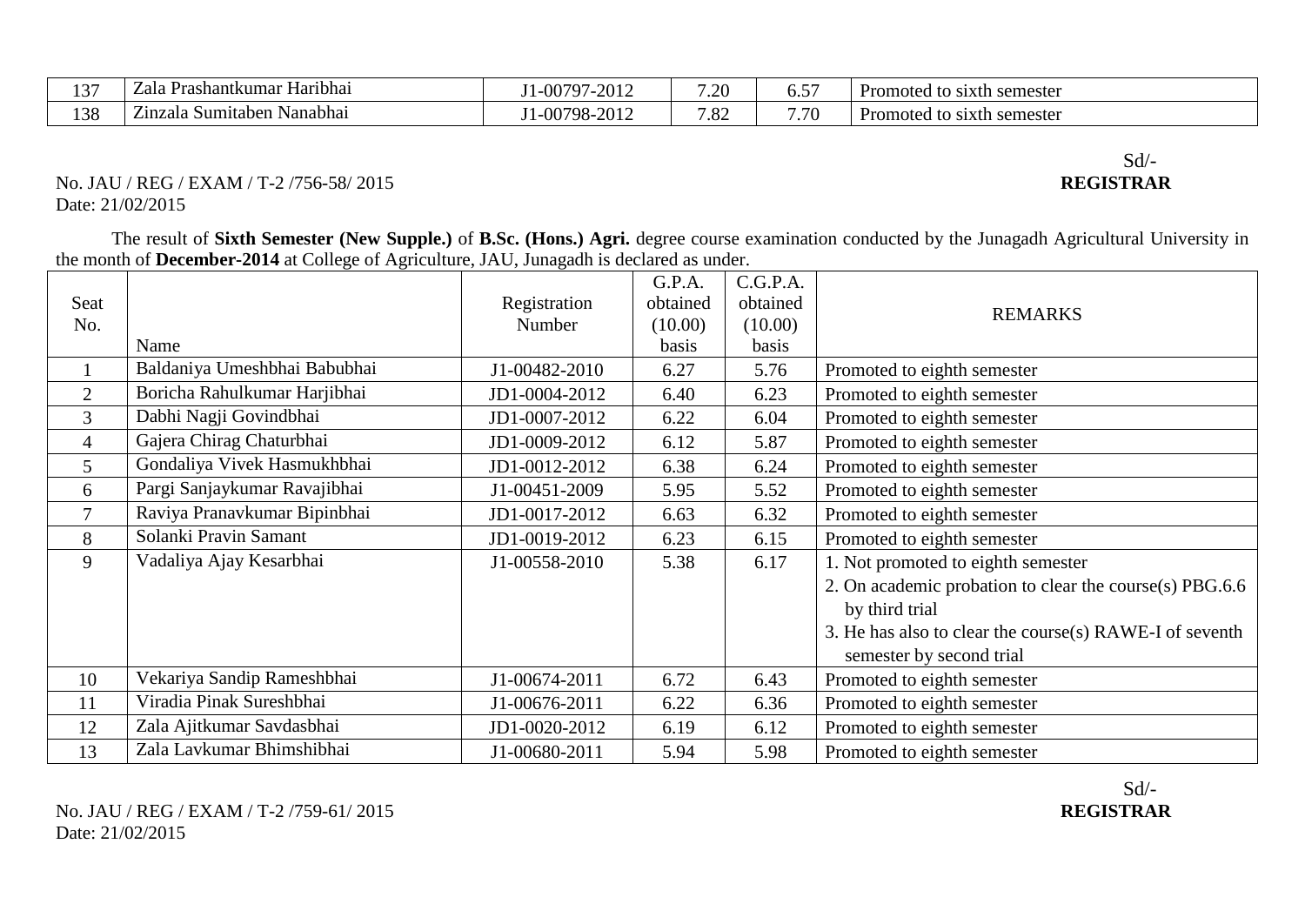The result of **Seventh Semester (New Regular)** of **B.Sc. (Hons.) Agri.** degree course examination conducted by the Junagadh Agricultural University in the month of **December-2014** at College of Agriculture, JAU, Junagadh is declared as under.

|                      | Name                                |                     | <b>G.P.A.</b>        | C.G.P.A.             |                             |
|----------------------|-------------------------------------|---------------------|----------------------|----------------------|-----------------------------|
| Seat No.             |                                     | <b>Registration</b> | obtained             | obtained             | <b>REMARKS</b>              |
|                      |                                     | <b>Number</b>       | (10.00)              | (10.00)              |                             |
|                      | Aghera Divyesh Kanjibhai            |                     | <b>basis</b><br>7.90 | <b>basis</b><br>6.88 |                             |
| -1<br>$\overline{2}$ | Akabari Piyushkumar Ramnikbhai      | J1-00572-2011       | 7.30                 | 6.90                 | Promoted to eighth semester |
|                      | Bajaniya Mehulkumar Dhirajlal       | J1-00573-2011       |                      |                      | Promoted to eighth semester |
| $\overline{3}$       | Bajaniya Viththalkumar Giradharbhai | JD1-0001-2012       | 7.60                 | 6.93                 | Promoted to eighth semester |
| $\overline{4}$       |                                     | JD1-0002-2012       | 7.70                 | 6.49                 | Promoted to eighth semester |
| $\mathfrak{S}$       | Baldaniya Umeshbhai Babubhai        | J1-00482-2010       | 7.30                 | 5.80                 | Promoted to eighth semester |
| 6                    | Balwani Anmol Kanubhai              | S1-00504-2011       | 8.50                 | 8.25                 | Promoted to eighth semester |
| $\overline{7}$       | <b>Bam U Faruk Sulemanbhai</b>      | S1-00505-2011       | 7.20                 | 6.80                 | Promoted to eighth semester |
| 8                    | Barad Sheetal Lakhabhai             | J1-00574-2011       | 7.90                 | 6.71                 | Promoted to eighth semester |
| 9                    | Barvaliya Mitalben Mansukhbhai      | J1-00575-2011       | 7.50                 | 6.77                 | Promoted to eighth semester |
| 10                   | Bhalodiya Krishnaben Natvarbhai     | J1-00576-2011       | 8.10                 | 7.63                 | Promoted to eighth semester |
| 11                   | Bhanderi Nirajkumar Rasikbhai       | J1-00577-2011       | 7.30                 | 7.35                 | Promoted to eighth semester |
| 12                   | Bheda Markhi Karnabhai              | J1-00579-2011       | 7.50                 | 7.38                 | Promoted to eighth semester |
| 13                   | Bhimani Mona Dharamshibhai          | J1-00580-2011       | 8.10                 | 7.38                 | Promoted to eighth semester |
| 14                   | Bhoraniya Parth Jayantilal          | J1-00492-2010       | 7.50                 | 7.17                 | Promoted to eighth semester |
| 15                   | Boricha Rahulkumar Harjibhai        | JD1-0004-2012       | 7.30                 | 6.26                 | Promoted to eighth semester |
| 16                   | Chandra Shekhar Danodia             | J1-00581-2011       | 7.70                 | 7.35                 | Promoted to eighth semester |
| 17                   | Chavda Hirenkumar Trikambhai        | JD1-0005-2012       | 7.40                 | 6.70                 | Promoted to eighth semester |
| 18                   | Chavda Jayeshkumar Nathalal         | J1-00582-2011       | 7.10                 | 6.71                 | Promoted to eighth semester |
| 19                   | Chodvadiya Jitendra Chhaganbhai     | JD1-0006-2012       | 7.60                 | 7.64                 | Promoted to eighth semester |
| 20                   | Chotaliya Janki Amrutlal            | J1-00583-2011       | 8.30                 | 7.49                 | Promoted to eighth semester |
| 21                   | Chotaliya Poojaben Savjibhai        | J1-00584-2011       | 8.00                 | 7.09                 | Promoted to eighth semester |
| 22                   | Dabhi Nagji Govindbhai              | JD1-0007-2012       | 7.00                 | 6.07                 | Promoted to eighth semester |
| 23                   | Desai Chetankumar Jivanbhai         | J1-00586-2011       | 7.50                 | 7.47                 | Promoted to eighth semester |
| 24                   | Dholu Rohit Dalsukhbhai             | J1-00500-2010       | 7.50                 | 6.40                 | Promoted to eighth semester |
| 25                   | Dhorajiya Rushika Arvindbhai        | J1-00588-2011       | 8.10                 | 7.85                 | Promoted to eighth semester |
| 26                   | Dobariya Parthkumar Balubhai        | J1-00589-2011       | 7.60                 | 6.08                 | Promoted to eighth semester |
| 27                   | Fulmaliya Amitkumar Mathurbhai      | J1-00590-2011       | 7.60                 | 6.68                 | Promoted to eighth semester |
| 28                   | Gadhesariya Komalben Vithalbhai     | J1-00591-2011       | 7.90                 | 6.74                 | Promoted to eighth semester |
| 29                   | Gajera Chirag Chaturbhai            | JD1-0009-2012       | 7.50                 | 5.92                 | Promoted to eighth semester |
| 30                   | Gajera Ghanshyam Keshavbhai         | JD1-0010-2012       | 7.30                 | 6.90                 | Promoted to eighth semester |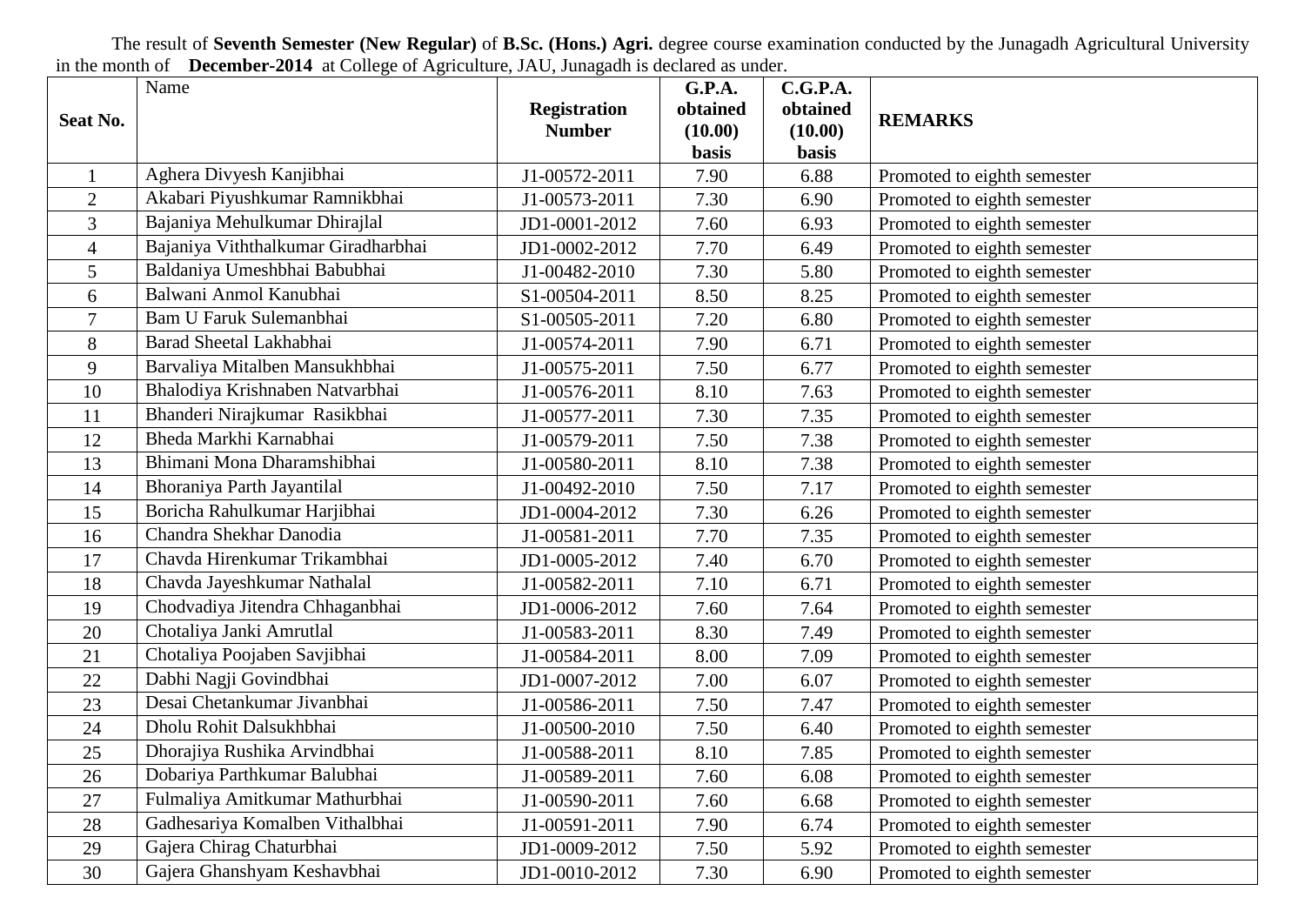| 31 | Ghinaiya Hasamukh Kanubhai        | J1-00593-2011 | 7.60 | 6.95 | Promoted to eighth semester |
|----|-----------------------------------|---------------|------|------|-----------------------------|
| 32 | Godhani Bhavesh Premjibhai        | J1-00594-2011 | 7.60 | 7.31 | Promoted to eighth semester |
| 33 | Golakiya Bhargavkumar Bhimajibhai | JD1-0011-2012 | 7.70 | 8.03 | Promoted to eighth semester |
| 34 | Gondaliya Vivek Hasmukhbhai       | JD1-0012-2012 | 7.60 | 6.28 | Promoted to eighth semester |
| 35 | Gudrasiya Anilkumar Ramjibhai     | J1-00507-2010 | 7.00 | 5.82 | Promoted to eighth semester |
| 36 | Hadiya Gitaben Devayatbhai        | J1-00596-2011 | 8.00 | 7.23 | Promoted to eighth semester |
| 37 | Hirpara Dharmikkumar Vallabhbhai  | J1-00599-2011 | 7.80 | 6.92 | Promoted to eighth semester |
| 38 | Hirpara Jatinkumar Rameshbhai     | S1-00540-2011 | 7.70 | 7.26 | Promoted to eighth semester |
| 39 | Hun Riddhi Kamaleshbhai           | J1-00600-2011 | 7.90 | 7.08 | Promoted to eighth semester |
| 40 | Ichchhuda Pareshkumar Kalabhai    | J1-00601-2011 | 7.00 | 7.11 | Promoted to eighth semester |
| 41 | Indrajeet Kumar Yadav             | J1-00602-2011 | 7.60 | 6.13 | Promoted to eighth semester |
| 42 | Italiya Chirag Jerambhai          | J1-00603-2011 | 7.30 | 6.96 | Promoted to eighth semester |
| 43 | Jadav Kiranben Arjanbhai          | J1-00604-2011 | 7.70 | 6.70 | Promoted to eighth semester |
| 44 | Jalu Rohit Kanabhai               | J1-00605-2011 | 7.80 | 7.52 | Promoted to eighth semester |
| 45 | Jatakiya Devang Pareshbhai        | J1-00606-2011 | 8.00 | 7.90 | Promoted to eighth semester |
| 46 | Kachhadiya Hardikbhai Savjibhai   | JD1-0013-2012 | 7.70 | 7.76 | Promoted to eighth semester |
| 47 | Kachot Akash Vajshibhai           | J1-00608-2011 | 7.70 | 6.93 | Promoted to eighth semester |
| 48 | Kadri Niha Imtiyaz Ahemad         | N1-00547-2011 | 8.20 | 7.40 | Promoted to eighth semester |
| 49 | Kalaria Hiren Sureshbhai          | J1-00609-2011 | 7.70 | 6.43 | Promoted to eighth semester |
| 50 | Kalsaria Rohitkumar Nagjibhai     | J1-00611-2011 | 7.50 | 7.69 | Promoted to eighth semester |
| 51 | Kaluram Maida                     | J1-00612-2011 | 7.20 | 7.01 | Promoted to eighth semester |
| 52 | Kanjiya Ravi Rameshbhai           | J1-00613-2011 | 7.70 | 6.75 | Promoted to eighth semester |
| 53 | Katariya Pravinkumar Zinabhai     | J1-00615-2011 | 7.20 | 6.68 | Promoted to eighth semester |
| 54 | Kaushal Kishor                    | J1-00617-2011 | 8.10 | 8.45 | Promoted to eighth semester |
| 55 | Korat Vishalkumar Rameshbhai      | J1-00619-2011 | 7.60 | 7.44 | Promoted to eighth semester |
| 56 | Ladumor Sandipkumar Anandbhai     | J1-00620-2011 | 7.30 | 6.45 | Promoted to eighth semester |
| 57 | Ladumor Vishalkumar Maganbhai     | J1-00525-2010 | 7.40 | 6.02 | Promoted to eighth semester |
| 58 | Lakhana Prakashkumar Ramjibhai    | J1-00621-2011 | 7.50 | 6.81 | Promoted to eighth semester |
| 59 | Lakhnotra Bhoomi Harsurbhai       | J1-00622-2011 | 8.00 | 7.43 | Promoted to eighth semester |
| 60 | Malakiya Narseebhai Jerambhai     | J1-00623-2011 | 7.10 | 6.70 | Promoted to eighth semester |
| 61 | Mangani Chandni Hiranandbhai      | J1-00624-2011 | 7.70 | 7.70 | Promoted to eighth semester |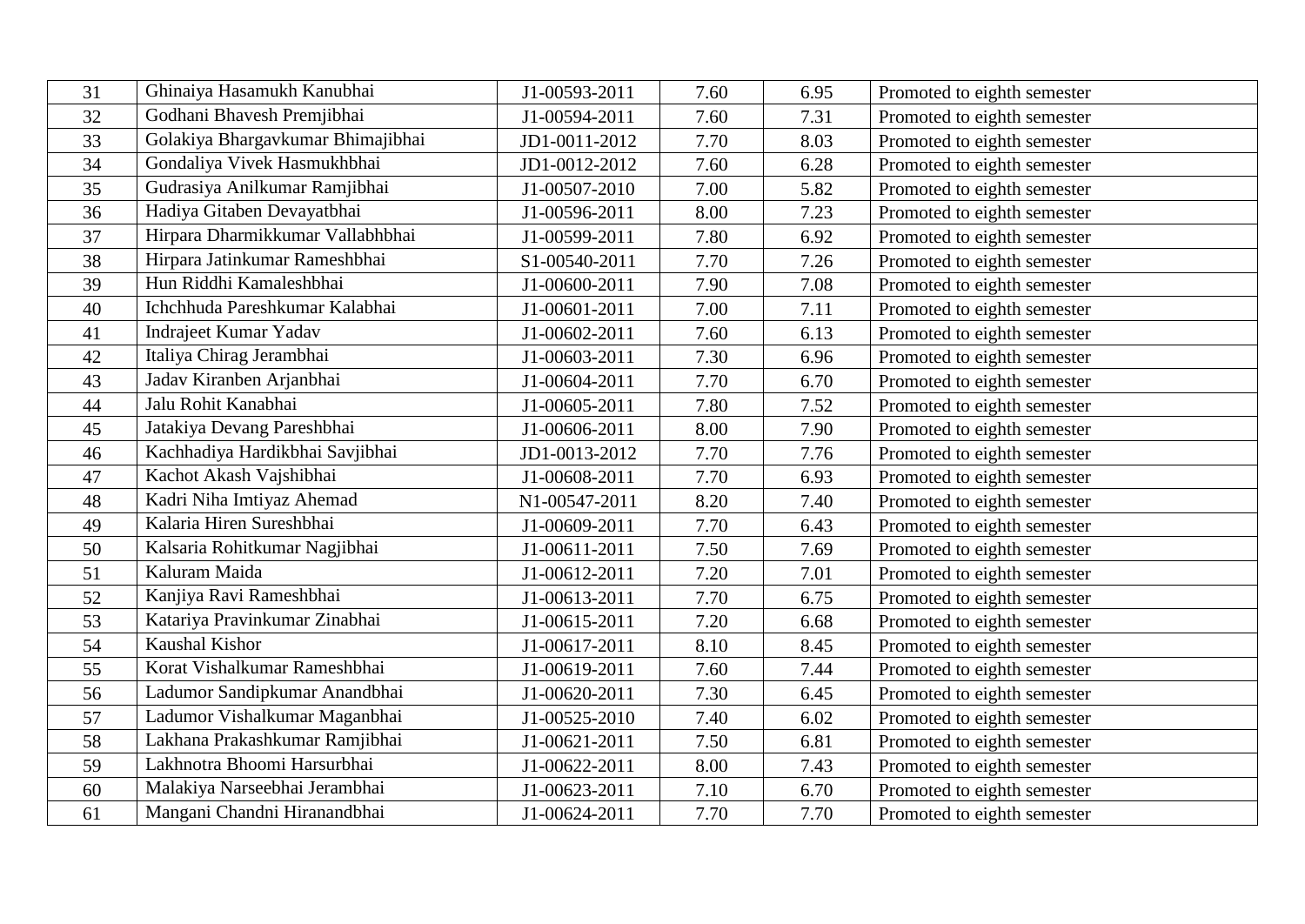| 62 | Mangroliya Rushitakumari Jivanbhai | J1-00625-2011 | 7.80 | 7.28 | Promoted to eighth semester |
|----|------------------------------------|---------------|------|------|-----------------------------|
| 63 | Mankdiya Divyaben Rasiklal         | J1-00626-2011 | 7.10 | 5.96 | Promoted to eighth semester |
| 64 | Manoj Kumar                        | J1-00627-2011 | 7.90 | 8.32 | Promoted to eighth semester |
| 65 | Manthankumar Dabhi                 | J1-00628-2011 | 7.40 | 7.60 | Promoted to eighth semester |
| 66 | Mer Ashwinkumar Jinabhai           | JD1-0014-2012 | 7.60 | 6.86 | Promoted to eighth semester |
| 67 | Mer Sanjaybhai Khimabhai           | J1-00530-2010 | 7.30 | 6.33 | Promoted to eighth semester |
| 68 | Modhavadiya Vijay Lilabhai         | J1-00629-2011 | 7.20 | 6.70 | Promoted to eighth semester |
| 69 | Movalia Janaki Ambalal             | J1-00630-2011 | 7.60 | 6.31 | Promoted to eighth semester |
| 70 | Movaliya Hardikkumar Mukeshbhai    | J1-00631-2011 | 7.60 | 7.52 | Promoted to eighth semester |
| 71 | Ms.Pravita Nagar                   | J1-00632-2011 | 7.60 | 7.64 | Promoted to eighth semester |
| 72 | Nakum Pooja Balvantbhai            | J1-00633-2011 | 7.60 | 7.32 | Promoted to eighth semester |
| 73 | Paneliya Mehulkumar Rameshbhai     | JD1-0015-2012 | 7.40 | 7.67 | Promoted to eighth semester |
| 74 | Pargi Kaushikkumar Lemsingbhai     | J1-00637-2011 | 7.20 | 7.09 | Promoted to eighth semester |
| 75 | Pargi Sanjaykumar Ravajibhai       | J1-00451-2009 | 7.00 | 5.55 | Promoted to eighth semester |
| 76 | Parmar Harshil Vinodbhai           | J1-00638-2011 | 7.80 | 6.97 | Promoted to eighth semester |
| 77 | Pipaliya Hardik Rameshbhai         | J1-00640-2011 | 7.30 | 6.33 | Promoted to eighth semester |
| 78 | Pithiya Pravinaben Hamirbhai       | J1-00641-2011 | 7.70 | 6.86 | Promoted to eighth semester |
| 79 | Ram Hardikkumar Naranbhai          | J1-00642-2011 | 7.50 | 6.39 | Promoted to eighth semester |
| 80 | Ramani Bhumika Bipinkumar          | J1-00543-2010 | 7.60 | 6.43 | Promoted to eighth semester |
| 81 | Ramani Jaydeep Ravjibhai           | J1-00643-2011 | 8.00 | 7.10 | Promoted to eighth semester |
| 82 | Ramani Mitulkumar Labhubhai        | J1-00644-2011 | 7.20 | 6.59 | Promoted to eighth semester |
| 83 | Ranpariya Vatsal Sanjaybhai        | J1-00645-2011 | 7.50 | 7.31 | Promoted to eighth semester |
| 84 | Rathod Ruchi Bhupatbhai            | J1-00646-2011 | 7.70 | 6.88 | Promoted to eighth semester |
| 85 | Rathwa Hardikkumar Kanubhai        | J1-00647-2011 | 7.40 | 6.70 | Promoted to eighth semester |
| 86 | Ravi Pandey                        | J1-00649-2011 | 7.60 | 7.37 | Promoted to eighth semester |
| 87 | Raviya Pranavkumar Bipinbhai       | JD1-0017-2012 | 7.20 | 6.35 | Promoted to eighth semester |
| 88 | Ronit Jaiswal                      | J1-00650-2011 | 8.00 | 8.56 | Promoted to eighth semester |
| 89 | Rupareliya Vimalkumar Vrajalal     | J1-00651-2011 | 8.00 | 7.64 | Promoted to eighth semester |
| 90 | Sapavadiya Sunilkumar Babubhai     | J1-00550-2010 | 7.40 | 6.78 | Promoted to eighth semester |
| 91 | Savaliya Chintan Maganbhai         | J1-00653-2011 | 7.90 | 6.92 | Promoted to eighth semester |
| 92 | Savaliya Piyushbhai Govindbhai     | J1-00654-2011 | 7.60 | 8.02 | Promoted to eighth semester |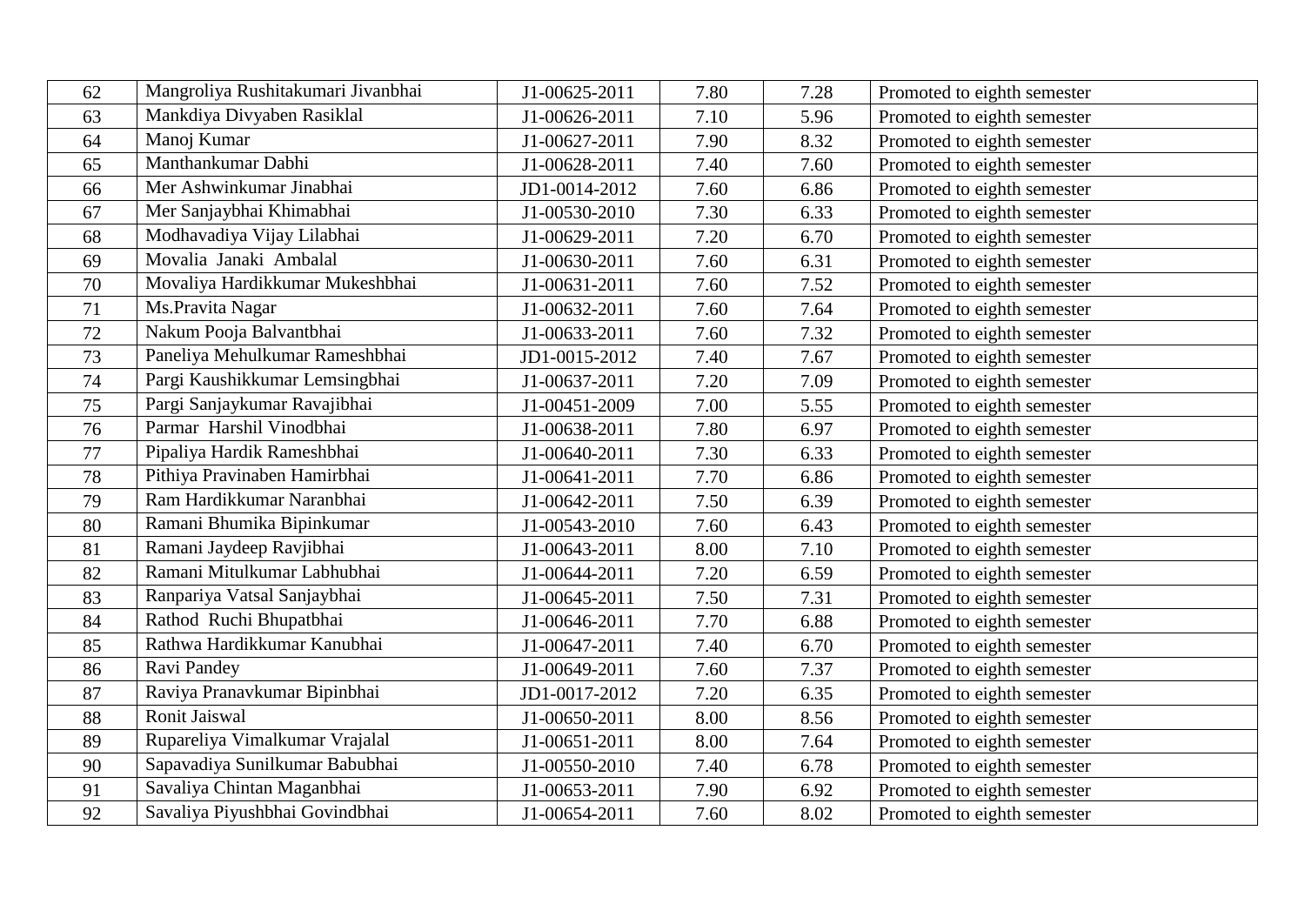| 93  | Savariya Krishna Natvarlal      | J1-00655-2011 | 7.60 | 6.98 | Promoted to eighth semester                      |
|-----|---------------------------------|---------------|------|------|--------------------------------------------------|
| 94  | Sejal Ben Muniya                | J1-00656-2011 | 8.00 | 7.97 | Promoted to eighth semester                      |
| 95  | Shah Krupaben Vipinchandra      | J1-00657-2011 | 8.30 | 7.70 | Promoted to eighth semester                      |
| 96  | Sodavadia Harinanandan Babubhai | J1-00659-2011 | 7.80 | 7.59 | Promoted to eighth semester                      |
| 97  | Solanki Pravin Samant           | JD1-0019-2012 | 7.10 | 6.18 | Promoted to eighth semester                      |
| 98  | Sondarva Yagnesh Mansukhbhai    | J1-00660-2011 | 7.60 | 7.84 | Promoted to eighth semester                      |
| 99  | Taral Mayankkumar Laxmanbhai    | J1-00556-2010 | 7.30 | 6.01 | Promoted to eighth semester                      |
| 100 | Thumar Divyesh Pravinbhai       | J1-00663-2011 | 7.40 | 7.00 | Promoted to eighth semester                      |
| 101 | <b>Umesh Chauhan</b>            | J1-00664-2011 | 7.40 | 7.67 | Promoted to eighth semester                      |
| 102 | Vadaliya Ajay Kesarbhai         | J1-00558-2010 | 0.00 | 6.04 | 1. Not promoted to eighth semester               |
|     |                                 |               |      |      | 2. On academic probation to clear the course(s)  |
|     |                                 |               |      |      | RAWE-I by second trial                           |
|     |                                 |               |      |      | 3. He has also to clear the course(s) PBG.6.6 of |
|     |                                 |               |      |      | sixth semester by third trial                    |
| 103 | Vadher Artiben Ashokbhai        | J1-00665-2011 | 7.80 | 7.70 | Promoted to eighth semester                      |
| 104 | Vadher Jayveerkumar Aravindbhai | J1-00666-2011 | 7.50 | 6.33 | Promoted to eighth semester                      |
| 105 | Vaghela Gaurang Manilal         | J1-00667-2011 | 7.70 | 6.91 | Promoted to eighth semester                      |
| 106 | Vakaliya Mustufa Abdulrahim     | J1-00668-2011 | 7.40 | 7.77 | Promoted to eighth semester                      |
| 107 | Vala Femi Gaurangbhai           | J1-00562-2010 | 7.70 | 6.48 | Promoted to eighth semester                      |
| 108 | Vekariya Aniruddh Nileshkumar   | J1-00671-2011 | 7.60 | 6.47 | Promoted to eighth semester                      |
| 109 | Vekariya Sagarkumar Jagdishbhai | J1-00673-2011 | 7.80 | 8.08 | Promoted to eighth semester                      |
| 110 | Vekariya Sandip Rameshbhai      | J1-00674-2011 | 7.00 | 6.44 | Promoted to eighth semester                      |
| 111 | Vikram Chauhan                  | J1-00675-2011 | 7.80 | 7.30 | Promoted to eighth semester                      |
| 112 | Viradia Pinak Sureshbhai        | J1-00676-2011 | 7.40 | 6.38 | Promoted to eighth semester                      |
| 113 | Vyas Sandipkumar Vishnubhai     | J1-00677-2011 | 7.80 | 6.65 | Promoted to eighth semester                      |
| 114 | Zala Ajitkumar Savdasbhai       | JD1-0020-2012 | 7.30 | 6.16 | Promoted to eighth semester                      |
| 115 | Zala Kinjalben Pratapbhai       | J1-00679-2011 | 8.10 | 7.38 | Promoted to eighth semester                      |
| 116 | Zala Lavkumar Bhimshibhai       | J1-00680-2011 | 7.30 | 6.01 | Promoted to eighth semester                      |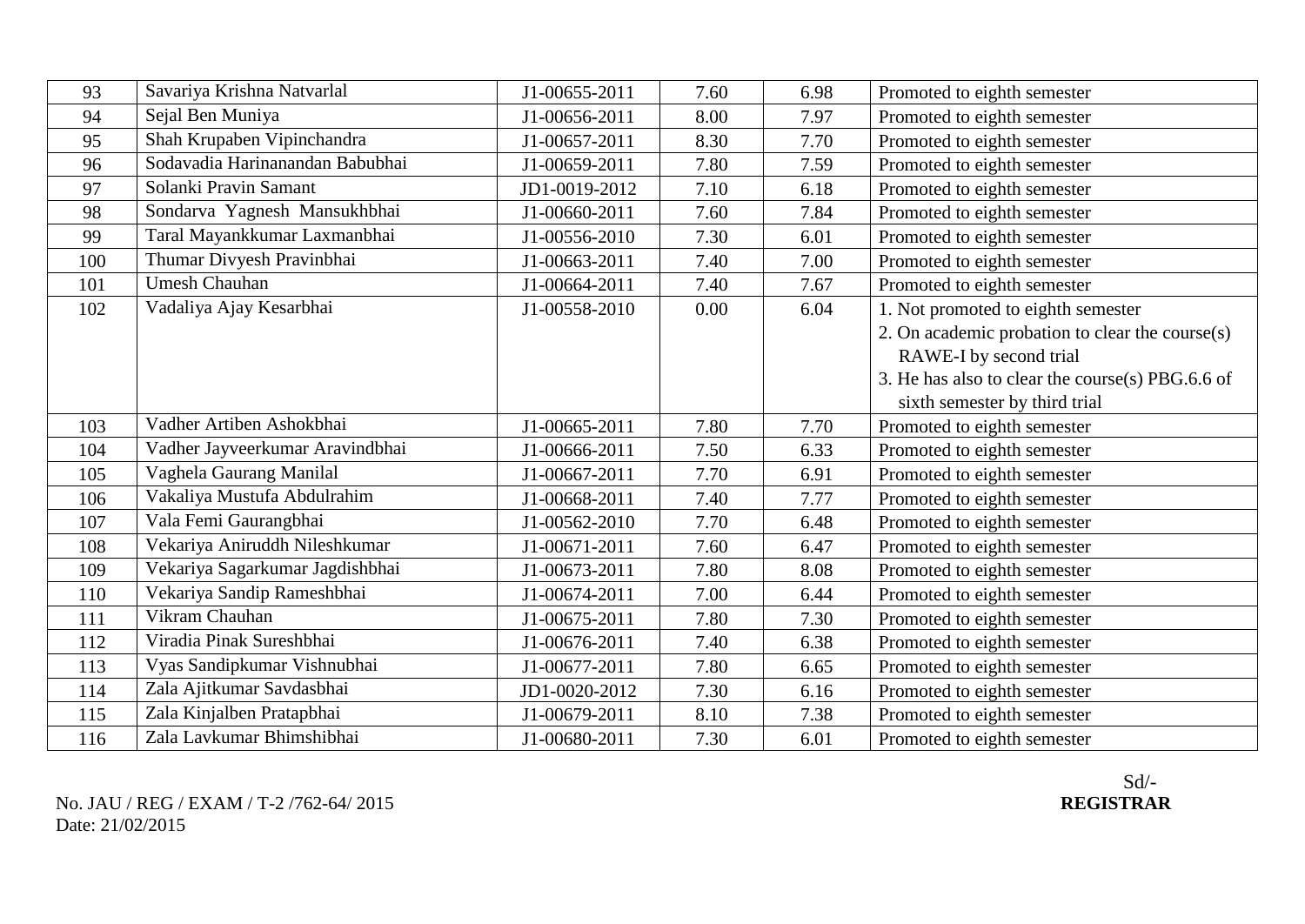The result of **EIGHTH SEMESTER (Supple.)** of **B.Sc. (Hons.) Agri.** degree course examination conducted by the Junagadh Agricultural University in the month of **December-2014** at College of Agriculture, JAU, Junagadh is declared as under.

| Seat<br>No. | Name                       | <b>Registration Number</b> | G.P.A.<br>obtained | $\Omega$ .G.P.A.<br>obtained | Remarks             |
|-------------|----------------------------|----------------------------|--------------------|------------------------------|---------------------|
|             | Lakhlani Anurag Mukeshbhai | $1-00437-2009$             | 6.92               | 6.18                         | <b>Second Class</b> |

#### No. JAU / REG / EXAM / T-2 / 7620-22 / 2014 **REGISTRAR**

Date: 29 / 12 / 2014.

#### **Copy f.w.cs. to** :

- 1. The Principal, College of Agriculture, JAU, Junagadh (5 copies)
- 2. The Director of Students' Welfare, JAU, Junagadh
- 3. Table-4 of this branch

# Sd/-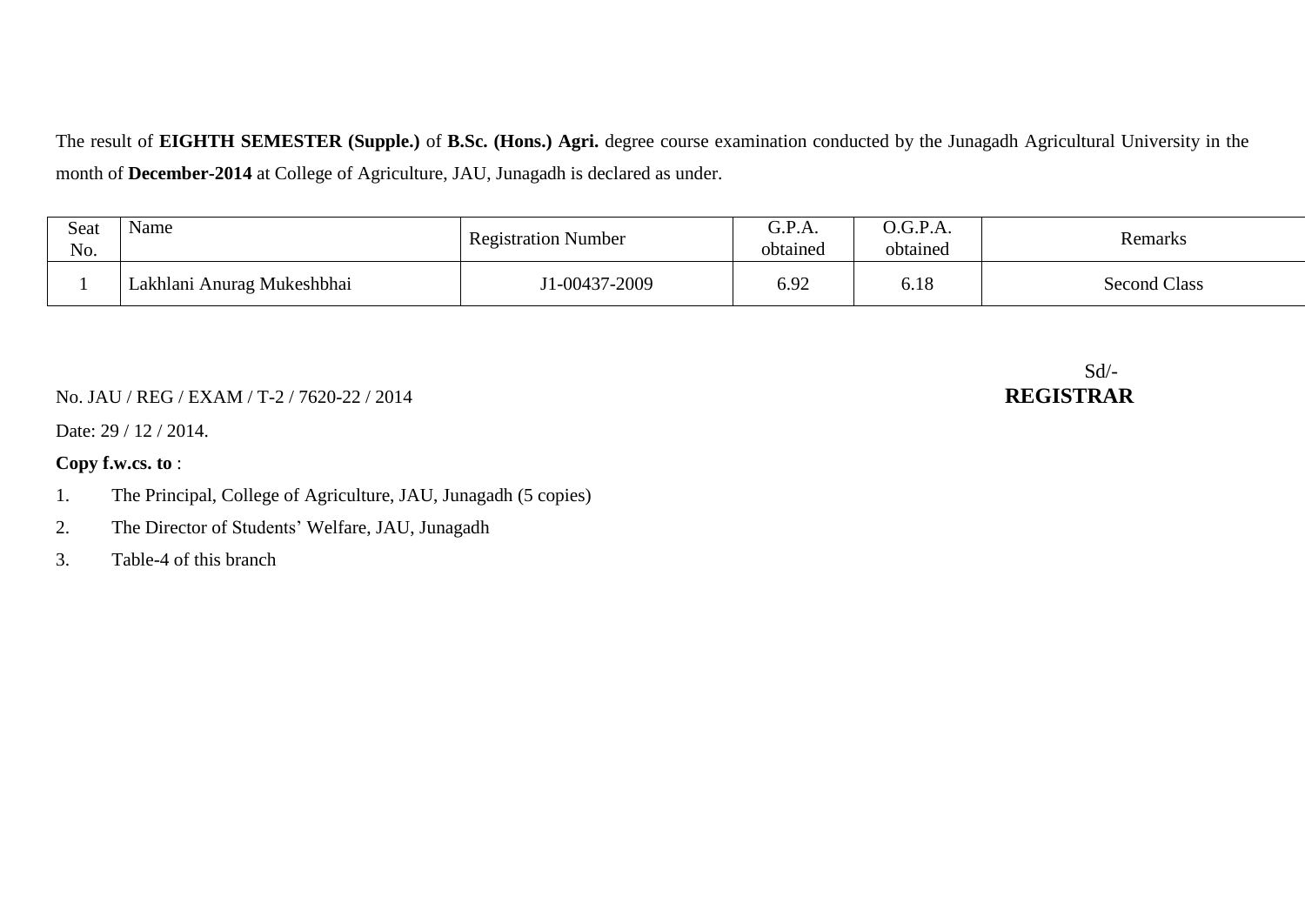### **JUNAGADH AGRICULTURAL UNIVERSITY, AMRELI FACULTY OF AGRICULTURE NOTIFICATION OF RESULT**

The result of **First Semester (Regular)** of **B.Sc. (Hons.) Agri.** degree course examination conducted by the Junagadh Agricultural University in the month of **December-2014** at College of Agriculture, JAU, Motabhandariya, (Amreli) is declared as under.

| <b>Seat</b>    | <b>Name</b>                    | <b>Registration Number</b> | G.P.A.<br>obtained | C.G.P.A.<br>obtained | <b>REMARKS</b>                                     |
|----------------|--------------------------------|----------------------------|--------------------|----------------------|----------------------------------------------------|
| No.            |                                |                            | $(10.00)$ basis    | $(10.00)$ basis      |                                                    |
| $\mathbf{1}$   | Chauhan Kaushikkumar Arjanbhai | J1-00946-2014              | 5.50               | 5.50                 | 1. Promoted to second semester                     |
|                |                                |                            |                    |                      | 2. On academic probation to clear the course $(s)$ |
|                |                                |                            |                    |                      | Pl.Path.1.1 by second trial                        |
| $\mathbf{2}$   | Chavda Kanku Arjanbhai         | J1-00947-2014              | 7.27               | 7.27                 | Promoted to second semester                        |
| 3              | Chopada Sunil Gopalbhai        | J1-00948-2014              | 5.70               | 5.70                 | 1. Promoted to second semester                     |
|                |                                |                            |                    |                      | 2. On academic probation to clear the course(s)    |
|                |                                |                            |                    |                      | Pl.Path.1.1 by second trial                        |
| $\overline{4}$ | Dabhi Ashaben Nathabhai        | J1-00949-2014              | 8.06               | 8.06                 | Promoted to second semester                        |
| 5              | Dobariya Krishna Ghanshyambhai | J1-00950-2014              | 7.53               | 7.53                 | Promoted to second semester                        |
| 6              | Gojariya Maulik Chandubhai     | J1-00951-2014              | 7.69               | 7.69                 | Promoted to second semester                        |
| $\overline{7}$ | Javiya Urvishaben Ratibhai     | J1-00952-2014              | 8.81               | 8.81                 | Promoted to second semester                        |
| 8              | Karena Reena Gokalbhai         | J1-00953-2014              | 6.80               | 6.80                 | Promoted to second semester                        |
| 9              | Kavad Janakkumar Manubhai      | J1-00954-2014              | 6.51               | 6.51                 | Promoted to second semester                        |
| 10             | Kher Rushitaben Lakhabhai      | J1-00955-2014              | 7.10               | 7.10                 | Promoted to second semester                        |
| 11             | Khodifad Shaileshbhai          | J1-00956-2014              | 7.10               | 7.10                 | Promoted to second semester                        |
|                | Bheemajeebhai                  |                            |                    |                      |                                                    |
| 12             | Korat Sagar Pareshbhai         | J1-00957-2014              | 7.78               | 7.78                 | Promoted to second semester                        |
| 13             | Ladumor Kajalben Bipinbhai     | J1-00958-2014              | 7.49               | 7.49                 | Promoted to second semester                        |
| 14             | Maheta Sachin Kapilbhai        | J1-00959-2014              | 7.10               | 7.10                 | 1. Promoted to second semester                     |
|                |                                |                            |                    |                      | 2. On academic probation to clear the course(s)    |
|                |                                |                            |                    |                      | Maths.1.1 by second trial                          |
| 15             | Mangroliya Urvashi Chaturbhai  | J1-00960-2014              | 8.00               | 8.00                 | Promoted to second semester                        |
| 16             | Nariya Darwinkumar Bipinbhai   | J1-00962-2014              | 7.22               | 7.22                 | Promoted to second semester                        |
| 17             | Pansuriya Dhaval Muljibhai     | J1-00963-2014              | 6.48               | 6.48                 | 1. Promoted to second semester                     |
|                |                                |                            |                    |                      | 2. On academic probation to clear the course(s)    |
|                |                                |                            |                    |                      | Pl.Path.1.1 by second trial                        |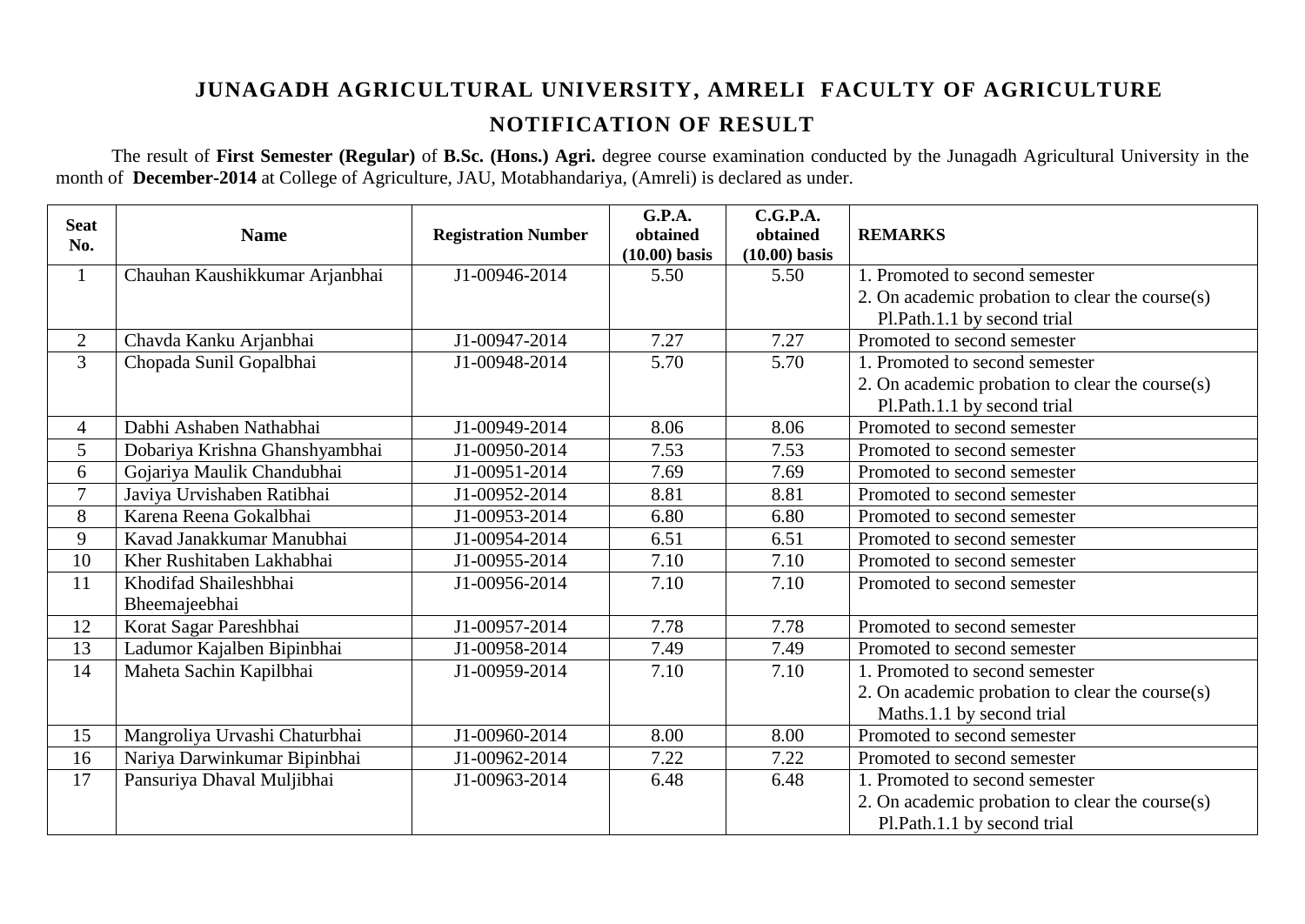| 18 | Parmar Hardikkumar Arjunbhai | J1-00964-2014 | 7.68 | 7.68 | Promoted to second semester |
|----|------------------------------|---------------|------|------|-----------------------------|
| 19 | Parmar Pratik                | J1-00965-2014 | 7.39 | 7.39 | Promoted to second semester |
| 20 | Pokiya Nikeeta Jamanbhai     | J1-00966-2014 | 7.33 | 7.33 | Promoted to second semester |
| 21 | Rank Panchhi Prafulbhai      | J1-00967-2014 | 8.05 | 8.05 | Promoted to second semester |
| 22 | Tholiya Parthkumar Vinubhai  | J1-00968-2014 | 6.89 | 6.89 | Promoted to second semester |

No. JAU / REG / EXAM / T-2 /765-68/ 2015 Date: 21/02/2015

Sd/-<br>REGISTRAR

The result of **SECOND SEMESTER (Supple.)** of **B.Sc. (Hons.) Agri.** degree course examination conducted by the Junagadh Agricultural University in the month of **December-2014** at College of Agriculture, JAU, Motabhandariya, (Amreli) is declared as under.

| Seat<br>No. | <b>Name</b>                    | <b>Registration Number</b> | G.P.A.<br>obtained<br>$(10.00)$ basis | C.G.P.A.<br>obtained<br>$(10.00)$ basis | <b>REMARKS</b>              |
|-------------|--------------------------------|----------------------------|---------------------------------------|-----------------------------------------|-----------------------------|
|             | Dindor Monikaben Arvindbhai    | J1-00927-2013              | 6.21                                  | 6.16                                    | Promoted to fourth semester |
|             | Rathod Karishmabahen Vinodbhai | J1-00941-2013              | 6.07                                  | 5.91                                    | Promoted to fourth semester |

No. JAU / REG / EXAM / T-2 /769-72/ 2015 Date: 21/02/2015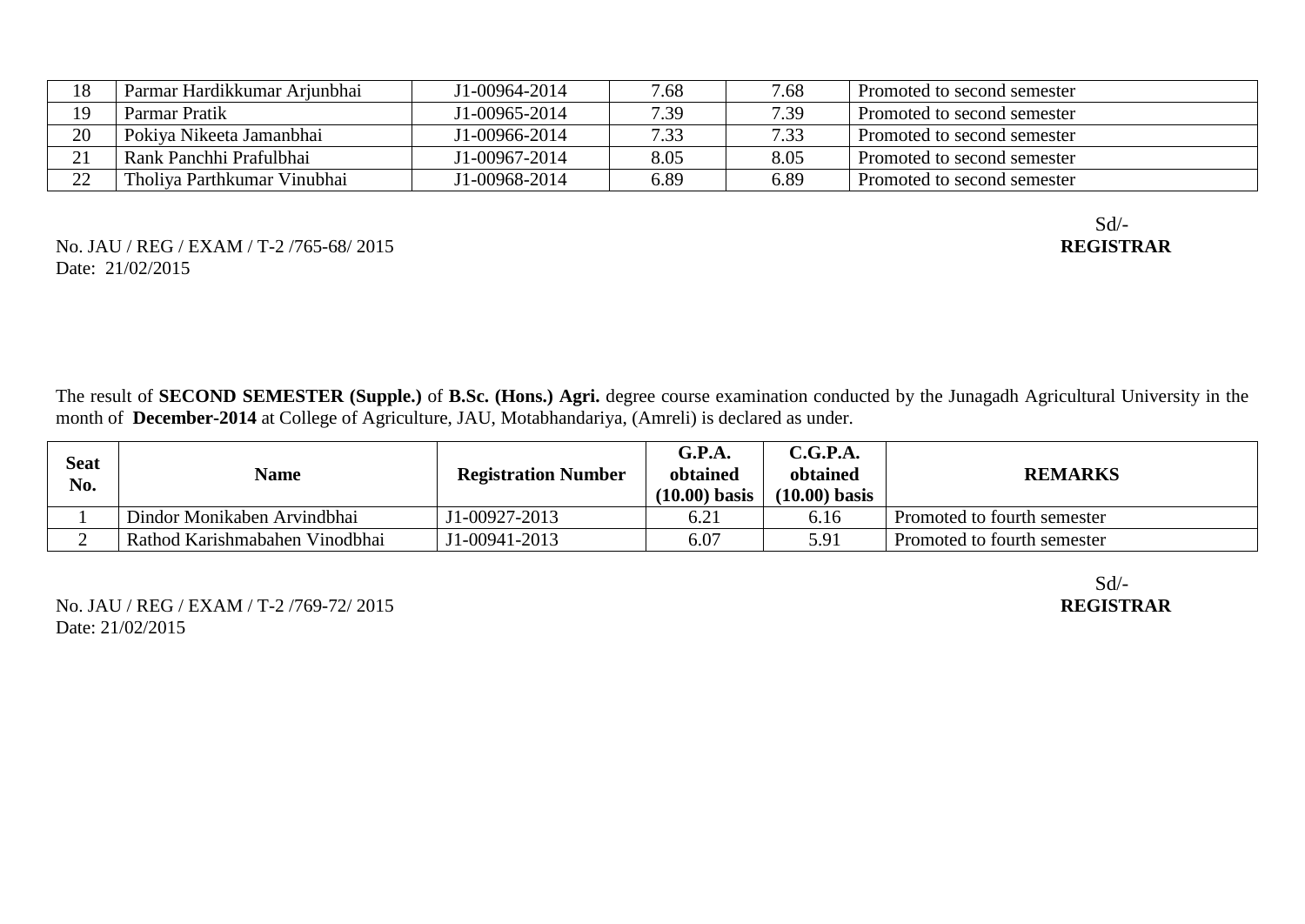The result of **THIRD SEMESTER (Regular)** of **B.Sc. (Hons.) Agri.** degree course examination conducted by the Junagadh Agricultural University in the month of **December-2014** at College of Agriculture, JAU, Motabhandariya, (Amreli) is declared as under..

| <b>Seat</b><br>No. | <b>Name</b>                        | <b>Registration Number</b> | G.P.A.<br>obtained<br>$(10.00)$ basis | C.G.P.A.<br>obtained<br>$(10.00)$ basis | <b>REMARKS</b>              |
|--------------------|------------------------------------|----------------------------|---------------------------------------|-----------------------------------------|-----------------------------|
|                    | Babaria Bansiben Bhupatbhai        | J1-00921-2013              | 7.97                                  | 7.68                                    | Promoted to fourth semester |
| $\overline{2}$     | Barad Sharmila Ramsingbhai         | J1-00922-2013              | 7.59                                  | 6.90                                    | Promoted to fourth semester |
| 3                  | Basiya Rupesh Balvantbhai          | J1-00923-2013              | 8.06                                  | 7.98                                    | Promoted to fourth semester |
| $\overline{4}$     | Dela Gulammohammad Jumabhai        | J1-00925-2013              | 8.33                                  | 7.90                                    | Promoted to fourth semester |
| 5                  | Detroja Deep Hareshkumar           | J1-00926-2013              | 6.50                                  | 6.31                                    | Promoted to fourth semester |
| 6                  | Dindor Monikaben Arvindbhai        | J1-00927-2013              | 6.39                                  | 6.24                                    | Promoted to fourth semester |
| 7                  | Kapadiya Rahul Dhirubhai           | J1-00929-2013              | 8.22                                  | 7.88                                    | Promoted to fourth semester |
| 8                  | Karena Sandip Gokalbhai            | J1-00930-2013              | 7.55                                  | 7.65                                    | Promoted to fourth semester |
| 9                  | Katara Rekhaben Parsingbhai        | J1-00931-2013              | 7.33                                  | 7.03                                    | Promoted to fourth semester |
| 10                 | Lathiya Pinalben Devrajbhai        | J1-00932-2013              | 7.75                                  | 7.41                                    | Promoted to fourth semester |
| 11                 | Meniya Vipulbhai Hirabhai          | J1-00933-2013              | 7.35                                  | 6.99                                    | Promoted to fourth semester |
| 12                 | Nikunjbhai Parmar                  | J1-00934-2013              | 8.16                                  | 7.89                                    | Promoted to fourth semester |
| 13                 | Pansuriya Dhrupalkumar Jayantibhai | J1-00935-2013              | 7.68                                  | 7.56                                    | Promoted to fourth semester |
| 14                 | Pargi Aratiben Suklabhai           | J1-00936-2013              | 7.27                                  | 6.76                                    | Promoted to fourth semester |
| 15                 | Parnaliya Sunilkumar Bhupatbhai    | J1-00937-2013              | 8.22                                  | 8.29                                    | Promoted to fourth semester |
| 16                 | Patel Dhruvi Amrutbhai             | J1-00938-2013              | 7.71                                  | 7.45                                    | Promoted to fourth semester |
| 17                 | Purohit Maharshi Pareshbhai        | J1-00939-2013              | 7.88                                  | 7.77                                    | Promoted to fourth semester |
| 18                 | Rakholiya Kishankumar Pravinbhai   | J1-00940-2013              | 7.53                                  | 7.41                                    | Promoted to fourth semester |
| 19                 | Rathod Karishmabahen Vinodbhai     | J1-00941-2013              | 5.99                                  | 5.93                                    | Promoted to fourth semester |
| 20                 | Sojitra Komalbahen Sureshbhai      | J1-00942-2013              | 7.52                                  | 7.16                                    | Promoted to fourth semester |
| 21                 | Solanki Dharmeshkumar Mandanbhai   | J1-00943-2013              | 7.85                                  | 7.73                                    | Promoted to fourth semester |
| 22                 | Sumara Mohammadirshad Salimbhai    | J1-00944-2013              | 8.70                                  | 8.74                                    | Promoted to fourth semester |
| 23                 | Zala Rakesh Govindbhai             | J1-00945-2013              | 7.82                                  | 7.78                                    | Promoted to fourth semester |

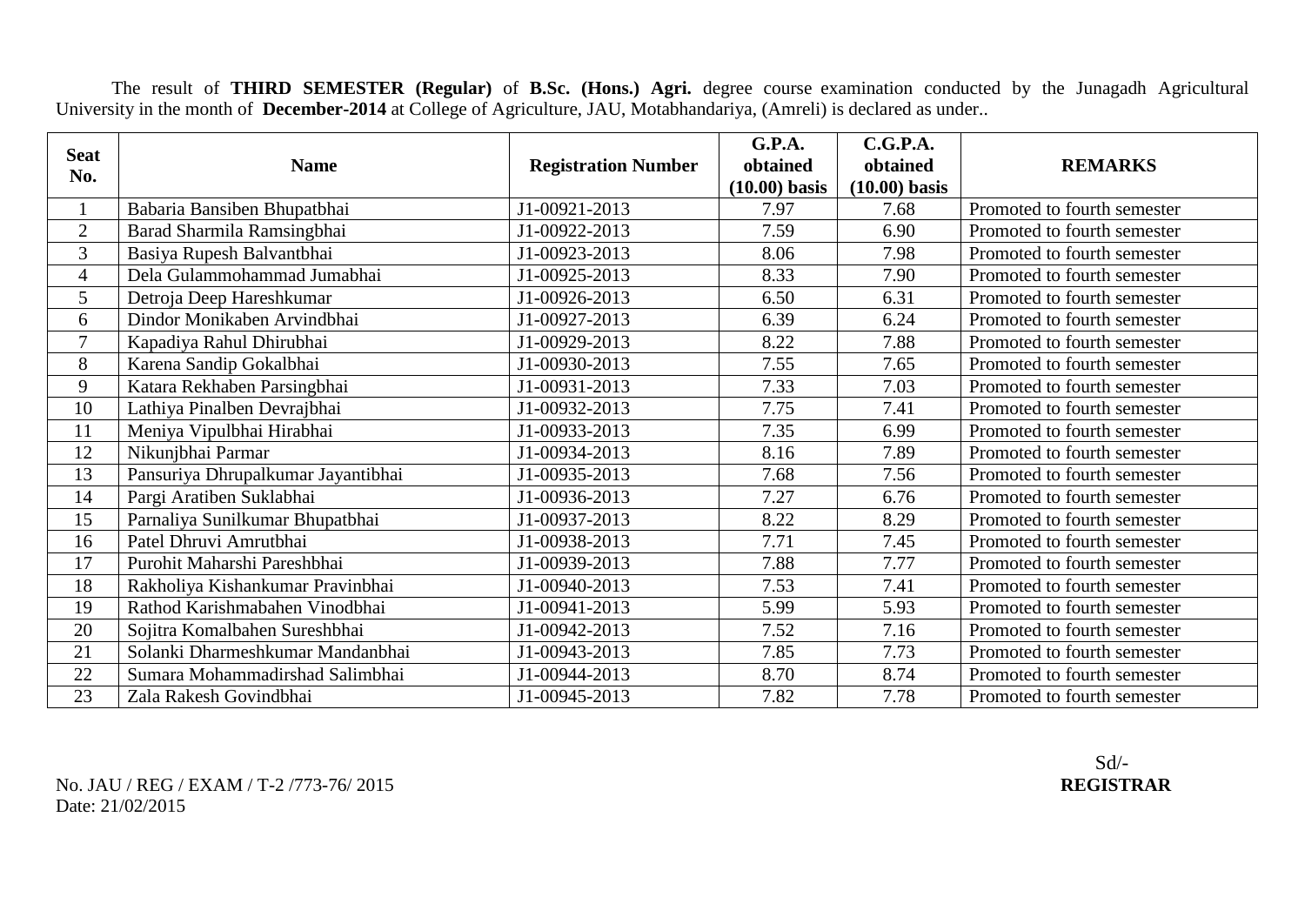#### **JUNAGADH AGRICULTURAL UNIVERSITY, JUNAGADH FACULTY OF HORTICULTURE NOTIFICATION OF RESULTS**

The result of **FIRST SEMESTER (Regular)** of **B.Sc. (Hons.) Horti.** Degree course examination conducted by the Junagadh Agricultural University in the month of **December-2014** at College of Horticulture, JAU, Junagadh is declared as under.

| <b>Seat</b>      | <b>Name</b>                       | <b>Registration Number</b> | G.P.A.<br>obtained      | C.G.P.A.<br>obtained    | <b>REMARKS</b>                                  |
|------------------|-----------------------------------|----------------------------|-------------------------|-------------------------|-------------------------------------------------|
| No.              |                                   |                            | (10.00)<br><b>basis</b> | (10.00)<br><b>basis</b> |                                                 |
| $\mathbf{1}$     | Babreeya Krupaleeben Kishorbhai   | J7-00091-2014              | 7.96                    | 7.96                    | Promoted to second semester                     |
| $\overline{2}$   | Baldha Rupin Rameshbhai           | J7-00092-2014              | 6.10                    | 6.10                    | Promoted to second semester                     |
| 3                | Bandhiya Sejalben Jamanbhai       | J7-00093-2014              | 7.44                    | 7.44                    | Promoted to second semester                     |
| $\overline{4}$   | Barasiya Smit Nileshbhai          | J7-00094-2014              | 6.94                    | 6.94                    | Promoted to second semester                     |
| 5                | Bhad Apeksha Rameshbhai           | J7-00095-2014              | 7.74                    | 7.74                    | Promoted to second semester                     |
| 6                | Bharadava Bhavin Kantibhai        | J7-00096-2014              | 6.11                    | 6.11                    | Promoted to second semester                     |
| $\overline{7}$   | Chaudhari Hiralben Sumanbhai      | J7-00097-2014              | 6.47                    | 6.47                    | Promoted to second semester                     |
| 8                | Chavada Narendra Ukabhai          | J7-00098-2014              | 6.14                    | 6.14                    | Promoted to second semester                     |
| $\boldsymbol{9}$ | Chavda Upasanaben Jesingbhai      | J7-00099-2014              | 7.40                    | 7.40                    | Promoted to second semester                     |
| 10               | Chovatiya Nimeshkumar Vallabhbhai | J7-00100-2014              | 6.54                    | 6.54                    | 1. Promoted to second semester                  |
|                  |                                   |                            |                         |                         | 2. On academic probation to clear the course(s) |
|                  |                                   |                            |                         |                         | BSC.1.3 by second trial                         |
| 11               | Dadhaniya Smit Bharatkumar        | J7-00101-2014              | 7.52                    | 7.52                    | Promoted to second semester                     |
| 12               | Dhamsaniya Dishita Navnitbhai     | J7-00102-2014              | 8.02                    | 8.02                    | Promoted to second semester                     |
| 13               | Domadiya Kinjalben Rameshbhai     | J7-00103-2014              | 6.40                    | 6.40                    | Promoted to second semester                     |
| 14               | Ghoniya Roshani Rashminbhai       | J7-00104-2014              | 8.40                    | 8.40                    | Promoted to second semester                     |
| 15               | Ginoya Kundanben Nileshbhai       | J7-00105-2014              | 7.30                    | 7.30                    | Promoted to second semester                     |
| 16               | Gohil Priyanka Pravinbhai         | J7-00106-2014              | 7.87                    | 7.87                    | Promoted to second semester                     |
| 17               | Gojiya Bipin Karshanbhai          | J7-00107-2014              | 6.61                    | 6.61                    | Promoted to second semester                     |
| 18               | Hirapara Hemanshiben Mukeshbhai   | J7-00108-2014              | 6.20                    | 6.20                    | Promoted to second semester                     |
| 19               | Jethava Kanaksinh Shyambhai       | J7-00109-2014              | 6.92                    | 6.92                    | Promoted to second semester                     |
| 20               | Kalaria Madhuriben Kiritbhai      | J7-00110-2014              | 7.72                    | 7.72                    | Promoted to second semester                     |
| 21               | Karangiya Vijaykumar Arashibhai   | J7-00111-2014              | 6.95                    | 6.95                    | Promoted to second semester                     |
| 22               | Lakhnotra Sonalben Kanubhai       | J7-00112-2014              | 6.76                    | 6.76                    | Promoted to second semester                     |
| 23               | Maru Denisha Rambhai              | J7-00113-2014              | 6.27                    | 6.27                    | Promoted to second semester                     |
| 24               | Mathukeeya Hemaliben Raseekbhai   | J7-00114-2014              | 7.23                    | 7.23                    | Promoted to second semester                     |
| 25               | Mithapara Kinnari Devshibhai      | J7-00115-2014              | 8.31                    | 8.31                    | Promoted to second semester                     |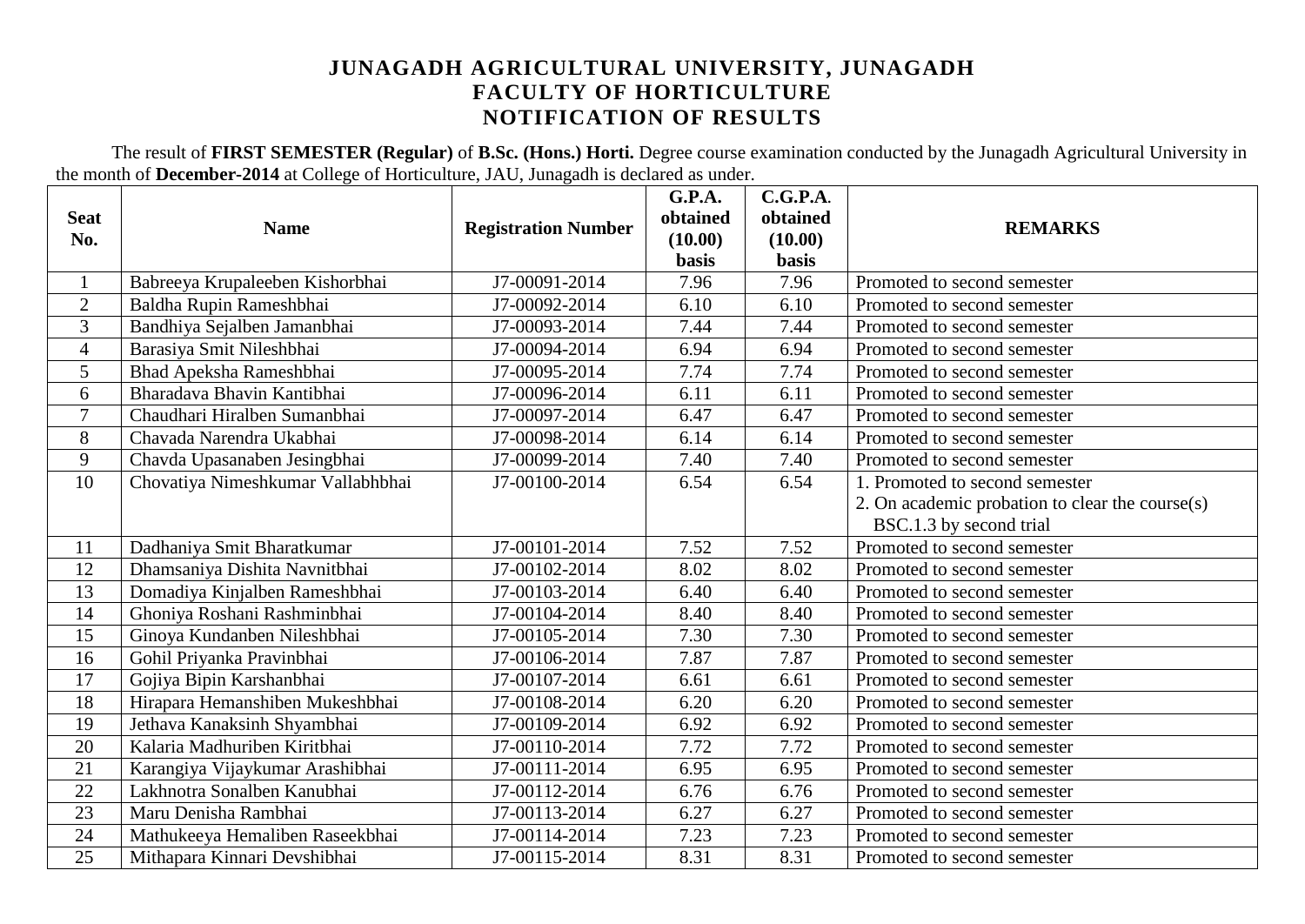| 26 | Naseet Neha Pankajbhai       | J7-00116-2014 | 7.05 | 7.05 | Promoted to second semester                     |
|----|------------------------------|---------------|------|------|-------------------------------------------------|
| 27 | Parmar Bhumika Jesingbhai    | J7-00117-2014 | 6.55 | 6.55 | Promoted to second semester                     |
| 28 | Parmar Dipti Lakhmanbhai     | J7-00118-2014 | 7.47 | 7.47 | Promoted to second semester                     |
| 29 | Patel Khyati Chimanlal       | J7-00119-2014 | 7.05 | 7.05 | Promoted to second semester                     |
| 30 | Patel Krutikakumari Umeshrai | J7-00120-2014 | 6.81 | 6.81 | Promoted to second semester                     |
| 31 | Ramani Divyesh Harsukhbhai   | J7-00121-2014 | 6.51 | 6.51 | Promoted to second semester                     |
| 32 | Savaliya Monika Vrajlal      | J7-00122-2014 | 7.07 | 7.07 | Promoted to second semester                     |
| 33 | Savaliya Nidhiben Vinodbhai  | J7-00123-2014 | 6.99 | 6.99 | Promoted to second semester                     |
| 34 | Sojitra Chintan Kanjibhai    | J7-00124-2014 | 5.88 | 5.88 | 1. Promoted to second semester                  |
|    |                              |               |      |      | 2. On academic probation to clear the course(s) |
|    |                              |               |      |      | BSC.1.3 by second trial                         |
| 35 | Solanki Alpaben Balubhai     | J7-00125-2014 | 7.60 | 7.60 | Promoted to second semester                     |

No. JAU / REG / EXAM /T-2 / 777-79/ 2015 Date: 21/02/2015.

The result of **SECOND SEMESTER (Supple.)** of **B.Sc. (Hons.) Horti.** Degree course examination conducted by the Junagadh Agricultural University in the month of **December-2014** at College of Horticulture, JAU, Junagadh is declared as under.

| <b>Seat</b><br>No. | <b>Name</b>                  | <b>Registration Number</b> | G.P.A.<br>obtained<br>$(10.00)$ basis | C.G.P.A.<br>obtained<br>$(10.00)$ basis | <b>REMARKS</b>              |
|--------------------|------------------------------|----------------------------|---------------------------------------|-----------------------------------------|-----------------------------|
|                    | Vasara Samat Alabhai         | J7-00090-2013              | 6.35                                  | 6.39                                    | Promoted to fourth semester |
|                    | Damor Naynaben Kamjibhai     | J7-00005-2012              | 5.83                                  | 5.67                                    | Promoted to fourth semester |
|                    | Patel Akshaykumar Harishbhai | J7-00024-2012              | 5.20                                  | 5.35                                    | Promoted to fourth semester |
| 4                  | Rathod Udaysinh Hamirbhai    | J7-00033-2012              | 6.04                                  | 5.92                                    | Promoted to fourth semester |
|                    | Rathwa Jitubhai Jamsingbhai  | J7-00034-2012              | 5.58                                  | 5.60                                    | Promoted to fourth semester |
| $\mathfrak b$      | Thummar Chandresh Mukeshbhai | J7-00042-2012              | 6.27                                  | 6.03                                    | Promoted to fourth semester |
|                    | Thummar Shraddha Dineshbhai  | J7-00044-2012              | 5.95                                  | 5.95                                    | Promoted to fourth semester |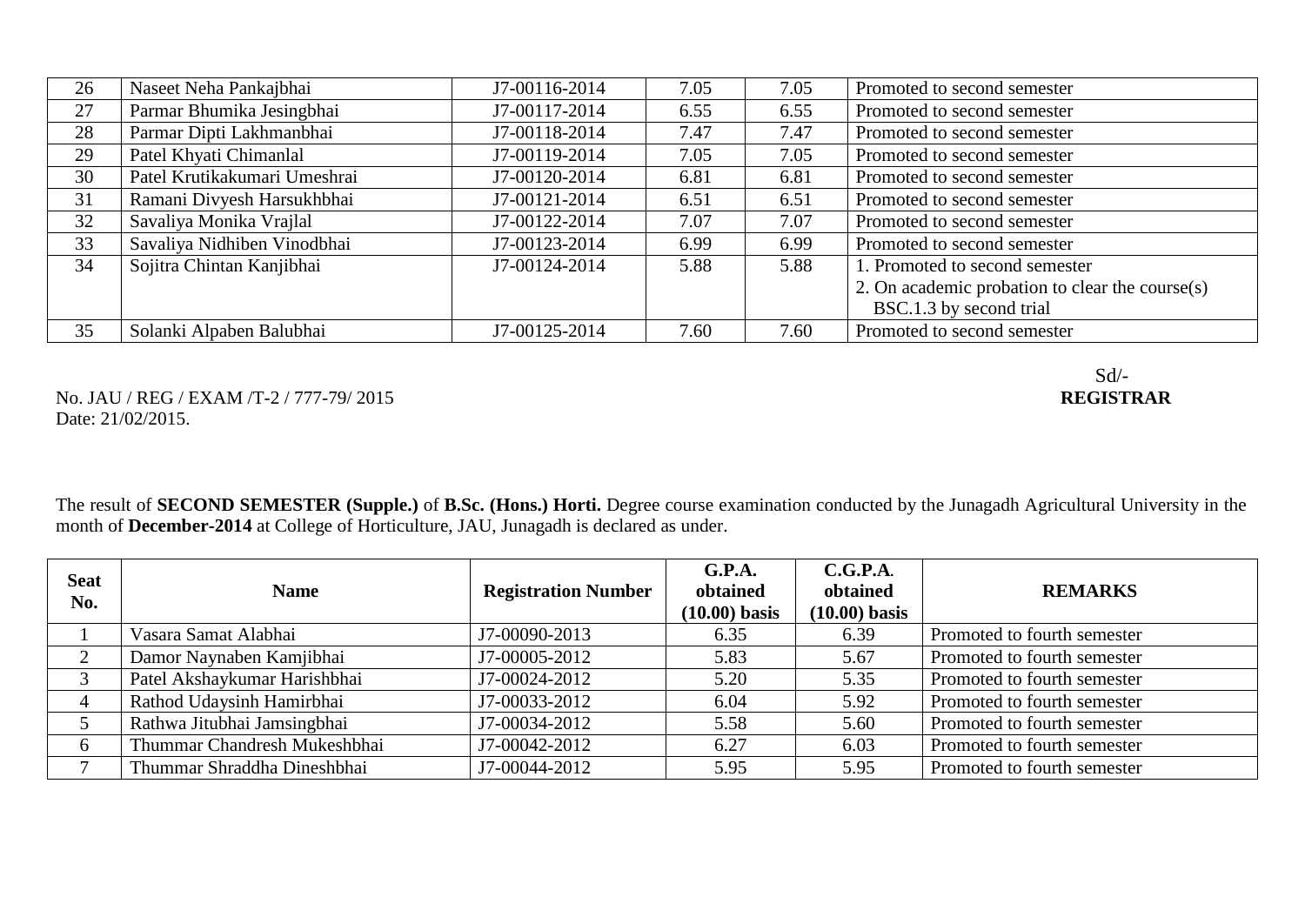The result of **THIRD SEMESTER (Regular)** of **B.Sc. (Hons.) Horti.** Degree course examination conducted by the Junagadh Agricultural University in the month of **December-2014** at College of Horticulture, JAU, Junagadh is declared as under.

| <b>Seat</b>     |                                  | <b>Registration</b> | <b>G.P.A.</b>   | C.G.P.A.        |                             |
|-----------------|----------------------------------|---------------------|-----------------|-----------------|-----------------------------|
| No.             | <b>Name</b>                      | <b>Number</b>       | obtained        | obtained        | <b>REMARKS</b>              |
|                 |                                  |                     | $(10.00)$ basis | $(10.00)$ basis |                             |
|                 | Alpeshkumar Balas                | J7-00050-2013       | 8.57            | 8.37            | Promoted to fourth semester |
| $\overline{2}$  | Barad Hansaben Najabhai          | J7-00051-2013       | 8.52            | 8.30            | Promoted to fourth semester |
| 3               | Barad Roshaniben Govindbhai      | J7-00052-2013       | 7.40            | 7.38            | Promoted to fourth semester |
| $\overline{4}$  | Bhanderi Kinjal Bhikhalal        | J7-00053-2013       | 7.42            | 7.46            | Promoted to fourth semester |
| 5               | Butani Monika Kishor             | J7-00054-2013       | 6.69            | 7.07            | Promoted to fourth semester |
| 6               | Chavda Rajubhai Gambhirbhai      | J7-00055-2013       | 7.55            | 7.26            | Promoted to fourth semester |
| $\overline{7}$  | Dadhaniya Dishaben Bhikhubhai    | J7-00056-2013       | 7.58            | 7.44            | Promoted to fourth semester |
| 8               | Dobariya Krishnaben Harsukhbhai  | J7-00057-2013       | 7.76            | 6.98            | Promoted to fourth semester |
| 9               | Domadiya Printesh Harsukhbhai    | J7-00058-2013       | 7.67            | 7.33            | Promoted to fourth semester |
| 10              | Dudhat Mital Arvindbhai          | J7-00059-2013       | 8.80            | 8.36            | Promoted to fourth semester |
| 11              | Gadhiya Dhara Pravinbhai         | J7-00060-2013       | 8.67            | 8.27            | Promoted to fourth semester |
| 12              | Gamit Upmakumari Chunilal        | J7-00061-2013       | 7.53            | 7.55            | Promoted to fourth semester |
| 13              | Hadiya Kamlesh Sadulbhai         | J7-00062-2013       | 7.32            | 7.16            | Promoted to fourth semester |
| 14              | Hadvani Dhaval Maheshkumar       | J7-00063-2013       | 7.09            | 6.93            | Promoted to fourth semester |
| 15              | Hiralben Dhadhal                 | J7-00064-2013       | 7.78            | 7.76            | Promoted to fourth semester |
| 16              | Hirapara Kinjalkumari Mukeshbhai | J7-00065-2013       | 7.51            | 7.33            | Promoted to fourth semester |
| 17              | Kadegiya Lakheeben Vejabhai      | J7-00066-2013       | 7.81            | 7.39            | Promoted to fourth semester |
| 18              | Kalsariya Kajal Himatbhai        | J7-00067-2013       | 7.53            | 7.29            | Promoted to fourth semester |
| 19              | Kalsariya Kantaben Bijalbhai     | J7-00068-2013       | 7.32            | 7.18            | Promoted to fourth semester |
| 20              | Karamata Jayesh Balubhai         | J7-00069-2013       | 6.54            | 6.42            | Promoted to fourth semester |
| 21              | Katariya Nitin Dineshbhai        | J7-00070-2013       | 7.00            | 6.70            | Promoted to fourth semester |
| 22              | Lunagariya Payalben Vinodbhai    | J7-00071-2013       | 7.22            | 7.02            | Promoted to fourth semester |
| 23              | Mishra Pooja Vijaybhai           | J7-00072-2013       | 8.20            | 8.12            | Promoted to fourth semester |
| 24              | Monpara Mayankkumar Maheshbhai   | J7-00073-2013       | 6.93            | 6.66            | Promoted to fourth semester |
| 25              | Morasada Ameeben Dineshbhai      | J7-00074-2013       | 8.34            | 8.12            | Promoted to fourth semester |
| 26              | Narola Pankaj Pravinbhai         | J7-00075-2013       | 7.60            | 7.14            | Promoted to fourth semester |
| 27              | Nimavat Krushaben Hareshbhai     | J7-00076-2013       | 7.78            | 7.66            | Promoted to fourth semester |
| 28              | Patel Bhavnaben Rameshbhai       | J7-00077-2013       | 7.07            | 6.72            | Promoted to fourth semester |
| 29              | Patel Jesalben Rajeshbhai        | J7-00078-2013       | 7.63            | 7.24            | Promoted to fourth semester |
| 30              | Polara Himanshi Bhupatbhai       | J7-00079-2013       | 7.98            | 7.18            | Promoted to fourth semester |
| 31              | Pradip Parmar                    | J7-00080-2013       | 7.85            | 7.39            | Promoted to fourth semester |
| $\overline{32}$ | Purohit Hemanshi Prakashkumar    | J7-00081-2013       | 8.47            | 8.10            | Promoted to fourth semester |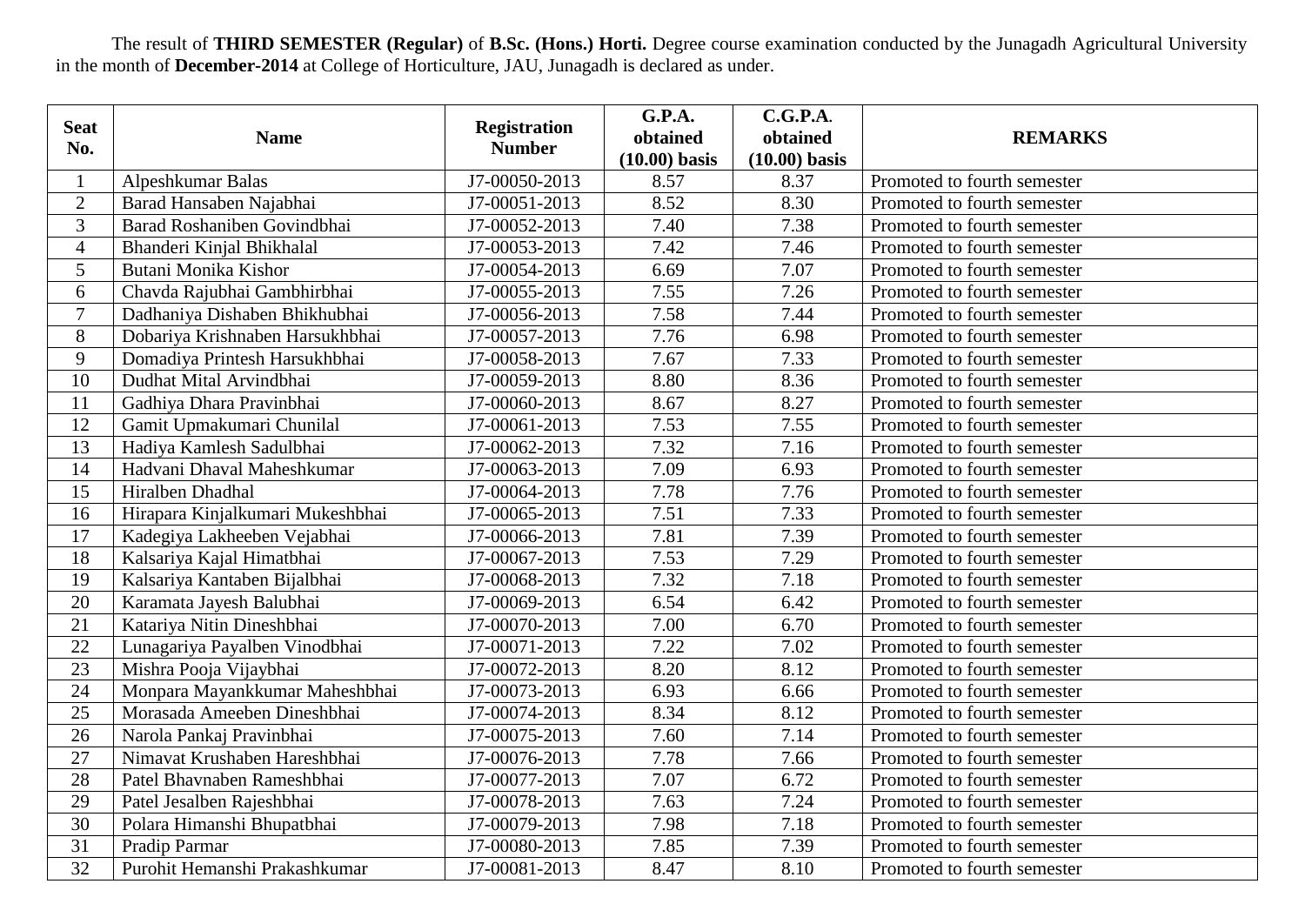| 33 | Rathwa Renukaben Fatesingbhai | J7-00082-2013 | 6.85 | 6.48 | Promoted to fourth semester                     |
|----|-------------------------------|---------------|------|------|-------------------------------------------------|
| 34 | Rupapara Nishant Dilasukhbhai | J7-00083-2013 | 7.26 | 6.82 | Promoted to fourth semester                     |
| 35 | Sakriya Shveta Gokalbhai      | J7-00084-2013 | 8.44 | 7.79 | Promoted to fourth semester                     |
| 36 | Solanki Rutuben Dhirubhai     | J7-00085-2013 | 8.21 | 7.81 | Promoted to fourth semester                     |
| 37 | Sudani Hardikkumar Kishorbhai | J7-00086-2013 | 7.05 | 7.05 | Promoted to fourth semester                     |
| 38 | Thorat Hirenkumar Ratanbhai   | J7-00087-2013 | 7.21 | 6.79 | Promoted to fourth semester                     |
| 39 | Vaghasiya Sajnaben Dineshbhai | J7-00088-2013 | 7.40 | 6.94 | Promoted to fourth semester                     |
| 40 | Vasani Nikunj Jeenabhai       | J7-00089-2013 | 7.65 | 6.95 | Promoted to fourth semester                     |
| 41 | Vasara Samat Alabhai          | J7-00090-2013 | 6.85 | 6.55 | Promoted to fourth semester                     |
| 42 | Damor Naynaben Kamjibhai      | J7-00005-2012 | 5.96 | 5.75 | Promoted to fourth semester                     |
| 43 | Gadhavi Ajaydan Vijaydan      | J7-00007-2012 | 6.92 | 6.55 | Promoted to fourth semester                     |
| 44 | Patel Akshaykumar Harishbhai  | J7-00024-2012 | 5.32 | 5.34 | 1. Promoted to fourth semester                  |
|    |                               |               |      |      | 2. On academic probation to clear the course(s) |
|    |                               |               |      |      | FRT.3.1, by second trial                        |
| 45 | Rathod Udaysinh Hamirbhai     | J7-00033-2012 | 6.14 | 5.99 | Promoted to fourth semester                     |
| 46 | Rathwa Jitubhai Jamsingbhai   | J7-00034-2012 | 5.91 | 5.69 | Promoted to fourth semester                     |
| 47 | Thummar Chandresh Mukeshbhai  | J7-00042-2012 | 6.62 | 6.21 | Promoted to fourth semester                     |
| 48 | Thummar Shraddha Dineshbhai   | J7-00044-2012 | 6.13 | 6.00 | Promoted to fourth semester                     |

#### No. JAU / REG / EXAM /T-2 / 783-85/ 2015 Date: 21/02/2015.

#### The result of **FOURTH SEMESTER (Supple.)** of **B.Sc. (Hons.) Horti.** Degree course examination conducted by the Junagadh Agricultural University in the month of **December-2014** at College of Horticulture, JAU, Junagadh is declared as under.

| <b>Seat</b><br>No. | <b>Name</b>                     | <b>Registration Number</b> | G.P.A.<br>obtained<br>$(10.00)$ basis | C.G.P.A.<br>obtained<br>$(10.00)$ basis | <b>REMARKS</b>             |
|--------------------|---------------------------------|----------------------------|---------------------------------------|-----------------------------------------|----------------------------|
|                    | Priyanka Ben Solanki            | J7-00027-2012              | 6.15                                  | 6.30                                    | Promoted to sixth semester |
|                    | Raiyani Rajanikumar Rameshbhai  | J7-00030-2012              | 6.80                                  | 6.30                                    | Promoted to sixth semester |
|                    | Shekhada Divyesh Arvindbhai     | J7-00036-2012              | 6.49                                  | 6.13                                    | Promoted to sixth semester |
|                    | Shingala Hemangee Parmanandbhai | J7-00037-2012              | 6.27                                  | 6.11                                    | Promoted to sixth semester |
|                    |                                 |                            |                                       |                                         | Sd/-                       |

## Sd/-<br>REGISTRAR

2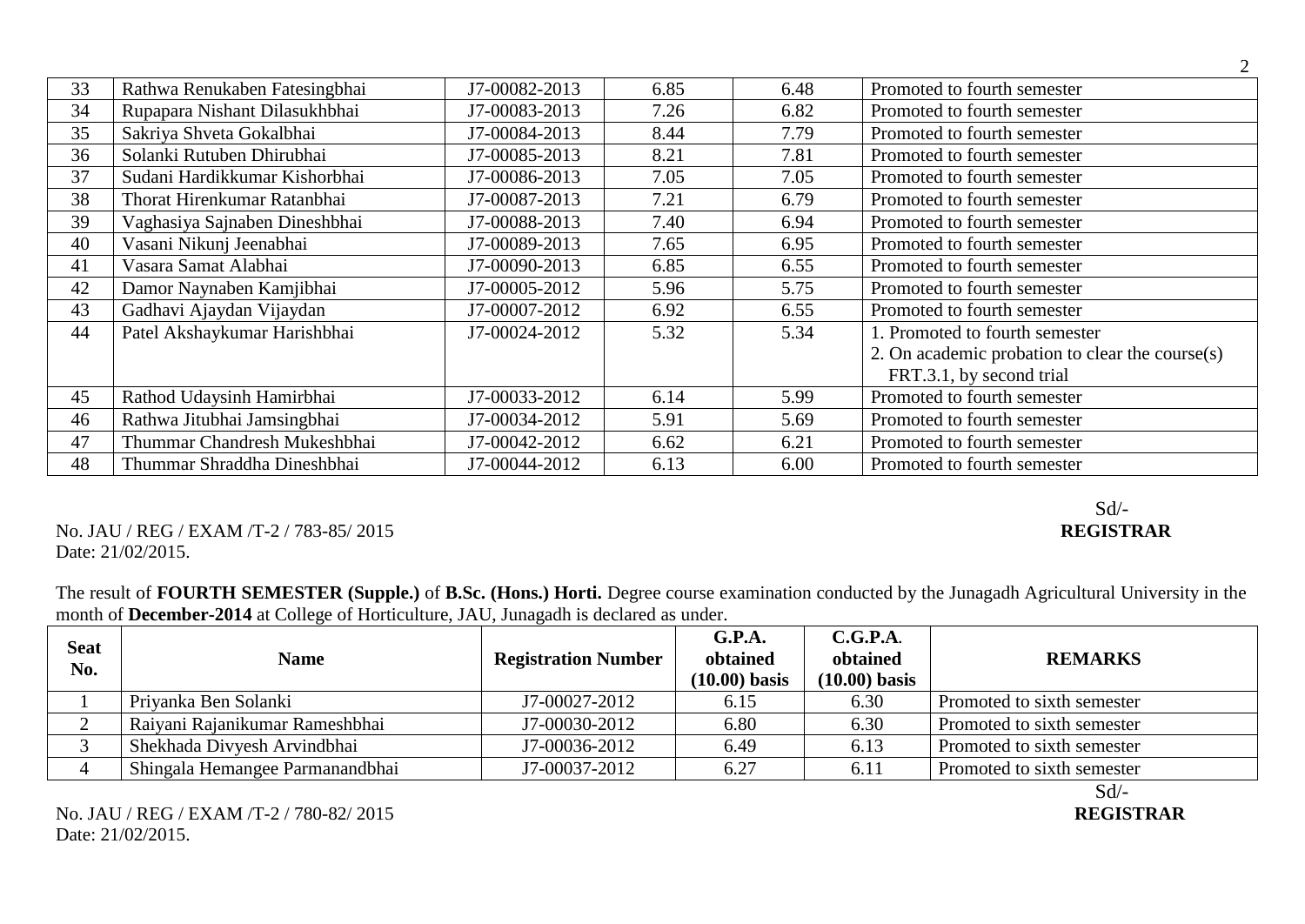The result of **FIFTH SEMESTER (Regular)** of **B.Sc. (Hons.) Horti.** Degree course examination conducted by the Junagadh Agricultural University in the month of **December-2014** at College of Horticulture, JAU, Junagadh is declared as under.

| <b>Seat</b>     |                                 |                            | G.P.A.          | C.G.P.A.        |                            |
|-----------------|---------------------------------|----------------------------|-----------------|-----------------|----------------------------|
| No.             | <b>Name</b>                     | <b>Registration Number</b> | obtained        | obtained        | <b>REMARKS</b>             |
|                 |                                 |                            | $(10.00)$ basis | $(10.00)$ basis |                            |
|                 | Agraval Parikshitkumar Hiralal  | J7-00001-2012              | 6.43            | 5.98            | Promoted to sixth semester |
| $\overline{2}$  | Bhesaniya Umang Ukabhai         | J7-00002-2012              | 7.13            | 6.41            | Promoted to sixth semester |
| 3               | Bhuva Chiragkumar Maheshbhai    | J7-00003-2012              | 6.90            | 6.26            | Promoted to sixth semester |
| $\overline{4}$  | Chandera Hinalben Govindbhai    | J7-00004-2012              | 6.21            | 6.12            | Promoted to sixth semester |
| 5               | Davariya Pooja Vinodbhai        | J7-00006-2012              | 6.65            | 6.31            | Promoted to sixth semester |
| 6               | Gohel Bhavin Chandrakant        | J7-00009-2012              | 6.90            | 6.62            | Promoted to sixth semester |
| $\overline{7}$  | Gohil Mulajibhai Govindbhai     | J7-00010-2012              | 7.64            | 7.32            | Promoted to sixth semester |
| 8               | Gohil Preetiben Arjanbhai       | J7-00011-2012              | 7.41            | 7.25            | Promoted to sixth semester |
| 9               | Goraviyala Jahnavi Ambadanbhai  | J7-00012-2012              | 6.99            | 6.51            | Promoted to sixth semester |
| 10              | Halepotara Farheen Harunbhai    | J7-00013-2012              | 8.19            | 8.02            | Promoted to sixth semester |
| 11              | Kalavadiya Hardik Dineshbhai    | J7-00014-2012              | 6.85            | 6.43            | Promoted to sixth semester |
| 12              | Kandoliya Rushang Umeshkumar    | J7-00015-2012              | 7.26            | 7.17            | Promoted to sixth semester |
| 13              | Ladumor Pareshbhai Maganbhai    | J7-00018-2012              | 7.66            | 7.35            | Promoted to sixth semester |
| 14              | Lakhani Komalben Gvaldas        | J7-00019-2012              | 6.89            | 6.42            | Promoted to sixth semester |
| 15              | Mahla Jaykumar Khandubhai       | J7-00020-2012              | 6.57            | 6.42            | Promoted to sixth semester |
| 16              | Meghnathi Divyaben Kantigiri    | J7-00021-2012              | 7.35            | 6.72            | Promoted to sixth semester |
| $\overline{17}$ | Parmar Rutvi Kamleshbhai        | J7-00022-2012              | 6.98            | 6.71            | Promoted to sixth semester |
| 18              | Parmar Vijaykumar Kababhai      | J7-00023-2012              | 7.05            | 7.01            | Promoted to sixth semester |
| 19              | Priyanka Ben Solanki            | J7-00027-2012              | 6.03            | 6.26            | Promoted to sixth semester |
| 20              | Rabadiya Sandhya Damodarbhai    | J7-00028-2012              | 6.62            | 6.31            | Promoted to sixth semester |
| 21              | Rabadiya Vandana Dilipbhai      | J7-00029-2012              | 6.49            | 6.25            | Promoted to sixth semester |
| $\overline{22}$ | Raiyani Rajanikumar Rameshbhai  | J7-00030-2012              | 6.58            | 6.35            | Promoted to sixth semester |
| $\overline{23}$ | Rajatiya Jignasaben Hamirbhai   | J7-00031-2012              | 8.66            | 8.16            | Promoted to sixth semester |
| 24              | Ramani Mehul Narsihbhai         | J7-00032-2012              | 6.83            | 6.90            | Promoted to sixth semester |
| 25              | Savaliya Anjali Sureshbhai      | J7-00035-2012              | 6.46            | 6.49            | Promoted to sixth semester |
| 26              | Shekhada Divyesh Arvindbhai     | J7-00036-2012              | 6.40            | 6.18            | Promoted to sixth semester |
| 27              | Shingala Hemangee Parmanandbhai | J7-00037-2012              | 6.14            | 6.11            | Promoted to sixth semester |
| 28              | Shingala Nikunj Mukeshbhai      | J7-00038-2012              | 7.97            | 7.69            | Promoted to sixth semester |
| 29              | Sisara Bhaveshbhai Narsinhbhai  | J7-00039-2012              | 7.07            | 6.71            | Promoted to sixth semester |
| 30              | Sisodiya Mitalben Ranmalbhai    | J7-00040-2012              | 7.36            | 7.14            | Promoted to sixth semester |
| $\overline{31}$ | Solanki Meera Bhagavanbhai      | J7-00041-2012              | 7.66            | 7.55            | Promoted to sixth semester |
| 32              | Thummar Niravkumar Vasantbhai   | J7-00043-2012              | 6.81            | 6.52            | Promoted to sixth semester |
| 33              | Undhad Kishankumar Dilipbhai    | J7-00045-2012              | 7.73            | 7.73            | Promoted to sixth semester |